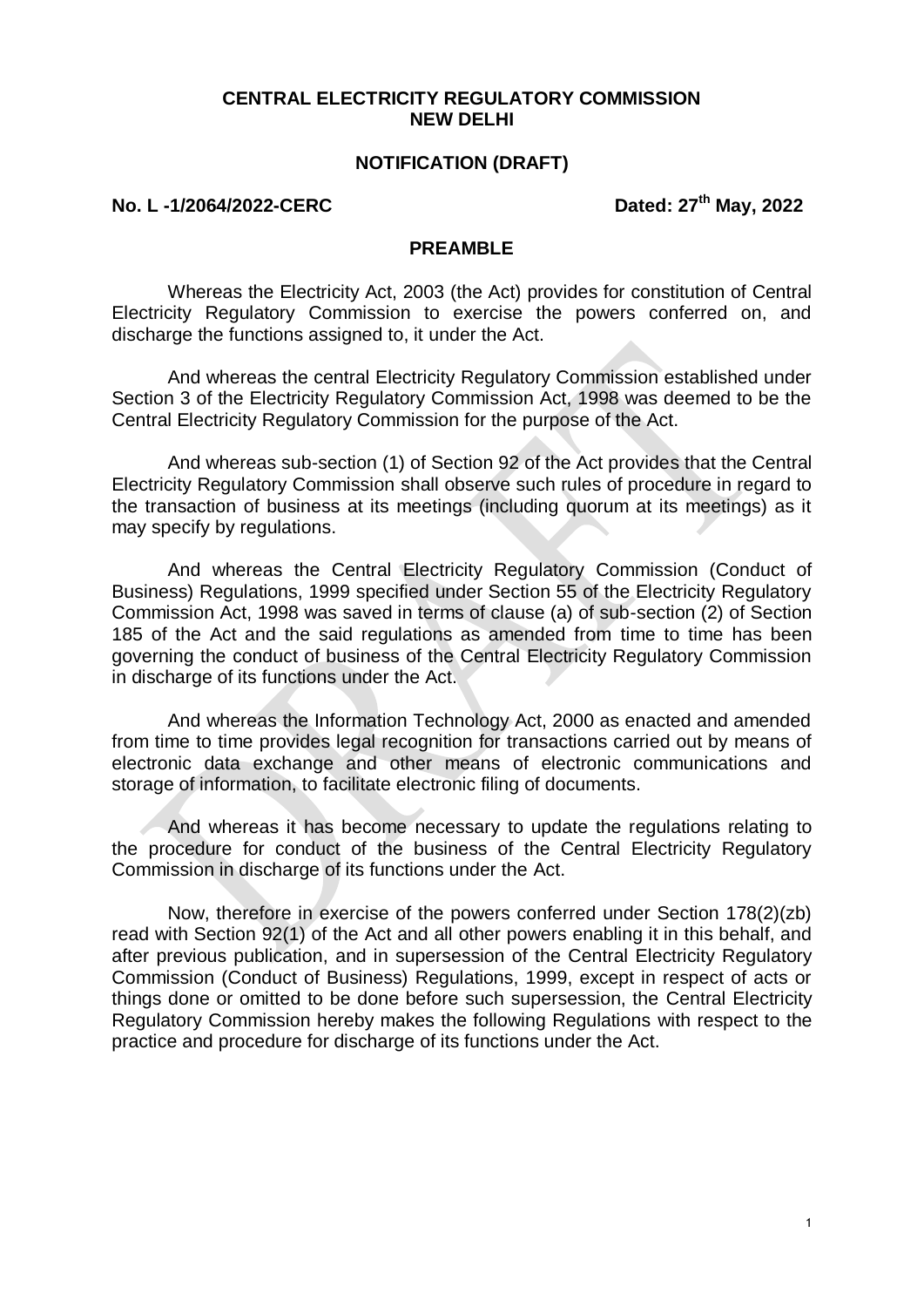## **CHAPTER I**

#### **PRELIMINARY**

#### **1. Short title, extent and commencement**

- (1) These regulations may be called the Central Electricity Regulatory Commission (Conduct of Business) Regulations, 2022.
- (2) These regulations shall extend to whole of India.
- (3) These regulations shall come into force with effect from  $1<sup>st</sup>$  April, 2022.

### **2. Application**

All proceedings whether pending before or instituted after the date of commencement of these regulations shall be governed by these regulations.

### **3. Definitions**

In these regulations, unless there is anything repugnant in the subject or context,

- (1) 'Act' means the Electricity Act, 2003(No. 36 of 2003);
- (2) "Adjudication" means the process of arriving at decisions on the petitions submitted to the Commission.
- (3) "Admission " means the stage of consideration or hearing of a petition where its maintainability for further proceedings before the Commission is decided having due regard to the jurisdiction of the Commission, limitation in filing the petition and such other factors as considered relevant by the Commission, and does not include any decision on merit on the issues raised in the petition;
- (4) "Advocate" means a person who is entitled to practice the profession of law under the Advocates Act, 1961 (25 of 1961).
- (5) "Code" means the Code of Civil Procedure, 1908 (No.5 of 1908), as amended from time to time;
- (6) 'Commission' means the Central Electricity Regulatory Commission referred to in sub-section (1) of Section 76 of the Act;
- (7) "CBR 1999" means the Central Electricity Regulatory Commission (Conduct of Business) Regulations, 1999 including the amendments thereof;
- (8) "Consultant" means and includes any individual, firm, body or association of persons, not in the employment of the Commission who may be engaged as such in accordance with Consultant Regulations for rendering advice or assistance to the Commission in discharge of its functions under the Act;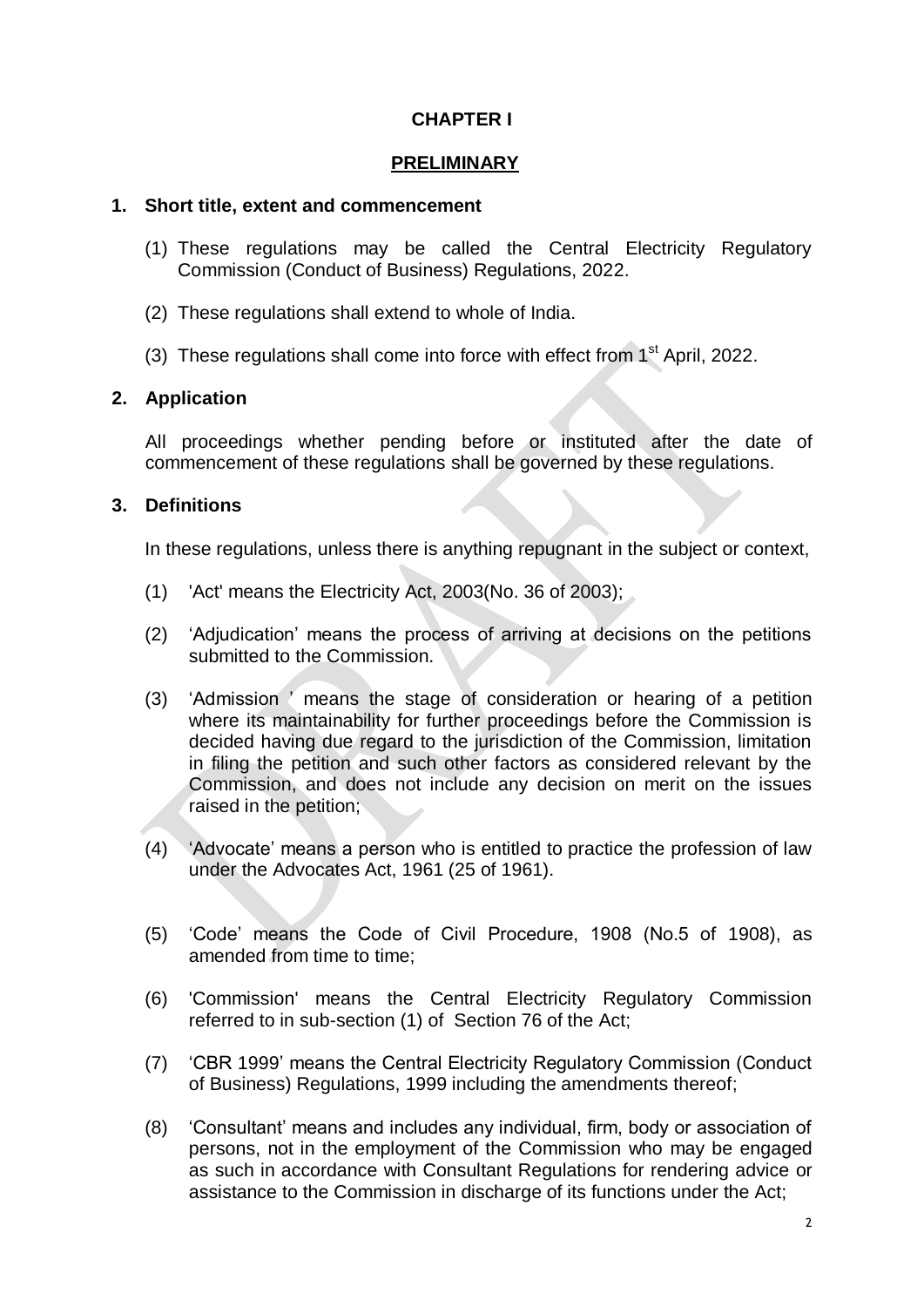- (9) "Consultants Regulations" means the Central Electricity Regulatory Commission (Appointment of Consultants) Regulations, 2008, as amended from time to time or subsequent enactments thereof;
- (10) "Consumer Representative" means an individual or a professional body or a non-governmental organisation who is permitted by the Commission to present the perspectives of electricity consumers and participate in the proceedings of the Commission;
- (11) "Consumer Association" means an association of persons registered under the Societies Registration Act and recognized by the Commission under these regulations to represent the perspectives or interests of the members of the association in any proceedings before the Commission.
- (12) "Coram" means the Members of the Commission who have heard the petitions listed for hearing of the Commission on a particular date or session, as the case may be;.
- (13) "Digital Signature" means the digital signature as defined under clause (p) of sub-section (1) of Section 2 of the IT Act, 2000 or any subsequent enactment thereof;
- (14) "Fee" means the fees levied by the Commission for the purposes of the Act in accordance with the provisions of the Central Electricity Regulatory Commission (Payment of Fees) Regulations, 2012, as amended from time to time, or any subsequent enactment thereof;
- (15) "First hearing" means and includes the hearing of a petition for settlement of issues and any adjournment thereof;
- (16) "Final Hearing" means the stage when, after completion of pleadings, the Petition is taken up for hearing on merit of the issues raised in the petition including the issues framed by the Commission, if any;
- (17) "Intervener" means a person who has not been arrayed as a party in a petition but the Commission on being satisfied that the person has a personal stake in the outcome of the petition, has allowed the person to participate in the proceedings of the said petition, without being arrayed as a party;
- (18) "Member" means and includes the Chairperson and Members of the Commission for the purpose of conduct of business under these regulations;
- (19) 'Officer' means an Officer of the Commission;
- (20) "Petitioner" means a person or persons who has or have filed a Petition or application before the Commission in accordance with the provisions of the Act, CBR 1999 or these regulations;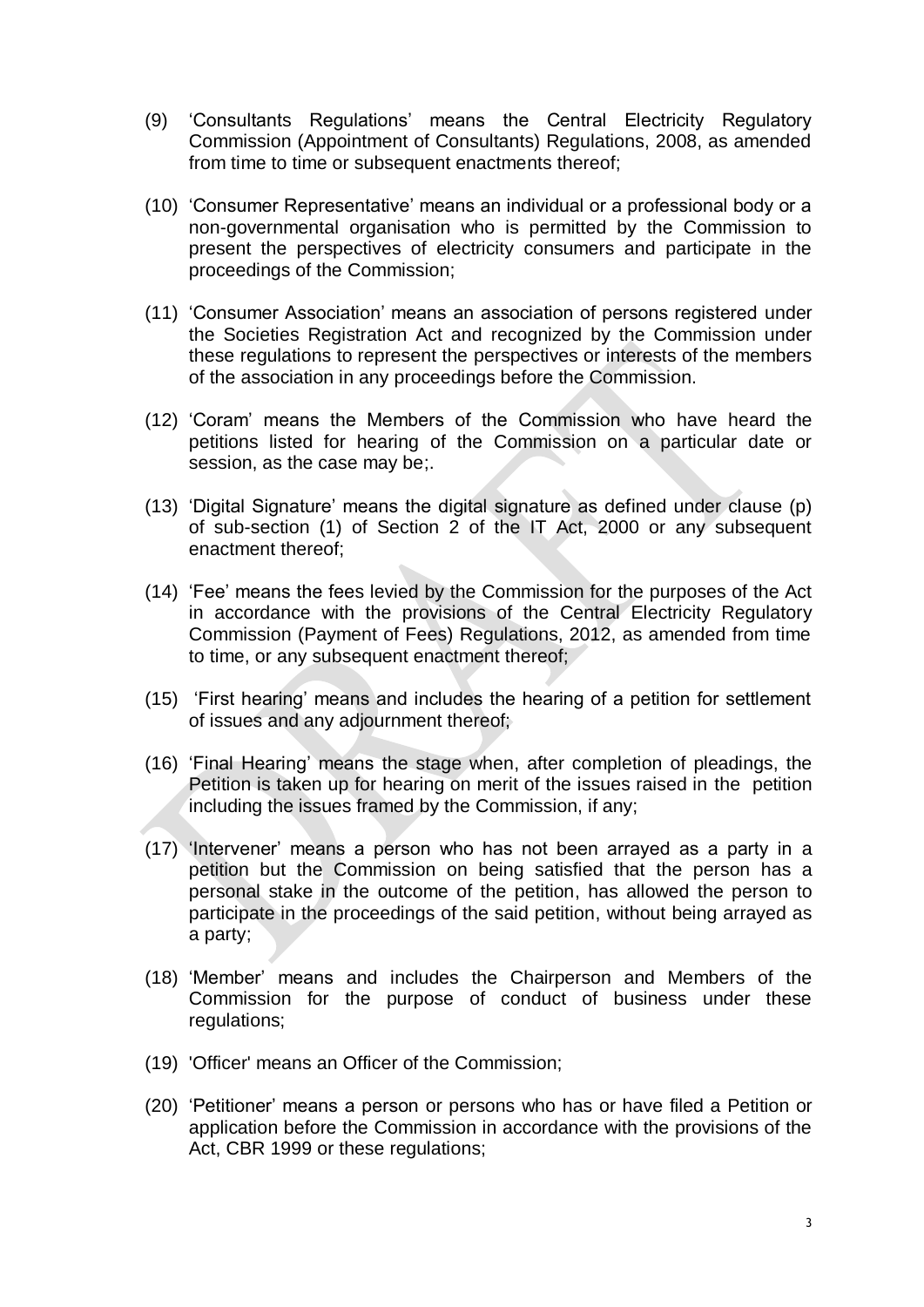- (21) "Person" shall have the same meaning as defined in sub-section (49) of section 2 of the Act;
- (22) 'Pleadings" include petitions, applications, replies, rejoinders, surrejoinders, supplemental affidavits, written submissions, and any other related documents or information filed in any proceedings with the permission of the Commission;
- (23) 'Proceedings' means and includes the proceedings of all nature that the Commission may conduct in the discharge of its functions under the Act;
- (24) "Proforma Respondent" means a person who has been arrayed as a Respondent in a Petition against whom no relief has been sought, but whose presence is considered necessary for effective and complete adjudication of the issue(s) raised in the Petition;
- (25) "Quorum" means the minimum number of Members who are mandatorily required to be present to hear and decide a Petition filed before the Commission and shall include the minimum number of Members mandatorily required to be present in the meetings of the Commission to take decisions on the matters in discharge of its functions under the Act;
- (26) "Registry" means registry of the Commission;
- (27) "Respondent" means a person who has been arrayed as an opposite party in a Petition and against whom relief(s) have been sought;
- (28) "Seal of the Commission" means the Official Seal to be used in the Commission as the Commission may from time to time direct;
- (29) 'Secretary' means the Secretary of the Commission appointed under subsection (1) of Section 91 of the Act and includes an Officer of the Commission authorised by the Chairperson to function as Secretary;
- (30) "these regulations" means the Central Electricity Regulatory Commission (Conduct of Business) Regulations, 2022.
- (31) "Tribunal" means the Appellate Tribunal for Electricity as defined under Section 110 of the Act;
- **4.** (1) The words and expressions used in these regulations and not defined herein but defined in the Act or any other Regulations of the Commission shall have the same meaning assigned to them under the Act or any other Regulations of the Commission.

(2) All other expressions used in these regulations shall have the meanings ascribed to them by the Code, Arbitration and Conciliation Act, 1996, Limitation Act, 1961, Indian Contract Act, 1878, Information Technologies Act, 2000 and General Clauses Act, 1897, as amended from time to time.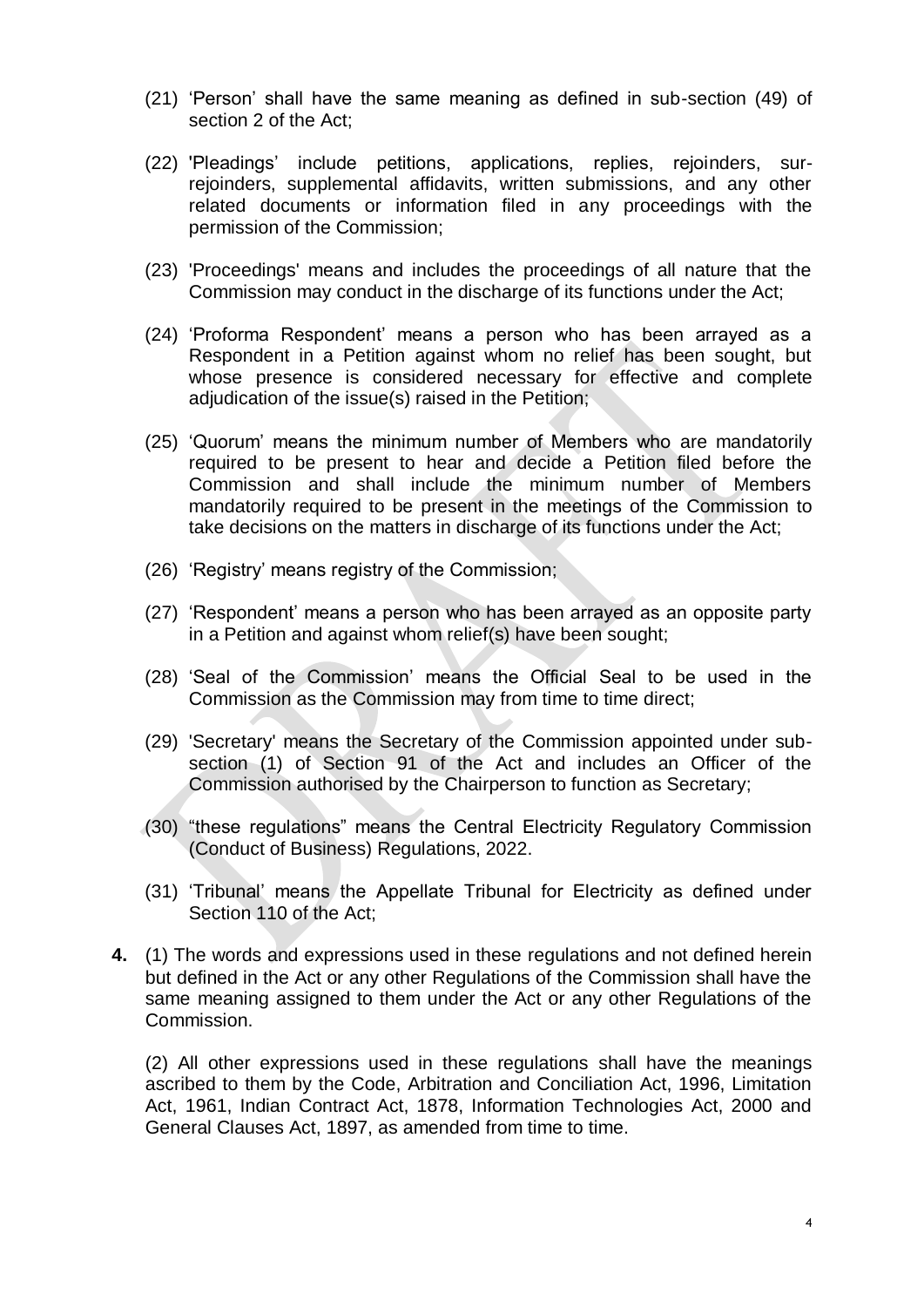## **5**. **Period how calculated**

Where a particular number of days are prescribed by these regulations or by or under any other law, or is fixed by the Commission for doing any act, the starting day from which the said period is to be reckoned shall be excluded, and if the last day expires on a day when the office of the Commission is closed for the day or part thereof, that day and any succeeding day(s) on which the Commission remains closed for the day or part thereof, shall be excluded.

#### **6. How the order, notice etc. to run**

Every order, notice or other process shall be in the name of the Commission and shall be signed by the Secretary or any other officer officially authorized in that behalf, with day, month, year of signing and shall be sealed with the Seal of the Commission.

## **CHAPTER II**

## **OFFICE OF THE COMMISSION, OFFICE HOURS, SITTINGS etc.**

### **7. Commission's office**

- (1) The place of the offices of the Commission shall be as notified by the Commission from time to time.
- (2) Unless otherwise notified, the offices of the Commission shall be at New Delhi

#### **8. Office hours**

The offices of the Commission shall remain open on all working days from 0930 hrs till 1800 hrs, with lunch break from 1330 hrs to 1400 hrs:

Provided that in the exigencies of work, the Chairperson or in his absence, the senior most Member may direct that the offices of the Commission shall remain open on a non-working day.

### **9. Place of sitting of the Commission and sitting hours**

- (1) The Commission may hold hearing at its offices in New Delhi or at any other place as notified by the Commission.
- (2) The Commission may notify the days and hours of sitting as may be considered necessary;

### **10. Place of Meetings of the Commission**

The Commission may hold meetings at its office in New Delhi or any other place as may be decided by the Commission.

#### **11. Language in the proceedings of Commission**

(1) The Proceedings of the Commission shall be conducted in English. The Commission may permit the proceedings to be conducted in Hindi.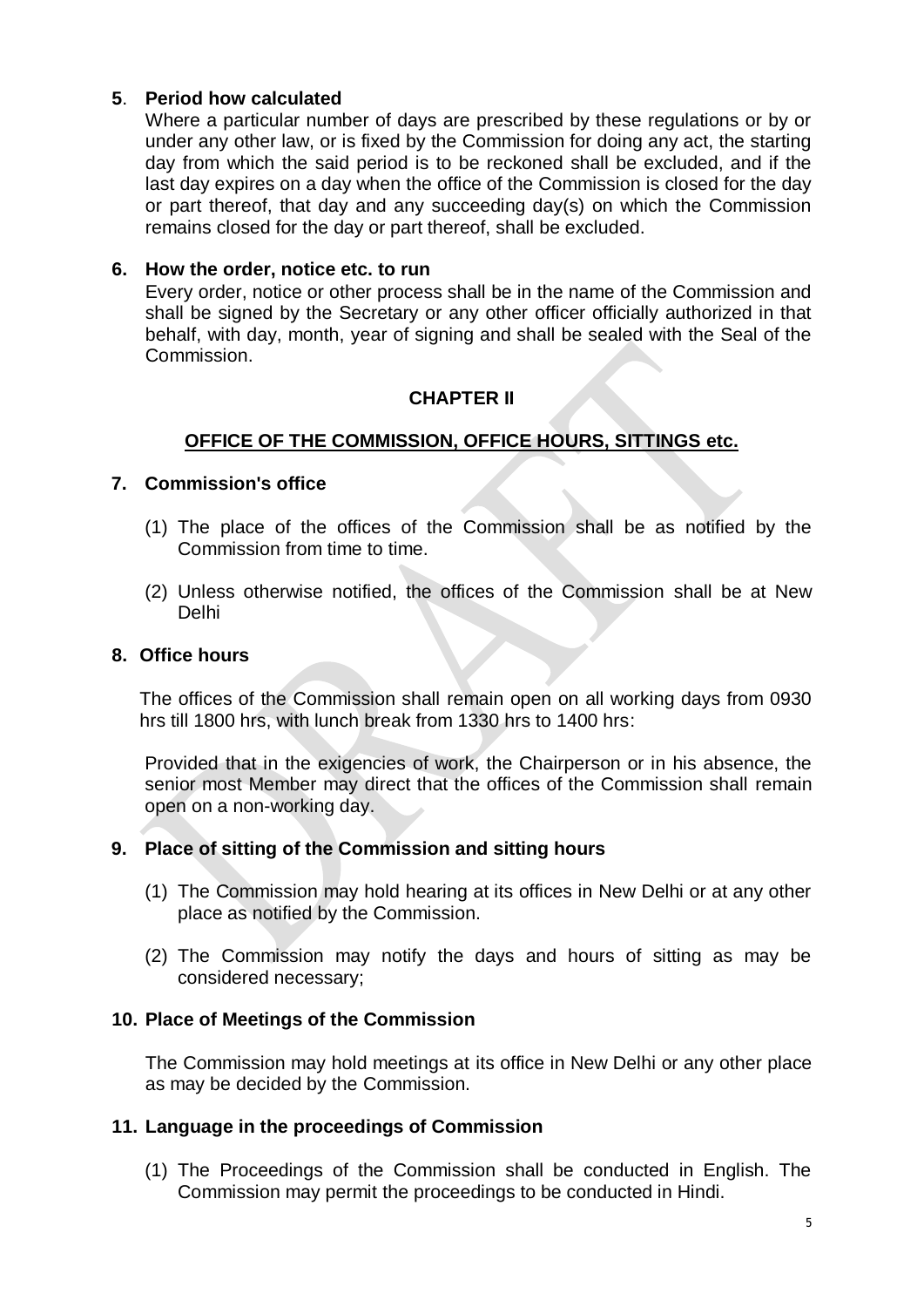- (2) All Petitions filed before the Commission shall be in English. Petitions filed in Hindi shall be accompanied by translation thereof in English, duly certified by the person filing the petition.
- (3) Any document(s) or material submitted in connection with the petition which is in Hindi or in any other Indian language, shall be accompanied by a translation thereof in English:

Provided that English translation of a document shall be accepted,

- (a) which is agreed to by all parties; or
- (b) which is prepared by an official translator from authorities/bodies duly recognised the Central or State Government;
- (c) which is prepared by a translator specially appointed or approved by the Commission.

### **12. Seal of the Commission**

- (1) The official seal and emblem of the Commission shall be such as the Commission may decide and notify in the official gazette from time to time.
- (2) The official seal shall be kept in the custody of the Secretary of the Commission.
- (3) Every Order or communication, notice or certified copy of any document by the Commission shall be stamped with seal of the Commission and shall be certified by the Secretary or any other Officer designated for the purpose by the Commission.
- (4) Every Order or Record of Proceedings issued to parties through e-filing portal or through any other mode shall bear the seal of the Commission embossed/watermarked on it.

### **13. Executive Powers of the Commission**

- (1) In accordance with sub-section (4) of Section 77 of the Act, the Chairperson shall be the Chief Executive of the Commission.
- (2) All executive powers of the Commission shall be exercised by the Chairperson.
- (3) If the post of Chairperson is vacant, the senior most member of the Commission shall exercise the executive powers of the Commission.

### **14. Officers of the Commission**

(1) The Commission shall have the power to appoint the Secretary, the Chiefs of Divisions, other officers and employees for discharging such functions as may be assigned by the Commission from time to time.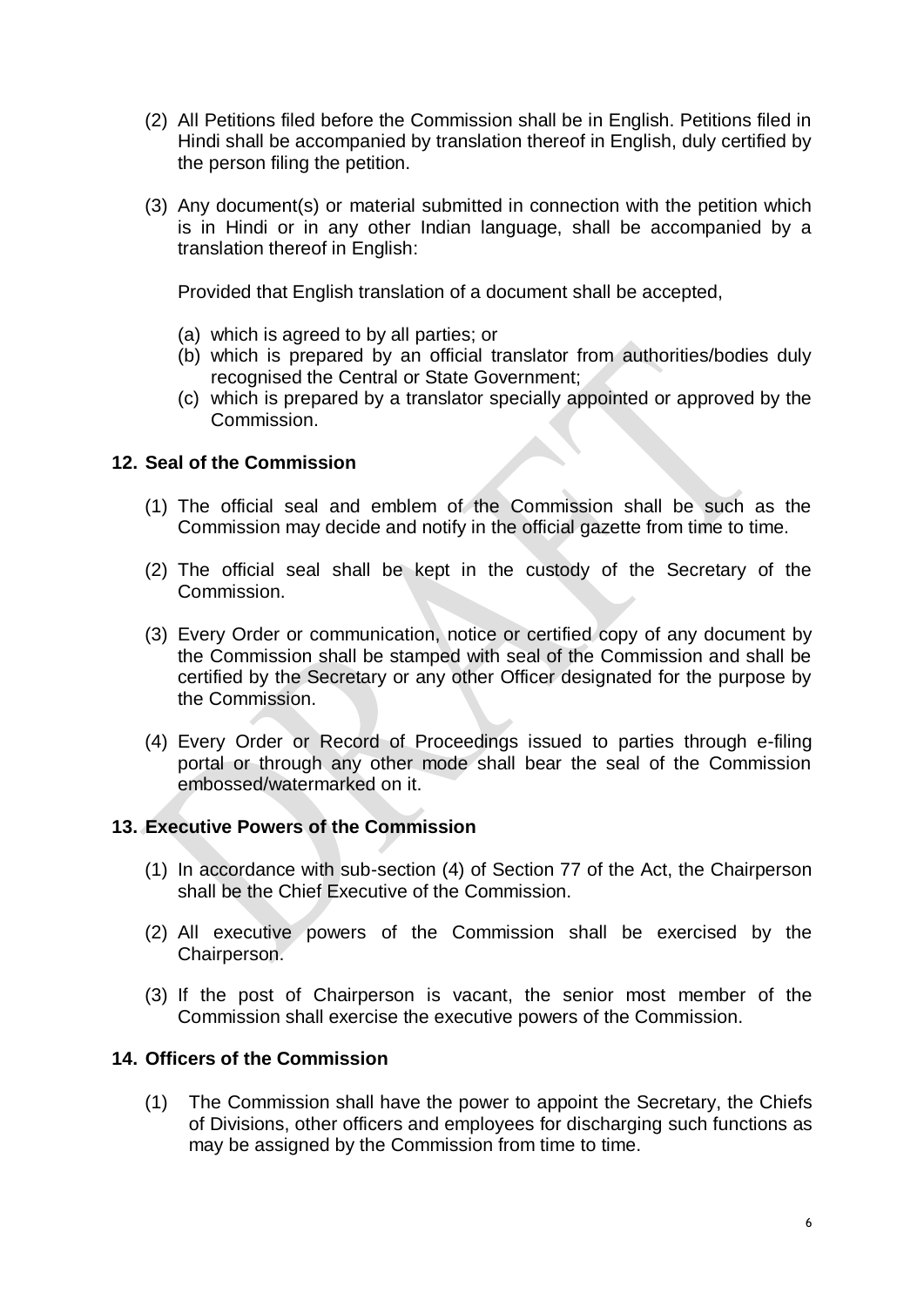- (2) The qualification, experience and other terms and conditions for the appointment of Secretary, Chiefs of Divisions, other officers and employees of the Commission shall be as specified in the Central Electricity Regulatory Commission (Recruitment Control and Service Conditions of Staff) Regulations, 2007, as amended from time to time or any subsequent enactments thereof.
- (3) The Commission may appoint Consultants for expert opinion and assistance in the discharge of its functions on the terms and conditions as specified in the Consultants Regulations.
- (4) The Secretary shall be the Principal Officer of the Commission and shall exercise such powers and perform such duties as may be assigned by the Commission. The Secretary shall function under the supervision of the Chairperson.
- (5) The Commission in discharge of its functions under the Act shall be assisted by the functional divisions such as Engineering, Finance, Law, Economics, Regulatory Affairs, Administration & Accounts, IT & Management Information Systems.
- (6) The Commission, in discharge of its functions under the Act, may take such assistance from the Secretary and Chiefs of various divisions and other officers as deemed appropriate.
- (7) In particular and without prejudice to the generality of the above provisions, the Secretary shall have the following powers and perform the following duties, namely:
	- (a) he shall have custody of the records and the seal of the Commission;
	- (b) he shall receive or cause to receive all petitions, applications or references made to the Commission;
	- (c) he shall hear and dispose of the objection raised by the authorised officers for validation of the petitions prior to hearing;
	- (d) he shall cause preparation of briefs and summaries of all pleadings presented by the parties in each case to assist the Commission in the discharge of its functions in this regard;
	- (e) he shall assist the Commission in the proceedings relating to the powers exercisable by the Commission;
	- (f) he shall authenticate the orders passed by the Commission;
	- (g) he shall initiate due process of law for compliance of the regulations or orders passed by the Commission; and
	- (h) he shall have the right to collect from the Central Government or State Governments or other offices, companies and firms or any other party as may be directed by the Commission, such information as may be considered useful for the purpose of efficient discharge of the functions of the Commission under the Act.
- (8) The Commission may delegate to its Officers such functions including functions that may be required by these regulations to be exercised by the Secretary or Chief of Divisions on the terms and conditions as may be specified by the Commission for the purpose.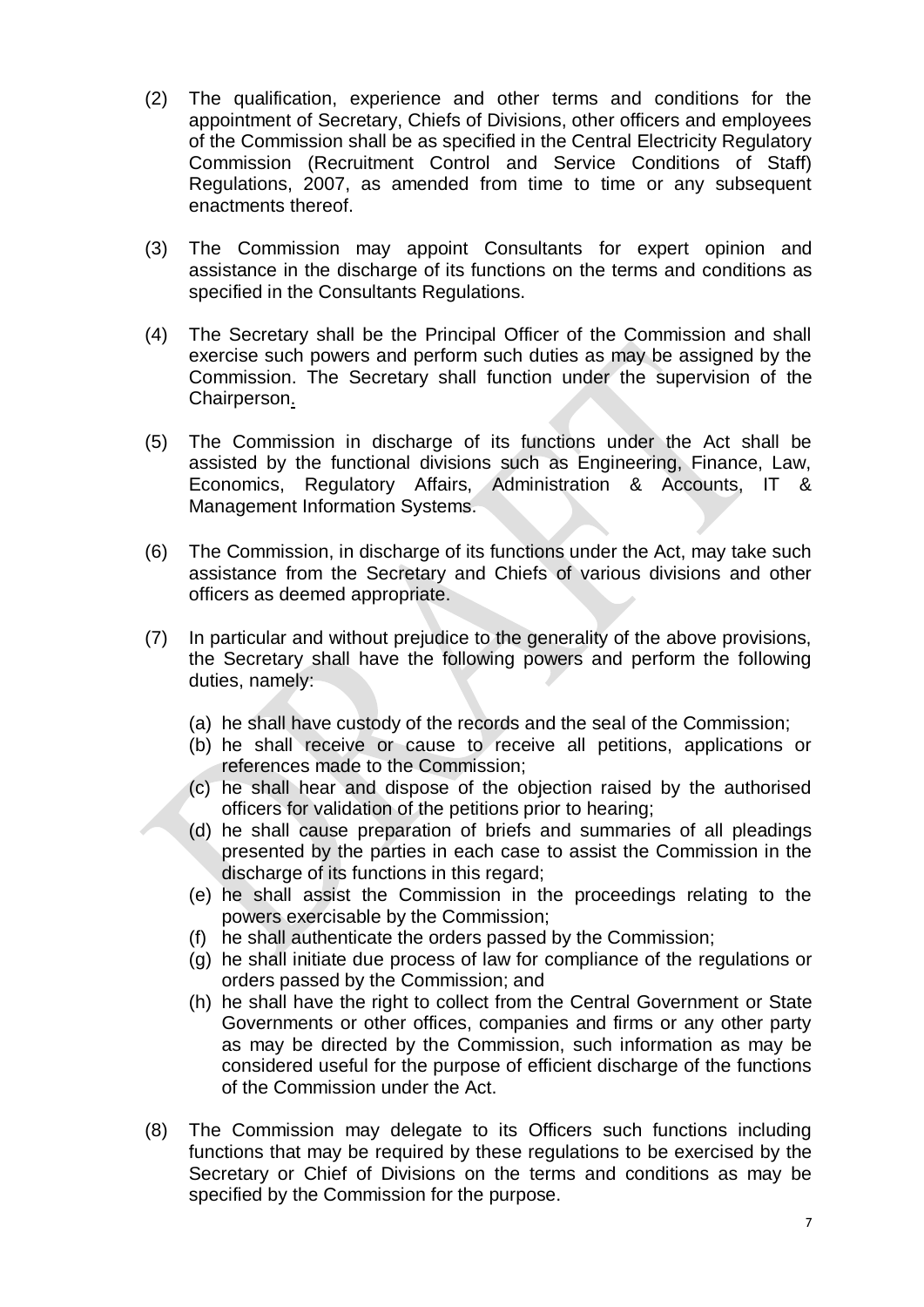- (9) The Secretary may, with the approval of the Commission, delegate to any Officer of the Commission, any function required by these regulations or otherwise, to be exercised by the Secretary.
- (10) In the absence of the Secretary, such other Officer of the Commission, as may be designated by the Chairperson, may exercise any or all the functions of the Secretary.
- (11) The Commission shall, at all times have the authority, either on an application made by any interested or affected party or suo motu, to review, revoke, revise, modify, amend, alter or otherwise change any order made or action taken by the Secretary or the Officers of the Commission, if the Commission considers the same to be appropriate.

## **CHAPTER III**

## **PETITIONS AND PLEADINGS**

### **15. Classification of Petitions to be filed before the Commission**

- (1) Petitions to be filed before the Commission shall be categorized into following:
	- (a) "Tariff Petition" means the petitions filed under Section 62 of the Act for determination of tariff of the generating stations covered under Clauses (a) and (b) of sub-section (1) of Section 79 and of inter-State transmission system under Clause (d) of sub-section (1) of Section 79 of the Act and shall include the petitions for truing up of tariff;
	- (b) "Petition for grant of licence" means the petition filed under Section 15 of the Act for grant of licence for inter-State trading and inter-State transmission of electricity;
	- (c) "Petition for adoption of tariff" means the petition filed under Section 63 of the Act for adoption of tariff discovered through competitive bidding in respect of generation covered under clauses (a) and (b) of subsection (1) of Section 79 and of inter-State transmission systems as defined under sub-section(36) of Section 2 of the Act;
	- (d) "Miscellaneous Petition" means the petition filed before the Commission under any of the provisions of the Act or Regulations framed by the Commission but does not include the petitions for determination or adoption of tariff or for grant of licence or for review of an order or suo motu petitions as defined under these regulations;
	- (e) "Regulatory Compliance Petition" means the petition filed by the Power Exchanges or the inter-State trading licensees or inter-State transmission licensees including deemed licensees or generating companies for compliance of any requirement under any of the Regulations issued by the Commission or any order of the Commission but does not include the periodic reports and returns as required under the relevant Regulations.
	- (f) "Suo Motu Petition" means the petition initiated by the Commission on its own motion for ensuring compliance of the provisions of the Act or the Regulations or orders or directions issued by the Commission and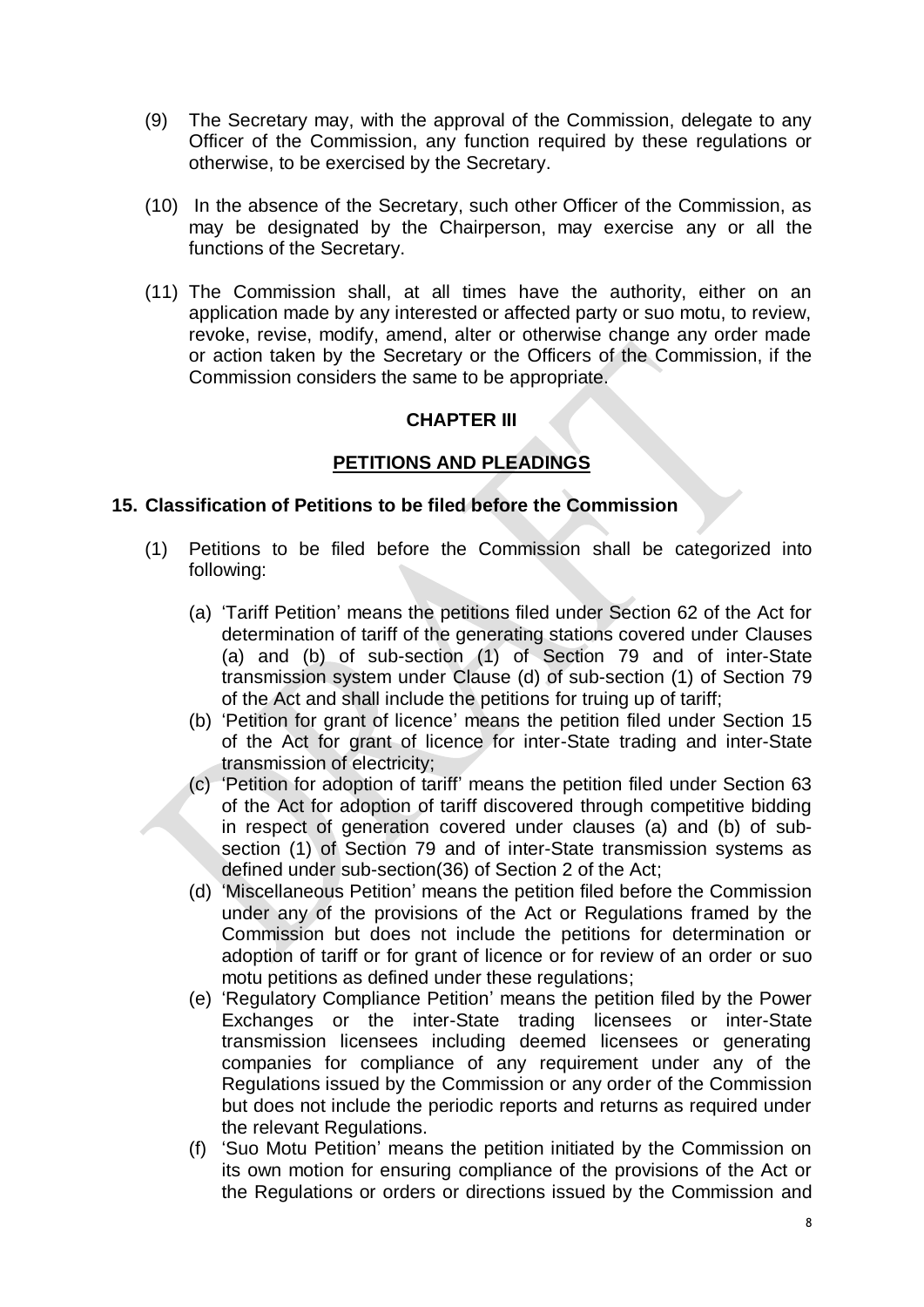shall include the petition for holding inquiry by the Adjudicating Officer appointed under Section 143 of the Act;

- (g) "Review Petition" means the petition filed under Section 94 (f) of the Act read with Regulation of these regulations for review of the order or decisions or directions of the Commission;
- (h) "Interlocutory Application" or "IA" means an application in any petition or proceedings, already instituted before the Commission, for the purpose mentioned in Regulation 26 of these regulations;
- (i) "Revision Petition" means the petition filed by any person against an order made by a District Magistrate or a Commissioner of Police or an authorised officer as provided under sub-rule (3) of Rule 3 of the Works of Licensees Rules, 2006;
- (j) Any other Petition with the prior approval of the Commission.

# **16. Format and Structure of the Pleadings**

- (1) Every pleading presented to the Commission:
	- (a) shall be in English, fairly and legibly type written, lithographed or printed in double spacing on one side of A-4 size white paper with an inner margin of about 3 (three) cms width on top and on the left side, 1 (one) cm on the right side and 2(two) cms on the bottom;
	- (b) shall be prepared in MS Word with font Ariel and font size 12.
	- (c) shall in its cause title state "Before the Central Electricity Regulatory Commission, New Delhi";
	- (d) shall be divided into paragraphs that are numbered consecutively, each paragraph containing, as nearly as may be, a separate allegation;
	- (e) shall be paginated numerically from the first page (including title, index, memo of parties, etc) to the last page and no page shall be left unnumbered. Alpha numerical pagination shall not be accepted.
	- (f) shall be accompanied by such documents, data and statements in support of the allegations made in the pleadings.
- (2) Dates- Where Saka or other dates are used, corresponding dates of Gregorian calendar shall also be indicated.
- (3) Memo of Parties- Full name and other particulars including email address and fax number etc. describing each party shall be provided. The names of the parties shall bear consecutive numbers and a separate line shall be allotted to the name and description of each party.
- (4) Provision of Law- Every Petition or Application shall state, after the cause title, the provisions of the Act or Rules or Regulations of the Commission under which it purports to be made.
- (5) Non-filing clause- Every petition shall state that no such proceedings in the same matter has been previously filed before the Commission or any other court. To the extent the Petitioner or his advocate is aware that the subject matter of the petition being instituted is also directly and substantially the subject matter of any pending litigation in the Commission, a suitable endorsement to that effect shall be made.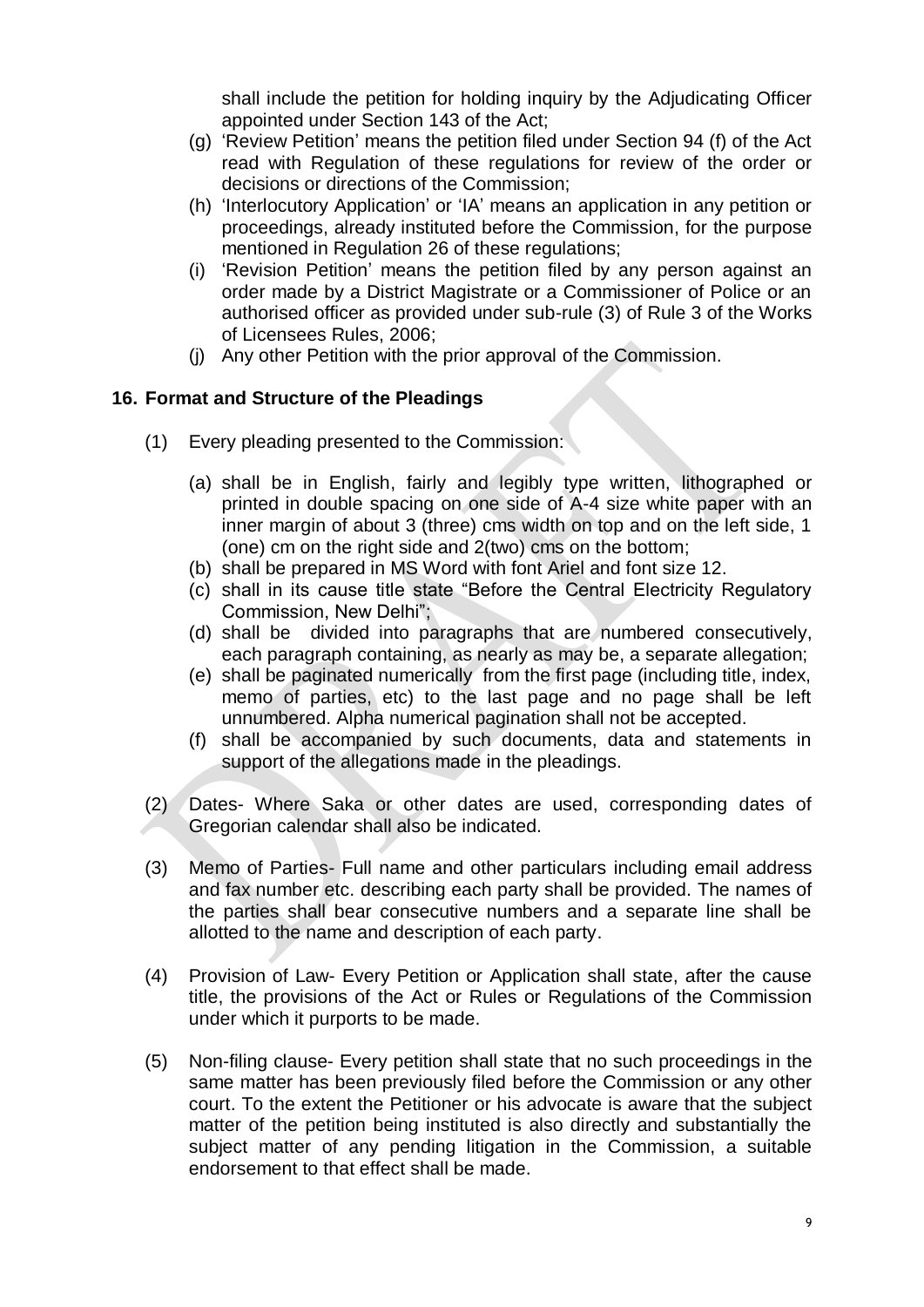- (6) Certification of documents- Every pleading shall contain a statement certifying the authenticity of the documents or copies filed, if any.
- (7) Endorsement and Verification- At the foot of every pleading, there shall appear the name, enrolment number, address, phone number, mobile number, email id and all other contact particulars of the Advocate who has drawn and filed the pleading.
- (8) Every pleading filed before the Commission shall be signed by the Managing Director or any authorised Director of the Company. Any other person signing the petition shall have authorisation from the Board of Directors by a specific or general resolution. Every pleading shall be signed and verified by the party concerned in the manner provided in these regulations.
- (9) Initialling alterations- Every interlineation, erasure or correction in the pleadings shall be initialled by the party or the advocate presenting it.
- (10) Heading- The general heading in all Petitions and in all the publications and notices made shall be as specified in Form 3.
- (11) Formats- Every petition shall have a specific structure as per Forms 5 to 12 to these Regulations as applicable .

## **17. Affidavit in support**

- (1) Each petition shall be verified by an affidavit and every such affidavit filed shall be as per these Regulations and in the format specified in Form 4.
- (2) The affidavit shall be drawn up in first person and shall state the full name, age, occupation and address of the deponent and the capacity in which the affidavit is signed and shall be duly notarised.
- (3) Every affidavit shall indicate the statements made thereunder are based on:
	- (a) knowledge of the deponent;
	- (b) information received by the deponent; and
	- (c) believed to be true by the deponent.
- (4) Where any statement made in the affidavit is believed to be true based on information received by the deponent, the affidavit shall also disclose the source of the information.

### **18. Presentation of Pleadings and Other Documents**

(1) All petitions and other pleadings shall be filed electronically using the efiling portal of the Commission, in the manner as provided Annexure I to these regulations.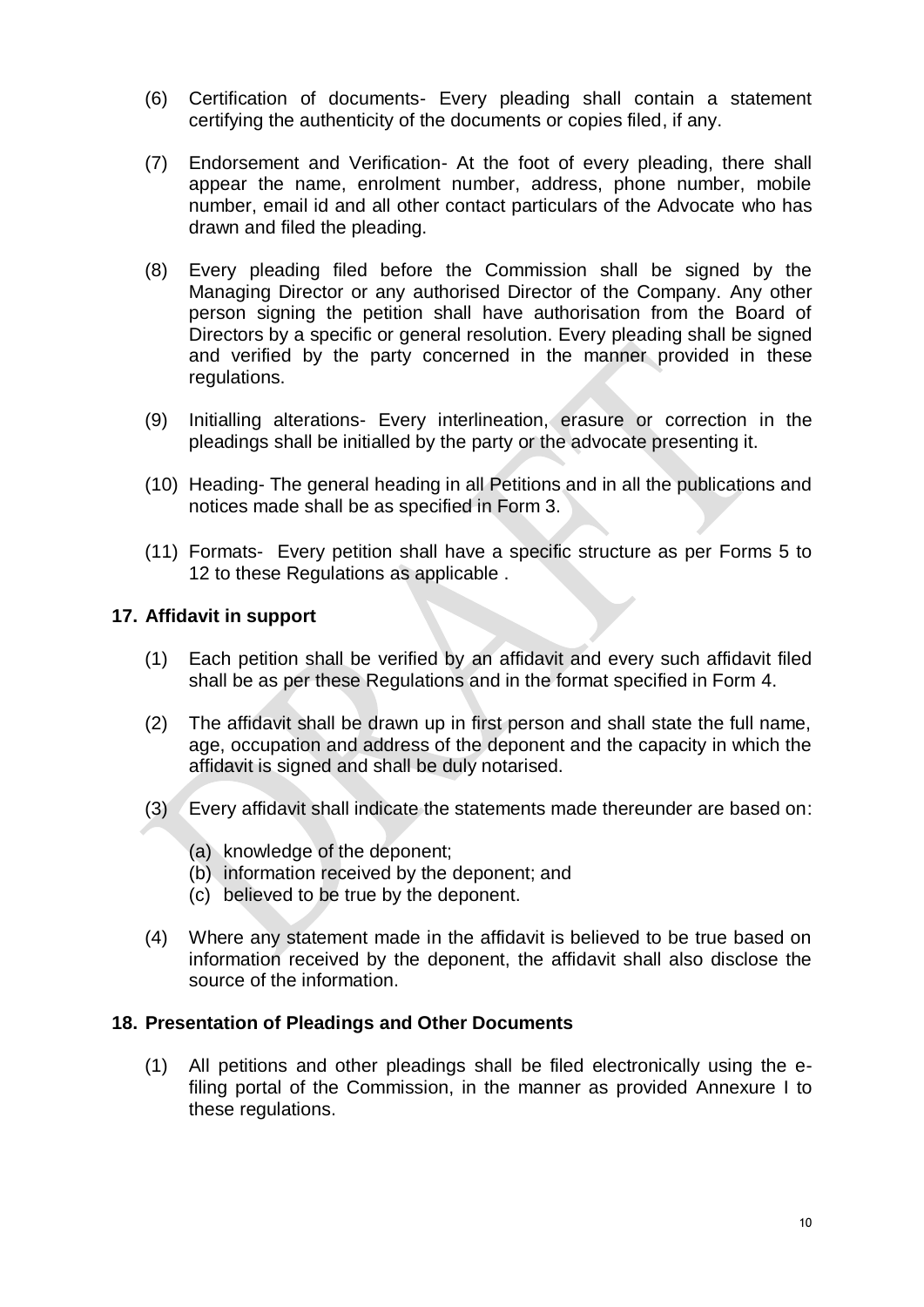- (2) Prior to filing of the petition, the party shall seek registration for e-filing of the petition and shall obtain a unique login id and password. The login id and password issued shall be used for e-filing of the petition
- (3) Petitions shall be uploaded in the e-filing portal of the Commission [\(www.cercind.gov.in\)](http://www.cercind.gov.in/) or at the e-filing desk facility located in the Commission office. Electronic filing using the e-filing desk facility located in the Commission office is available only up to 5.00 p.m on all working days
- (4) The party filing the petition shall accordingly map the respondents impleaded in the petition by selecting the appropriate option in the e-filing portal. In case any respondent is not registered in the e-filing portal of the Commission, hard copies of the petition shall be served on such respondents
- (5) Hard copies of the petition, in triplicate, shall be submitted to the Registry of the Commission, in person or through authorised agent, within three working days of e-filing the petition.
- (6) Hard copies of petitions may also be submitted by registered post addressed to the designated officer in the Registry of the Commission.
- (7) All documents filed using the e-filing portal of Commission shall be digitally signed by the party filing such petition or by the Advocate on behalf of whom such petition is filed.
- (8) The hard copies submitted shall exactly be the same as those e-filed through the e-filing portal of the Commission. An undertaking to this effect shall be submitted by the party at the time of filing the hard copies. In case discrepancies are noticed, the e-filed petition may not be registered, till such time such discrepancies are removed. The date of filing of the hard copy, after removal of defects, shall be reckoned as the date of filing of the petition.
- (9) The hard copy of petition shall also be accompanied with soft copies of the following:
	- (a) One copy of Petition in MS Word form;
	- (b) All formats, computations in MS Excel form with proper linkages and formulae;
	- (c) A declaration stating that the copy of the Petition in MS Word and computations in MS Excel are the same as those e-filed.
- (10) In case pleadings are filed in a pending petition in compliance with the directions of the Commission, the same shall be filed within the due dates permitted by the Commission. After the due date, e-filing of such pleadings shall not be permissible, except through leave of the Commission.
- (11) In case of petitions presented by Advocates/Advocate firms, a Vakalatnama duly signed by the person authorising such advocate (as per Form-1) and in the event the Petitions are presented by an authorised representative of the Company or Body Corporate, a document authorising such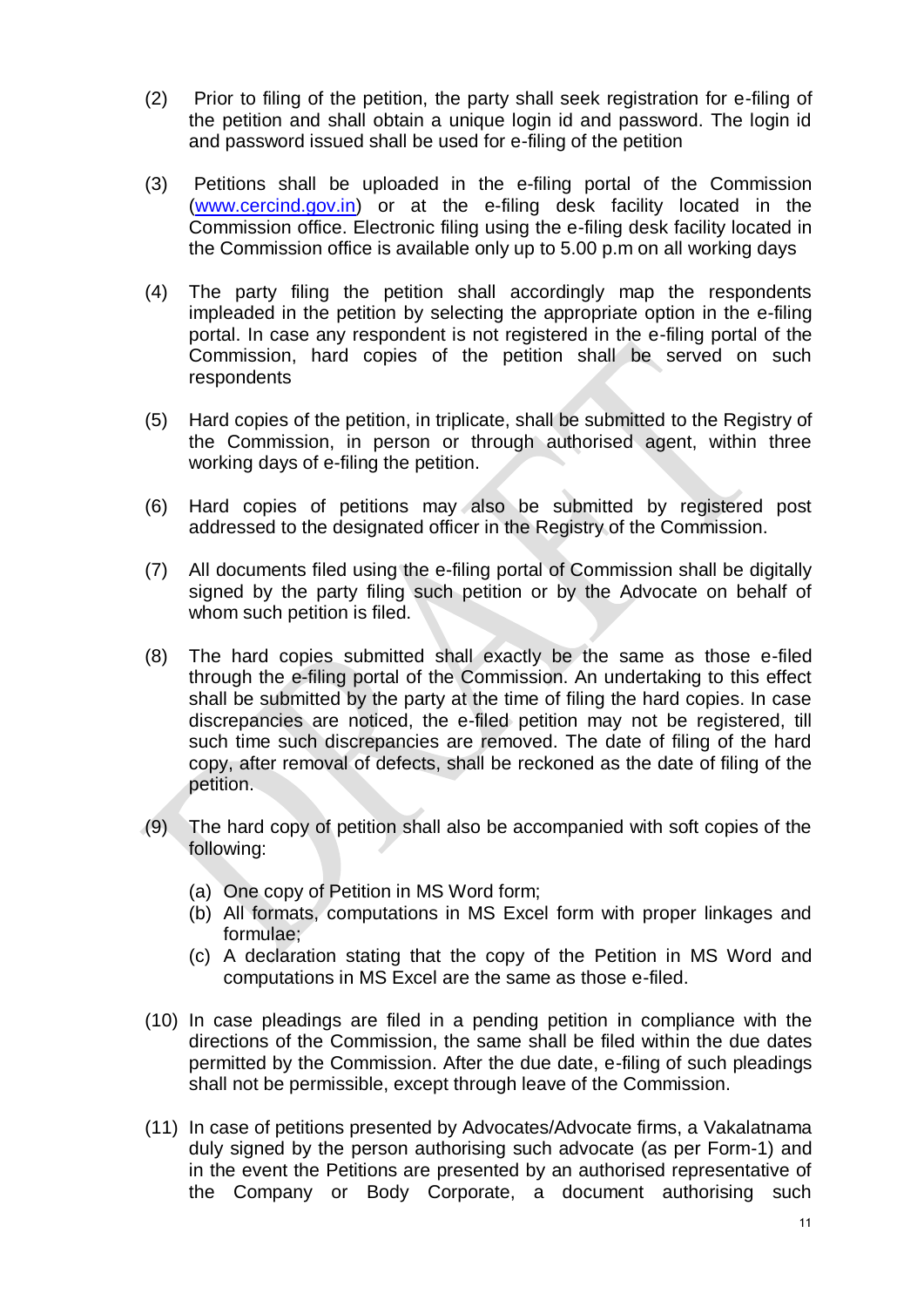representative (as per Form 5) shall be filed along with the Petition, if not already filed.

- (12) A party to the petition or the Advocate(s) representing a party in a particular petition shall only have access to other pleadings e-filed in that particular petition. In the alternate, the Advocate(s) or the concerned party may obtain hard copies of the pleadings in that particular petition, by e-mailing a request to the designated officer in the Registry of the Commission.
- (13) All petitions shall be filed through e-filing portal of the Commission. Exemption from e-filing of pleadings, whole or part, may be permitted only by leave of the Commission, in the following circumstances:
	- (a) e-filing is, for reasons explained in the application, not feasible; or
	- (b) there are concerns about confidentiality of information filed and for protection of privacy; or
	- (c) the documents could not be scanned or filed electronically due to its size, shape or condition; or
	- (d) e-filing portal is either inaccessible or is not available for technical and/or operational reasons; or
	- (e) for any other sufficient cause.
- (14) The period of limitation, as specified in these regulations, shall also be made applicable to the e-filed Petitions.

Provided that in case the e-filing portal is non-operational during any period, for any reason whatsoever, such period shall be excluded for purpose of computation of limitation.

(15) In addition to filing through e-filing portal, three hard copies of each petition accompanied by proof of payment of fees, acknowledgement received from e-filing portal and copy of the duly executed Vakalatnama or Memo of Appearance, as the case may be, shall be presented in person or by a duly authorised representative to the designated Officer in the Registry of the Commission.

## **19. Authority to represent before the Commission - Advocates through Vakalatnama**

- (1) A party being represented through an Advocate shall file a Vakalatnama as per Form 1
- (2) Every Vakalatnama shall be duly signed by the party and contain the seal of the party, the name of the party signing and on whose behalf he has signed.
- (3) Where a vakalatnama is executed by an agent or authorised representative of a party, copy of the instrument or document of such authorisation, shall accompany the vakalatnama.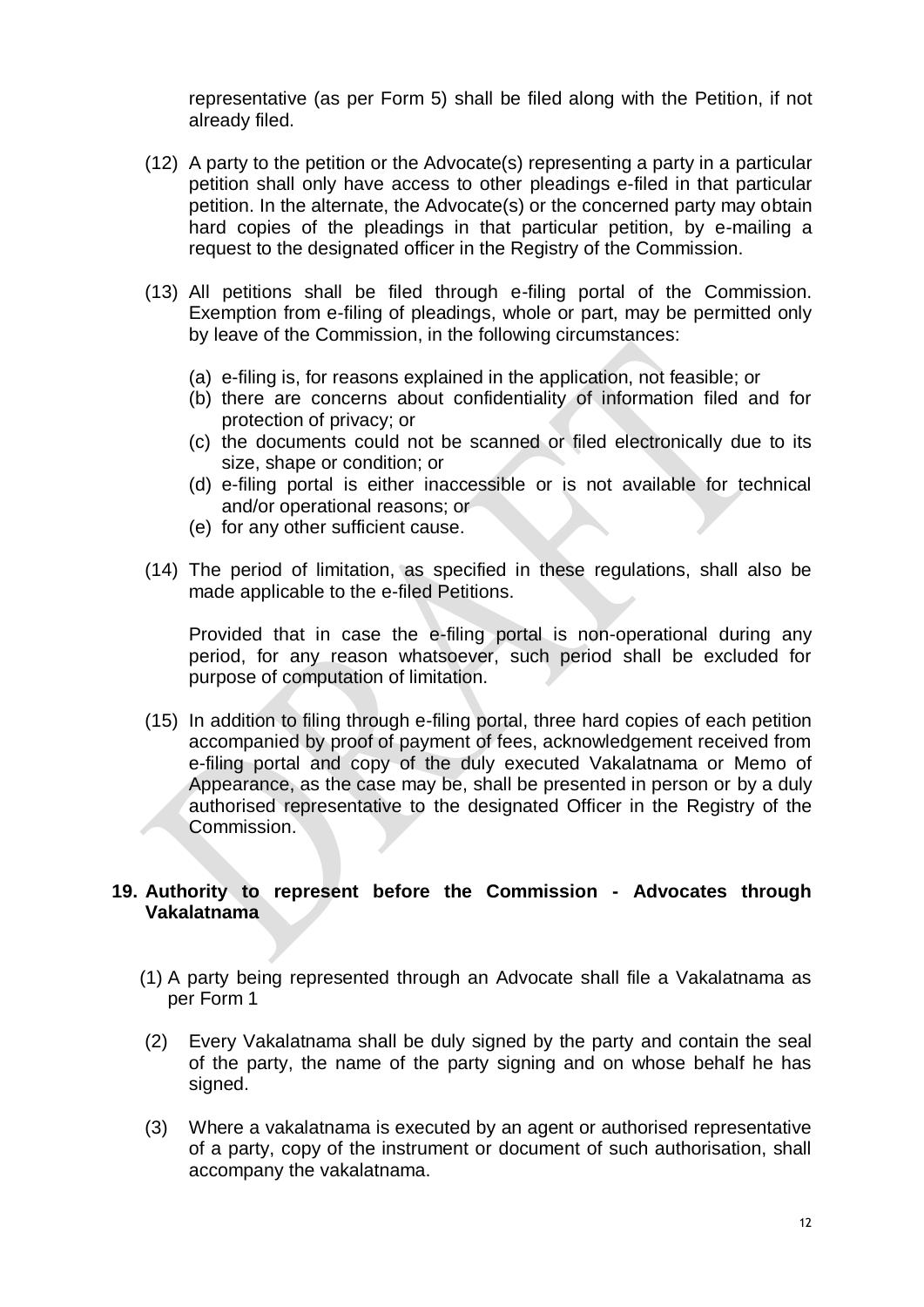- (4) Should the person signing the vakalatnama, cease to be an agent or authorised representative of the party, a fresh vakalatnama, in accordance with these regulations, shall be executed forthwith.
- (5) Where several persons sign a single Vakalatnama, they must put their signatures seriatim, mentioning their serial number and name in the brackets corresponding to their serial number and name mentioned in the memo of parties.
- (6) Where a single Vakalatnama has been executed in favour of more than one advocate, names and particulars of all the Advocates must be provided therein in accordance with these regulations.
- (7) The case number and its cause title must be clearly mentioned in the Vakalatnama.
- (8) Vakalatnama shall contain the enrolment number of the advocate(s), complete address, email, phone number and fax number of the advocate(s).
- (9) An Advocate on his filing the Vakalatnama, duly executed by a party that discloses name and designation of the party, shall be entitled to act, to plead for that party in the matter, and to conduct and prosecute all proceedings that may be taken in respect of such matter, or any application connected with the same or any order passed therein and take all such other steps as he may be specifically authorised by the Vakalatnama.
- (10) An Advocate may be discharged by the consent of both the Advocate and the party by a letter addressed to the Secretary and signed by both the Advocate and the Party.

#### **20. Authority to represent before the Commission - Members of Statutory Professional Body through Memo of Appearance**

- (1) A party may authorise a member of any Statutory professional body holding a Certificate of Practice to represent and plead on his behalf before the Commission in tariff matters or matters involving matters of accounting, taxation etc.
- (2) Every Memo of Appearance in favour of the Member of the Statutory Professional Body holding a Certificate of practice shall be duly signed by the party and contain the seal of the party, the name of the party signing and on whose behalf he has signed.
- (3) The Memo of Appearance shall be filed as per Form 2.
- (4) A Member of a Professional Body on his filing the Memo of Appearance, duly executed by a party that discloses name and designation of the party, shall be entitled to act, to plead for that party in the matter, and to conduct and prosecute all proceedings that may be taken in respect of such matter, or any application connected with the same or any order passed therein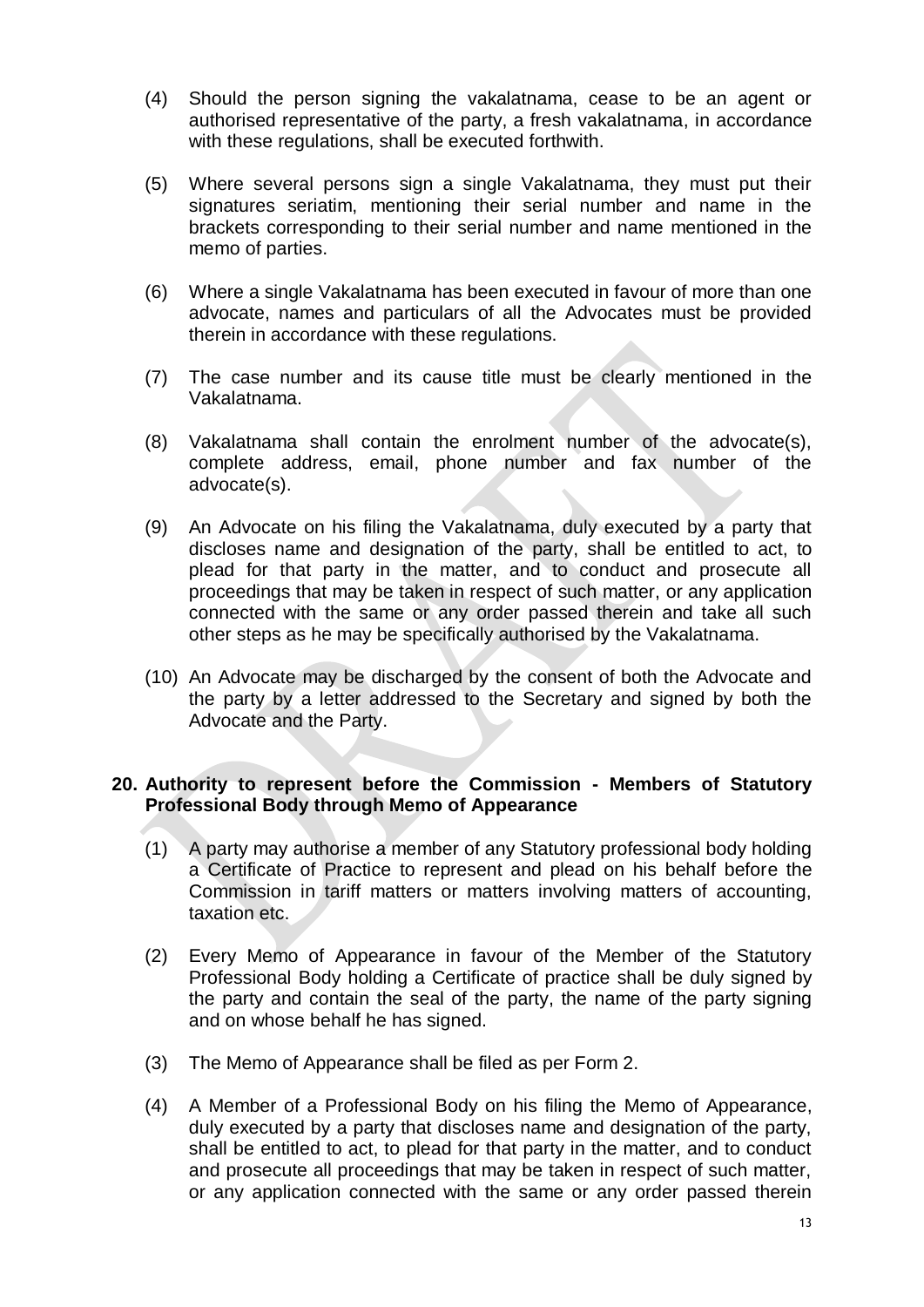and take all such other steps as he may be specifically authorised by the Memo of Appearance.

(5) A Member of a Professional Body may be discharged by the consent of both the Member and the party by a letter addressed to the Secretary and signed by both the Member and the Party.

#### **21. Authority to represent before the Commission - Designated Officers of a company or Corporation or Consumer Association through Authorisation**

- (1) In case of a Company or a body corporate, etc., an official not below the rank of General Manager or an equivalent rank working in such Company or body corporate or a Consultant engaged by a Company or a body corporate, shall be eligible to appear before the Commission, if the said official has been authorised by a Board resolution of the Company or a body corporate, as the case may be.
- (2) The officials so authorised under clause (1) of this regulation shall be well conversant with the facts of the case and should be in a position to clarify the queries of the Commission during the hearing.
- (3) The authorized officials shall file Memo of Appearance as per Form 2.

#### **22. Authority to represent before the Commission - Consumer Association through Advocates or Designated Representatives**

- (1) Only a Consumer Association duly registered under Society Registration Act and recognised with the Commission as such shall be permitted to appear before the Commission and participate in the proceedings either through its designated representative or through an Advocate.
- (2) When the Consumer Association is represented through an Advocate, it shall execute Vakalatnama in accordance with Regulation 19 of these regulations in favour of the said Advocate.
- (3) When the Consumer Association is represented through a designated representative, it shall execute a Memo of Appearance in accordance with Regulation 21 of these regulations in favour of the said representative.

### **23. Tariff Petitions**

- (1) Petitions for determination of tariff under Section 62 of the Act shall be made to the Commission in the form appended as *Appendix-I* to the Central Electricity Regulatory Commission (Terms and Conditions of Tariff) Regulations, 2019 or any subsequent enactment thereof and shall be accompanied by such fees as may be specified by the Commission from time to time.
- (2) The Petitioner shall pay the fees for tariff petitions through SAUDAMINI portal of the Commission via payment gateway and enclose a receipt thereof alongwith the Petition.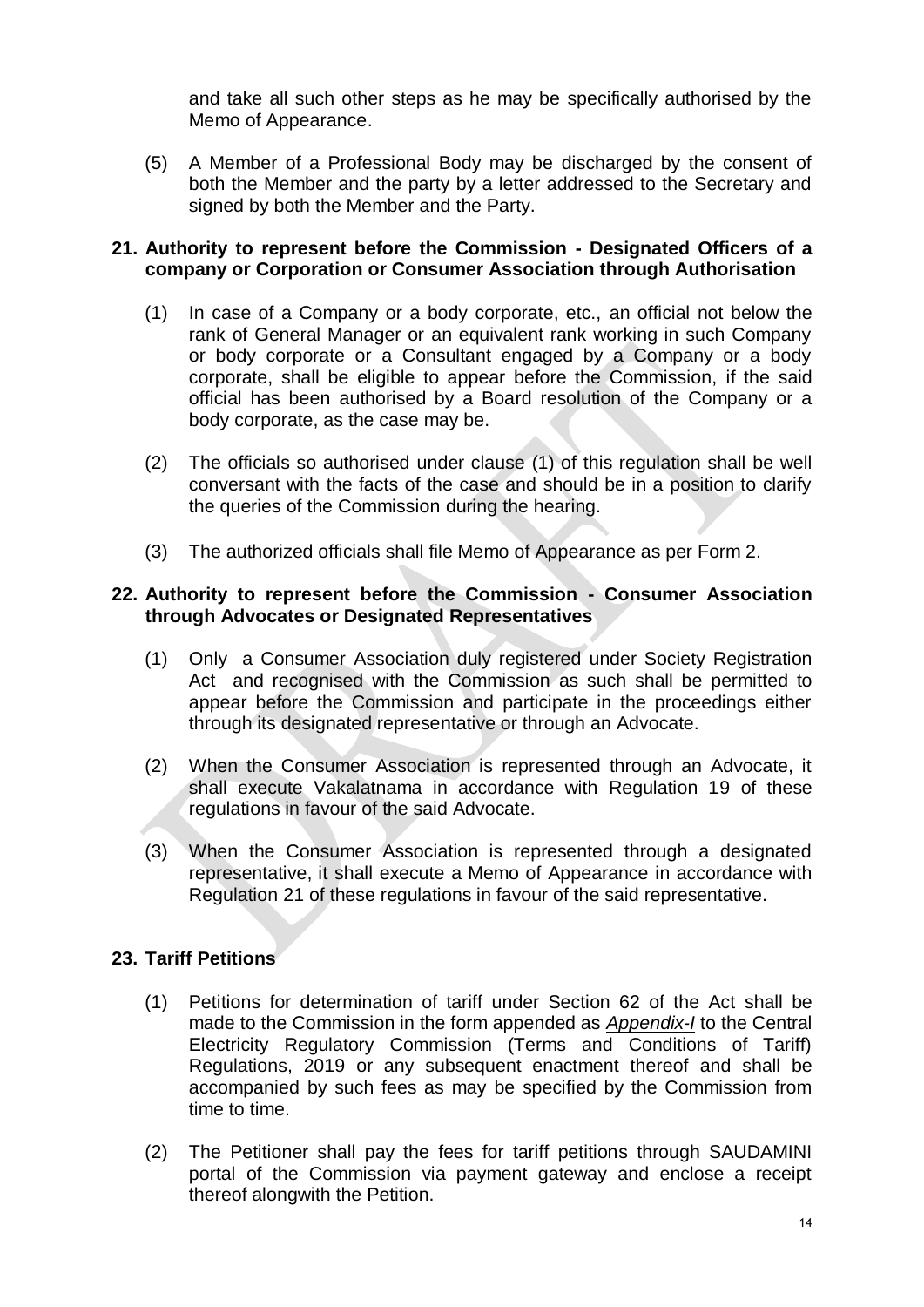- (3) The Petitioner shall map the names and addresses of the Petitioner(s) and Respondent(s) on the e-filing portal. The Petitioner shall upload the Petition alongwith all its annexure and other related documents through e-filing portal of the Commission by following the practice directions as per Annexure I to these regulations.
- (4) The Petitioner shall serve a copy of the application on each of the Respondents through e-mail and submit proof thereof.
- (5) The Respondents which are registered with SAUDAMINI e-portal can access and download the copies of the Petition alongwith annexures from the e-filing portal.
- (6) The Petitioner shall post the complete petition on its own website or any other authorised website, before filing petition in the Commission. The Petition shall be kept posted on the website till the disposal of the petition.
- (7) The Petitioner shall, within 7 days after making the petition, publish a notice in at least two daily leading newspapers, one in English language and another in any of the Indian languages, having wide circulation in each of the State/Union Territory where the beneficiaries are situate in the same language as of the daily newspaper in which the notice is published, as per the specimen given in the schedule to these regulations.
- (8) The Petitioner shall submit the soft copies of publication alongwith the affidavit on the e-filing portal of the Commission within one week from the date of publication.
- (9) The suggestions and objections, if any, to the proposal for determination of tariff, may be filed before the Secretary, Central Electricity Regulatory Commission, by the Respondent and any other interested person within 30 days of publication of the notice with a copy to the Petitioner.
- (10) The Petitioner shall file its response on affidavit on the suggestions and objections, if any, received in response to the public notice within 45 days of its publication in the newspapers, with an advance copy to the person who has filed the suggestions and objections on the proposals made in the application.

### **24. Petition for grant of Trading Licence and Transmission Licences**

- (1) Subject to the provisions of Regulation 13 to Regulation 18 of these regulations, the Petitions for grant of licences for Inter-State trading of electricity shall be made as per the provisions of Central Electricity Regulatory Commission (Procedure, Terms and Conditions for grant of trading licence and other related matters) Regulations, 2020, as amended from time to time.
- (2) Subject to the provisions of Regulation 13 to Regulation 18 of these regulations, Petitions for grant of licences for Inter-State transmission of electricity shall be made as per the provisions of Central Electricity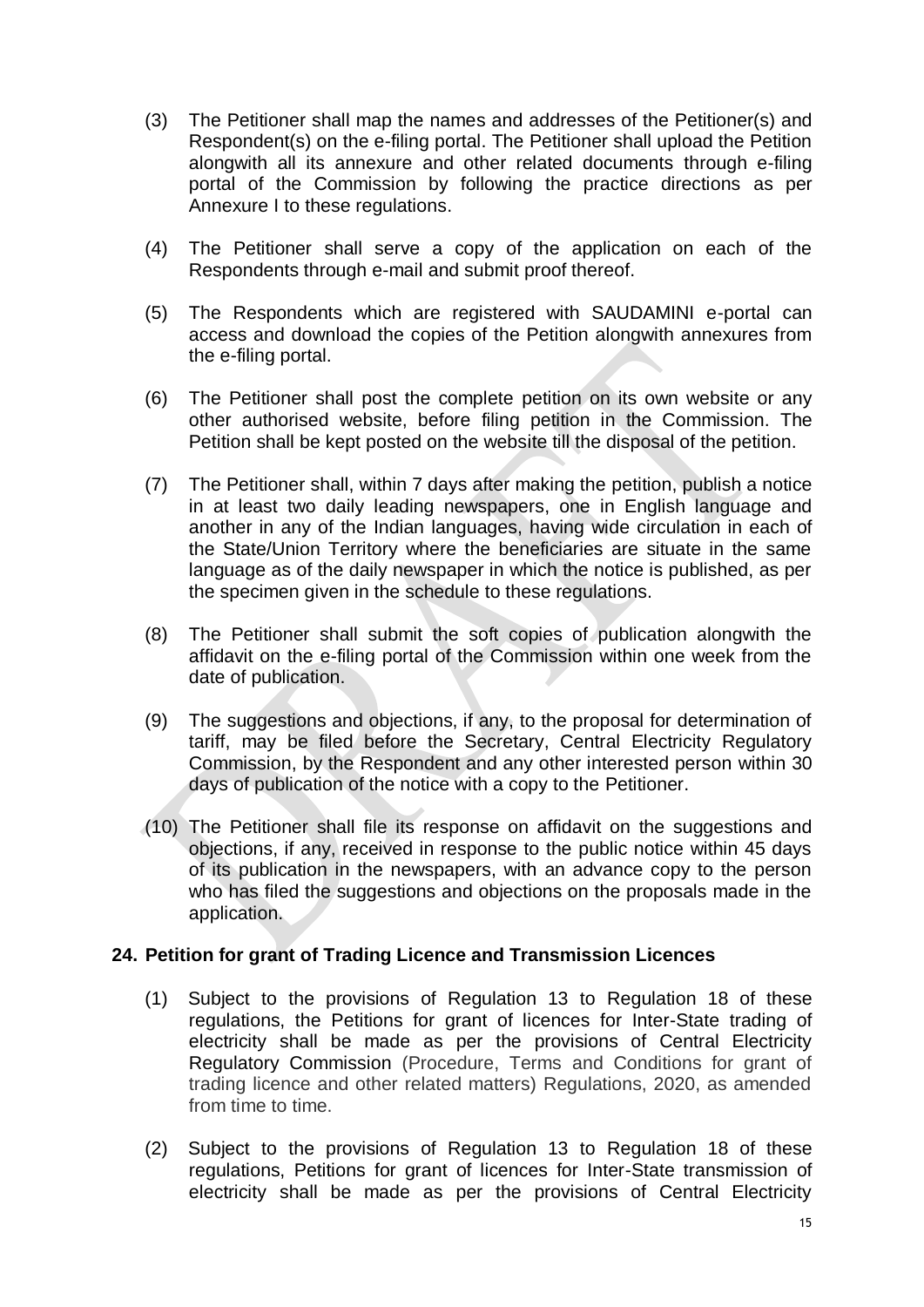Regulatory Commission (Procedure, Terms and Conditions for grant of Transmission Licence and other related matters) Regulations, 2009, as amended from time to time read with order dated 22.1.2022 in Suo Motu Petition No.1/SM/2022.

## **25. Petition for grant of approval for setting up of Power Exchange**

Subject to the provisions of Regulation 13 to Regulation 18 of these regulations, the Petition for grant of registration of Power Exchange shall be made in accordance with the provisions of Central Electricity Regulatory Commission (Power Market) Regulations, 2021, as amended from time to time accompanied by the fees as specified in the said regulations.

## **26. Interlocutory Applications**

- (1) Every Interlocutory Application may be instituted in the petition or matter in which it is filed.
- (2) Interlocutory Applications as per Form 12may be filed for seeking the following reliefs;
	- (a) For interim relief;
	- (b) For amendment of Petition or prayer;
	- (c) For impleadment of a new party in the Petition;
	- (d) For deletion and/or substitution of a party in the Petition;
	- (e) For condonation of delay, wherever applicable;
	- (f) For restoration of a Petition disposed of ex parte;
	- (g) For a leave to file additional documents or submissions;
	- (h) For exemption from filing original document or translated copies or certified copies of orders, wherever applicable;
	- (i) For recall of an ex-parte order;
	- (j) For waiver of fees;
	- $(k)$  For withdrawal of petition;
	- (l) For change of name of party in the Petition;
	- (m) For early/urgent hearing of Petition
	- (n) Any other matter not covered under these regulations with the prior approval of the Secretary
- (3) Except where otherwise provided in these regulations or by any law for the time being in force, an interlocutory application:
	- (a) Shall contain only one prayer or one series of alternative prayers of the same kind;
	- (b) Shall not contain any argumentative matter;
	- (c) Shall be supported by an affidavit and declaration, stating clearly the grounds and the facts on which the application is based;
	- (d) An advance copy of the interlocutory application together with the affidavit and other documents and materials filed along therewith shall be served upon the Opposite Party or its Advocate and written proof of such service and number of non-applicants shall be filed along with the interlocutory application;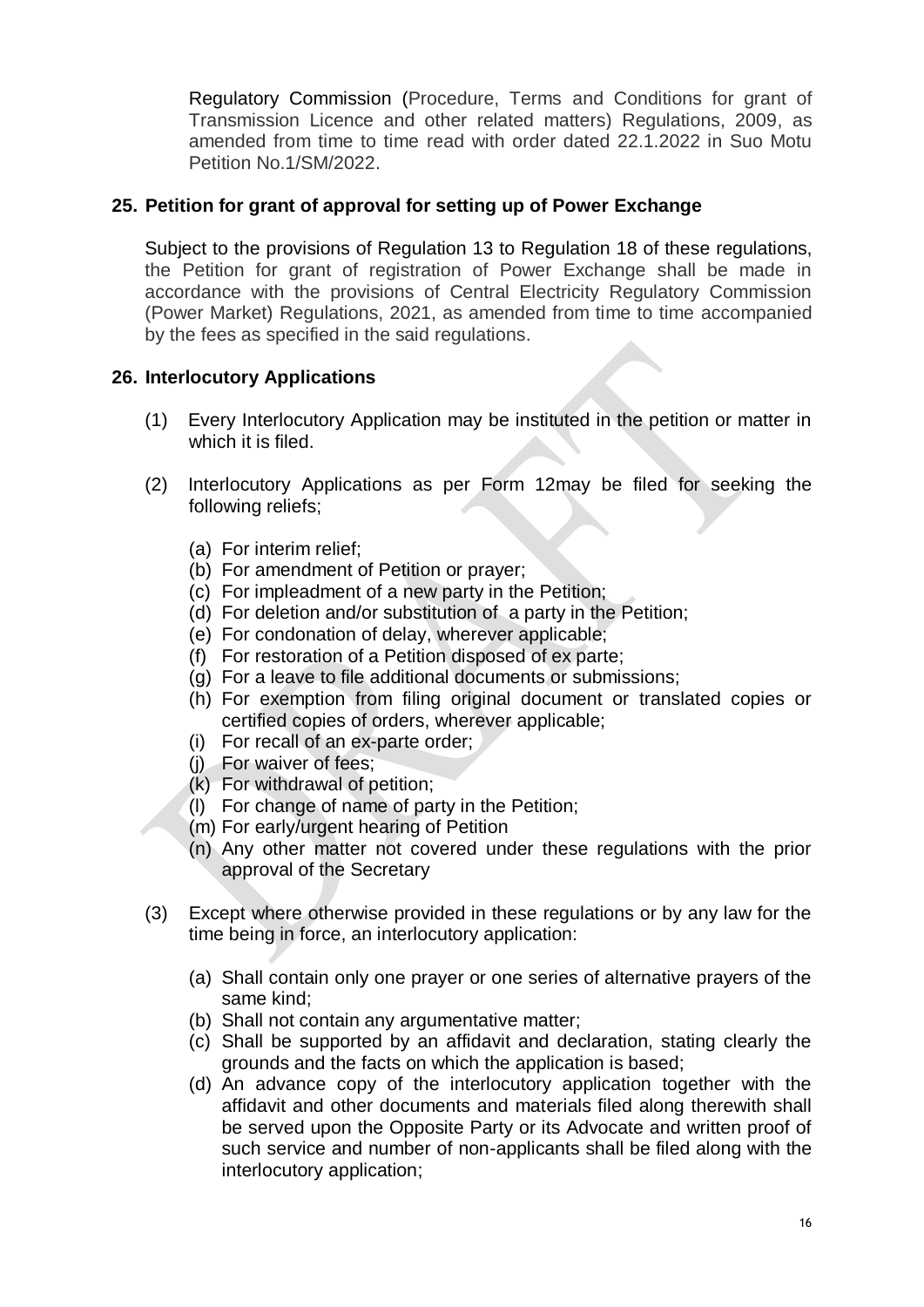- (e) In case of non-applicants, the Commission shall proceed to hear the interlocutory application without issuing any notice and pass such orders as may be considered appropriate. If the Commission issues notice to non-applicants, the applicant shall be bound to intimate the non-applicants about the date of listing of the interlocutory application.
- (4) The interlocutory applications shall be listed on the dates the matters are listed before the Commission or as may be directed by the Commission. The Commission shall pass such orders on the interim applications as may be considered appropriate after hearing the parties.

## **27. Fees for Filing Petition**

- (1) Every Petition shall be accompanied by appropriate fees and charges specified in terms of the provisions of Regulation 12 of Central Electricity Regulatory Commission (Payment of Fees) Regulations, 2012, as amended or from time to time.
- (2) The fees for the petitions shall be paid through SAUDAMINI e-portal of the Commission via payment gateway.
- (3) The proof of payment of fees shall be submitted in Form I specified under Regulation 12 of the Central Electricity Regulatory Commission (Payment of Fees) Regulations, 2012 as amended from time to time.
- (4) In case exemption is sought from payment of fees in respect of any petition, the concerned party shall indicate the provision under which exemption has been sought and the reasons for such exemption along with documentary proof and upload the same on the e-portal alongwith the petition.

### **28. Scrutiny of Petitions**

- (1) Upon receipt of the petition, the designated officer of the Registry shall acknowledge receipt of petition by stamping and endorsing the date of receipt thereof. In case the Petition is received by registered post, the date on which the Petition is actually received in Registry shall be considered as the date of presentation of the Petition.
- (2) The presentation and receipt of the petition shall be duly entered in the register maintained in the Registry of the Commission and a diary number shall be issued.
- (3) In case the petition does not conform to the particulars as per checklist in Annexure II to these Regulations, the designated Officer in the Registry of the Commission shall inform in writing to the party, the defects in the petition, within 7 days from the date of filing such petition with instruction to remove the defects within 7 days from the date of intimation.
- (4) A party aggrieved by decision of the designated officer in the Registry for removal of defects in the petition, may request the matter to be placed before the Secretary for an appropriate decision. The Secretary may give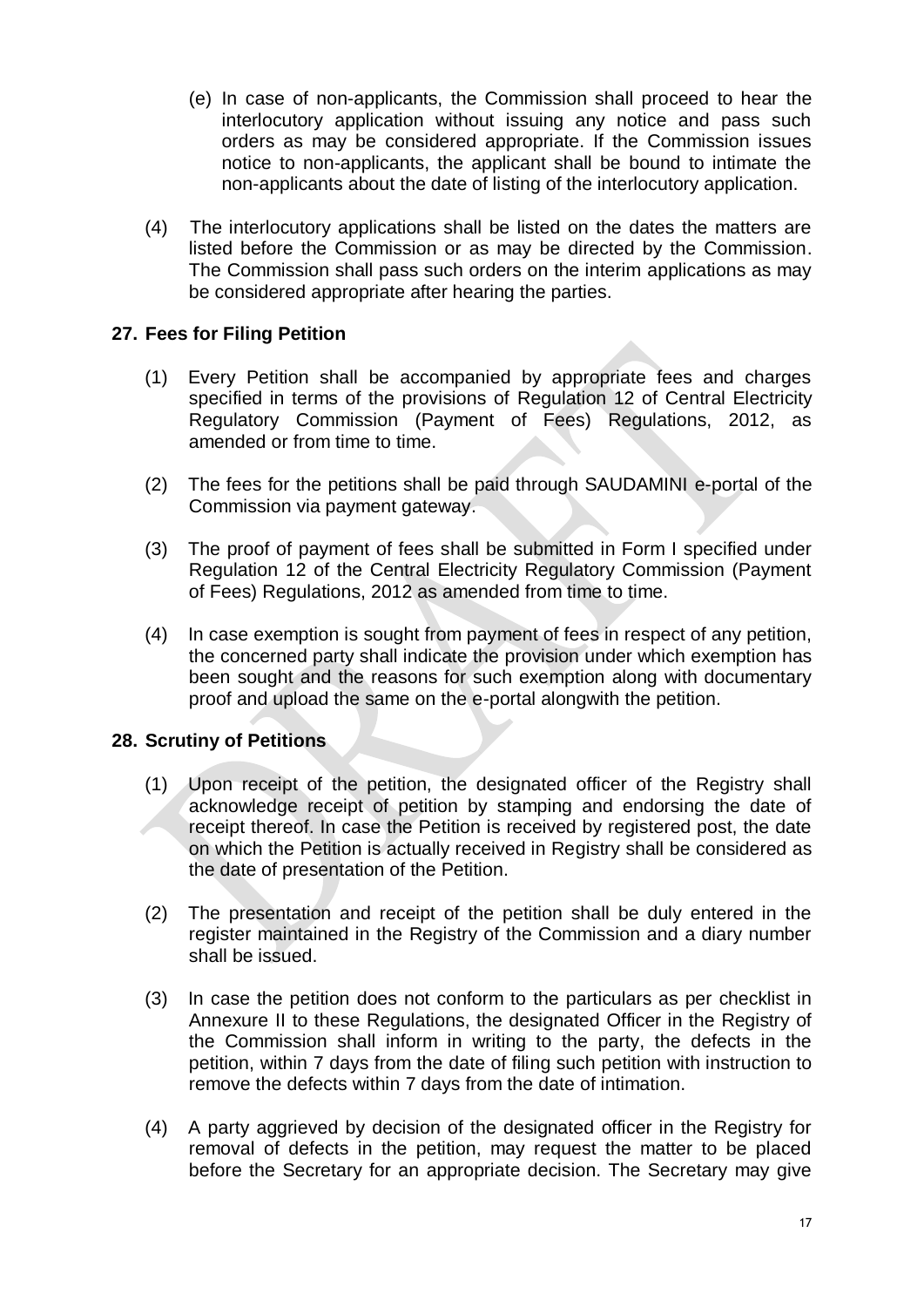appropriate order to the Registry or place the matter before the Commission.

- (5) The Chairperson or any Member designated for the purpose shall be entitled to call for the petition presented by the party and give such directions regarding the presentation and acceptance of the Petition as considered appropriate.
- (6) If on scrutiny, the Petition is not refused or the Party has rectified the defect or any order of refusal has been rectified by the Secretary or the Chairperson or the Member designated for the purpose, the Petition shall be registered and given a number.
- (7) All petitions except the Review Petitions, Revision Petitions, Suo Motu Petitions and Interlocutory Applications shall be numbered ad seriatim based on the date of acceptance of the petition indicating the Petition Number followed by a slash symbol followed by abbreviated form of the petition such as GT (for generation tariff), TT (for transmission tariff), ADP (for adoption of tariff), TL (for trading licence), TrL (for transmission licence, MP (for miscellaneous petition), RCP (Regulatory Compliance Petition), as the case may be, and further followed by slash symbols and thereafter followed by year of registration. In case of Review Petition, Revision Petition, Suo motu Petition and Interlocutory Applications, separate numbers shall be allocated for each category.
- (8) After the petitions are numbered, the same shall be intimated to the parties through the e-filing portals.
- (9) In case of tariff petitions, the staff of the Commission shall carry out technical validation and intimate the Petitioner within 7 days of the registration of the petition and intimate the Petitioner to submit such information and documents which are considered necessary for determination of tariff in accordance with the tariff regulations.
- (10) The Petitioner within 7 days thereafter shall submit the required information through e-portal and filing of hard copies under intimation to the Respondents through e-mail.
- (11) After registration of petitions other than tariff petitions and after expiry of 15 days from the date of registration in case of tariff petition, the petitions shall be listed for first hearing by an order of the Secretary on such dates as approved by the Chairperson and in his absence, the senior most Member of the Commission.
- (12) In case of Petitions involving adjudication of disputes, the Petitioner and the Respondents may resort to pre-institution mediation and settlement in terms of Section 12A of the Commercial Courts Act, 2015 and submit alongwith the Petition the settlement deed in respect of the disputes in which settlement has been reached and clearly demarcating the disputes which are required to be adjudicated.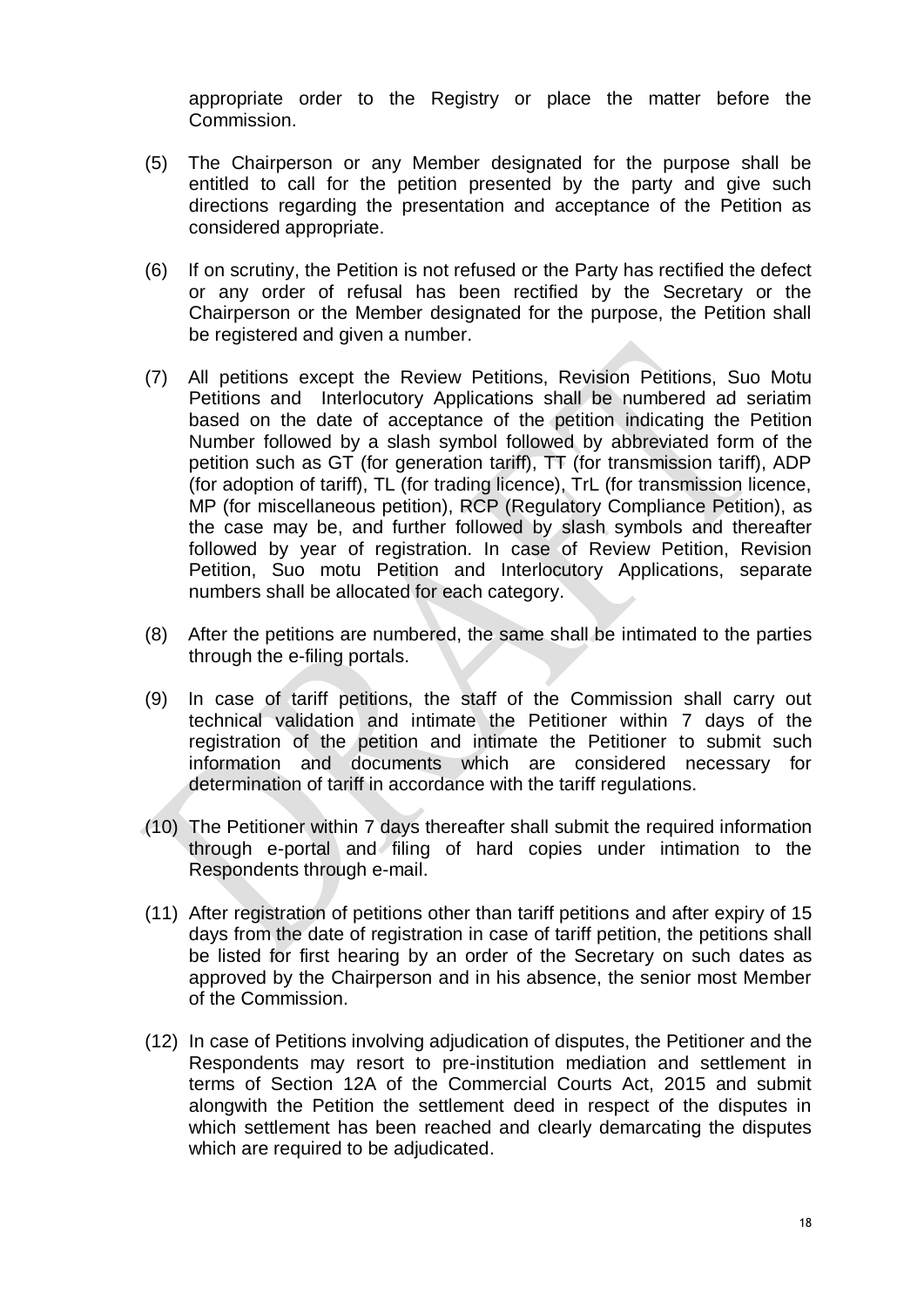## **CHAPTER IV**

## **PROCEEDINGS OF THE COMMISSION**

#### **29. Proceedings of the Commission**

The Commission may from time to time hold hearings, meetings, inquiry, investigations and consultations as it may consider appropriate in the discharge of its functions under the Act.

#### **30. Quorum of the Commission in Petitions except Review Petitions**

- (1) The Quorum for the proceedings before the Commission shall be two.
- (2) All petitions involving substantial question of facts and law shall be heard by the Chairperson and all available Members of the Commission, subject to fulfilment of Quorum.

Provided that in case hearing is not completed on a particular day, the matter shall be treated as part-heard and shall be placed before the same quorum on subsequent days till completion of hearing.

Provided further that before the completion of hearing, if any Member of the quorum has demitted Office or is absent on account of leave or otherwise for a period in excess of two month, the Chairperson or in his absence the senior most Member of the Commission may reconstitute the Coram to hear such Petitions.

- (3) The Chairperson may nominate the Chairperson of the Central Electricity Authority as Member (ex-officio) to form part of the Coram of the Commission to hear any Petition or in any other proceedings of the Commission, under the following circumstances, having regard to his/her normal official commitments:
	- (a) In matters involving complex technical issues; or
	- (b) In matters, in the opinion of the Chairperson, the presence of Chairperson, Central Electricity authority is necessary to arrive at a decision in any matter;
	- (c) To complete the Quorum, when the available Members of the Commission is less than two.

### **31. Quorum of the Commission in Review Petitions**

- (1) If the members constituting the quorum which heard and passed the order in the main petition are available, those members only shall hear and issue order in the review petition. No other member shall be associated at the review stage.
- (2) It is only when a member or members who heard the main petition as part of the quorum is or are not available on account of death or superannuation, or absence for a period of 6 months, then only the Chairperson shall constitute a quorum to hear the review petition which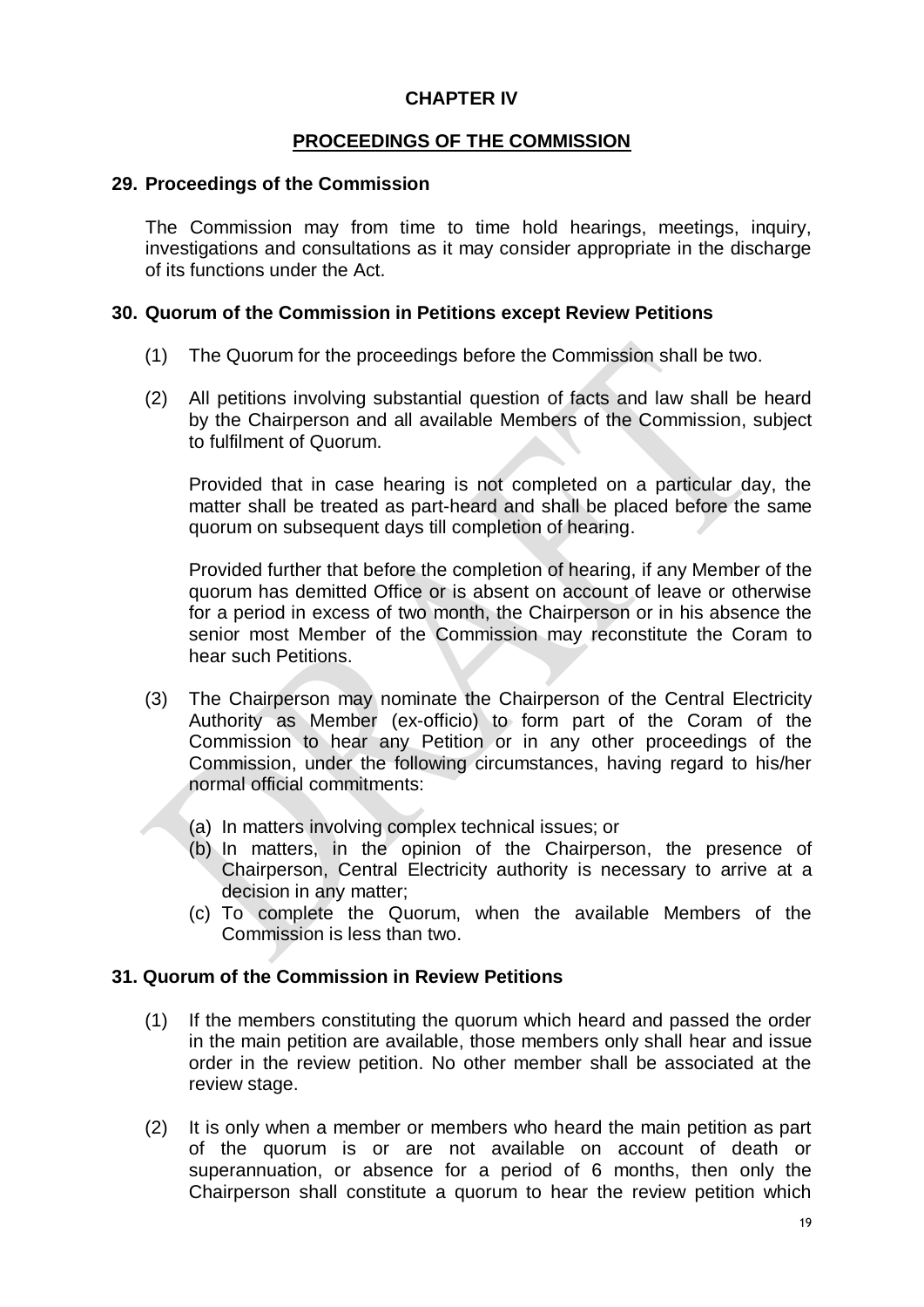shall consist of equal number of members including the members available who passed the order in the main petition.

(3) If on account of a vacancy or vacancies in the Commission, it is not possible to constitute a quorum equal to the quorum which heard and passed the order in the main petition, the Chairperson shall constitute a quorum of lesser number of members (subject to minimum of two members) including the members available who passed the order in the main petition and such quorum shall deal with the review petition.

## **32. Admission of Petitions**

(1) In the first hearing, all petitions except the Petitions for determination of tariff under Section 62 or adoption of tariff under Section 63 of the Act shall be listed for admission:

Provided that the Petitions for determination of tariff or adoption of tariff shall be listed for admission if any objection is raised on the maintainability of the petition on the ground of jurisdiction.

- (2) The Commission may if it considers appropriate to issue notice to such person or persons other than the Petitioner as it may desire to hear at the stage of admission of the Petition.
- (3) The Commission may, if considered appropriate, admit a petition without requiring the attendance of the Petitioner:

Provided that the Commission shall not pass an order refusing admission of a petition without giving the Petitioner an opportunity of being heard.

(4) If the petition is admitted, the Commission may give such orders or directions for service of notices to the Respondents and other affected or interested parties including consumer representative or consumer association wherever permitted, for filing of replies and rejoinders and may further direct for the Petition to be listed for hearing before the Commission after expiry of the scheduled dates for completion of pleadings.

### **33. Service of Notices and Processes of serving Notices**

- (1) Any notice, process or summons to be issued by the Commission shall be served on the Petitioner, Respondents, any other interested or affected persons including consumer representative or consumer association wherever permitted through the e-filing portal of the Commission which shall be considered as proper service. In addition, the Commission may direct for service of notice or process or summons by any one or more of the following modes:
	- (a) by hand delivery through a messenger;
	- (b) by registered post with acknowledgement due;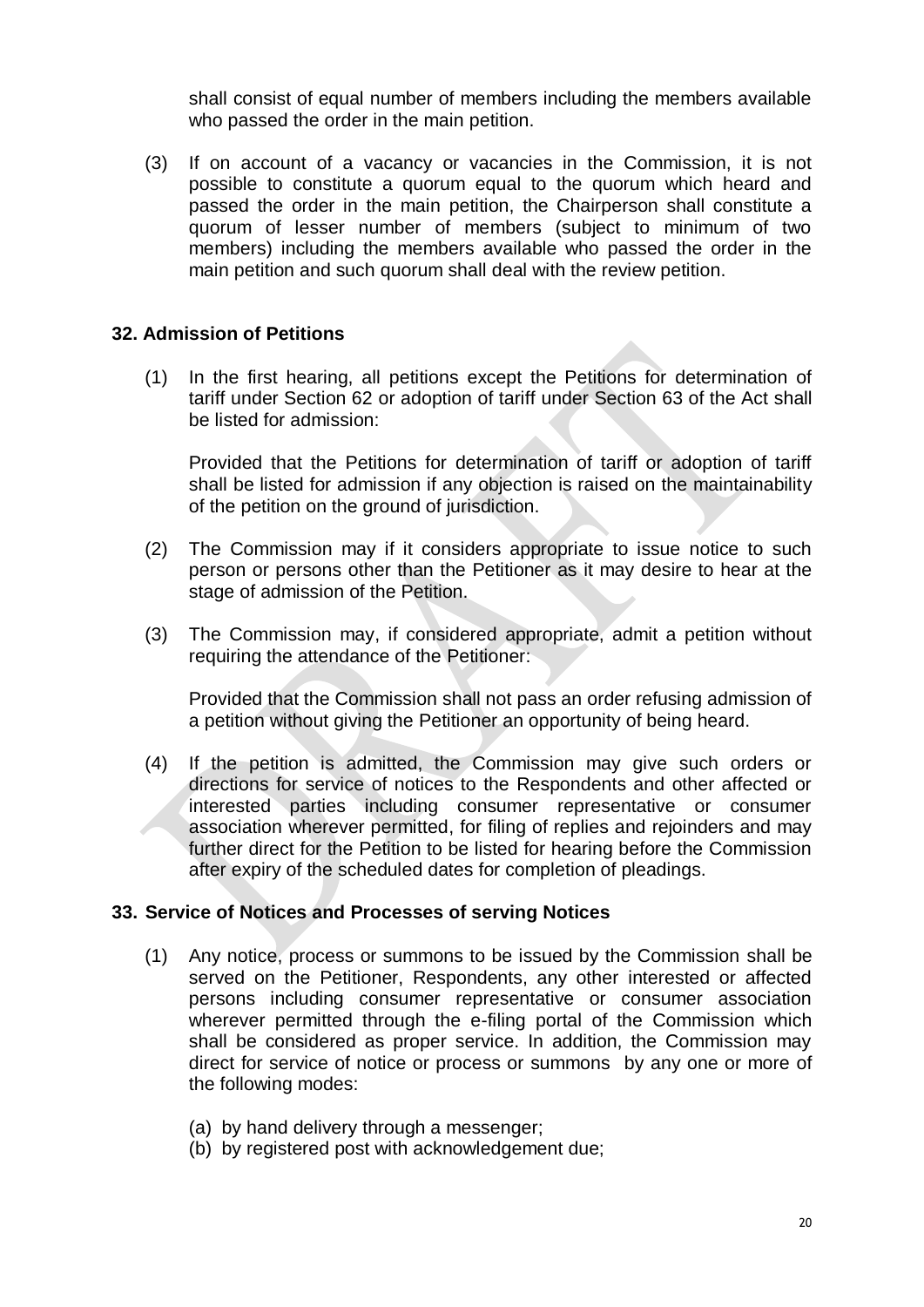- (c) by publication in newspapers in cases where the Commission is satisfied that it is not reasonably practicable to serve the notices, processes, etc., on any person in the manner mentioned above;
- (d) through e-mail on the registered email-id along with mobile alerts on the phone number registered with the Commission at the time of filing the petition; and
- (e) in any other manner as the Commission may consider appropriate.
- (2) Every notice or process or summons required to be served or delivered to any person may be sent to the authorised representative of the party or his nominated counsel authorised to accept service at the address furnished by him in the petition or at the place where the authorised representative/nominated counsels ordinarily resides or carries on business or personally works for gain.
- (3) In case the nominated counsel or the authorised representative has been replaced by the party on behalf of whom they represent in a pending petition, such counsel or representative who shall be subsequently authorised shall be deemed to be duly empowered to take service of notices and processes on behalf of the party concerned in all matters and the service on such counsel or representative shall be considered as sufficient service on the party to be served.
- (4) Where notice is served by a party to the proceedings either in person or through registered post, an affidavit of proof of service shall be filed by such party giving details of the date and manner of service of notices and processes.
- (5) In case of default of compliance with the requirements of the Regulations or directions of the Commission as regards the service of notices, summons or processes or the publication thereof, the Commission may either dismiss the Petition or give such other or further directions as it thinks fit.
- (6) No service or publication required to be done shall be deemed invalid by reason of any defect in the name or description of a person, provided that the Commission is satisfied that such service is in other respects sufficient and no proceeding shall be invalidated by reason of any defect or irregularity unless the Commission, on an objection taken, is of the opinion that substantial injustice has been caused by such defect or irregularity or there are otherwise sufficient reasons for doing so.

## **34. Filing of Replies, Oppositions, Objections and Rejoinders etc.**

- (1) Every Respondent or any other person to whom the notice of inquiry or process is issued and who intends to oppose or support the Petition shall efile the reply and the documents relied upon by such Respondent within such period as permitted by the Commission. The Respondent shall also file three hard copies of the reply and documents in the Registry of the Commission.
- (2) In the reply filed, the Respondent shall specifically admit, deny or explain the facts stated in the notice of inquiry or the Petition and may also state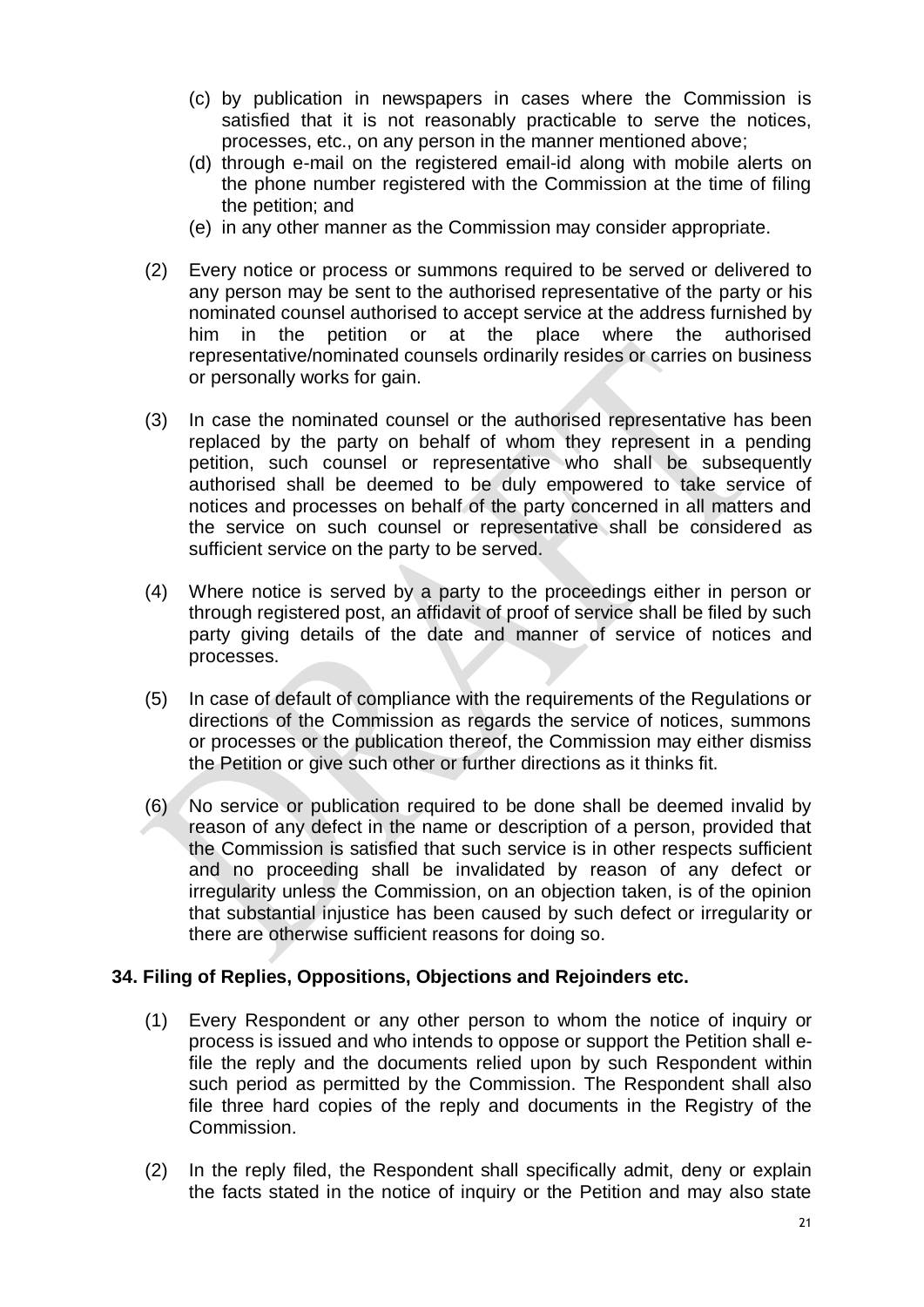such additional facts as he considers necessary for just decision of the case.

- (3) The respondent shall serve a copy of the reply along with the documents duly attested to be true copies on the petitioner or his authorised representative and file proof of such service with the office of the Commission.
- (4) Where the respondent states additional facts as may be necessary for the just decision of the case, the Commission may allow the petitioner to file a rejoinder to the reply filed by the respondents. The procedure mentioned above for filing of the reply shall apply mutatis mutandis to the filing of the rejoinder.
- (5) Where a respondent, after being served with the notice issued by the Commission, does not enter appearance within the time period prescribed in the notice or on the date fixed for hearing of the Petition, then, the Commission shall have the powers to proceed ex-parte and may pass such orders as it deems just and proper in the facts and the circumstances of the case.
- (6) Every person who intends to file objections or comments in regard to a matter pending before the Commission, pursuant to the publication made for the purpose (other than the persons to whom notices, processes, etc., have been issued calling for reply) shall deliver to an officer designated by the Commission for the purpose, the statement of the objections or comments with copies of the documents and evidence in support thereof within the time fixed for the purpose.
- (7) The Commission may permit such person or persons including associations, as it may consider appropriate, to participate in the proceedings before the Commission if, on the report received from the Officer, the Commission considers that the participation of such person or persons will facilitate the proceedings and the decision in the matter.
- (8) Unless permitted by the Commission, the person filing objection or comments shall not necessarily be entitled to participate in the proceedings to make oral submissions. However, the Commission shall take into account the objections and comments filed, after giving an opportunity to such parties to the proceedings as the Commission considers appropriate to deal with the objections or comments.

### **35. Hearing of the matter**

(1) The Commission may determine the stages, the manner, the place, the date and the time of the hearing of the matter as it considers appropriate:

Provided that hearing may be in physical or virtual or hybrid mode as may be decided by the Commission: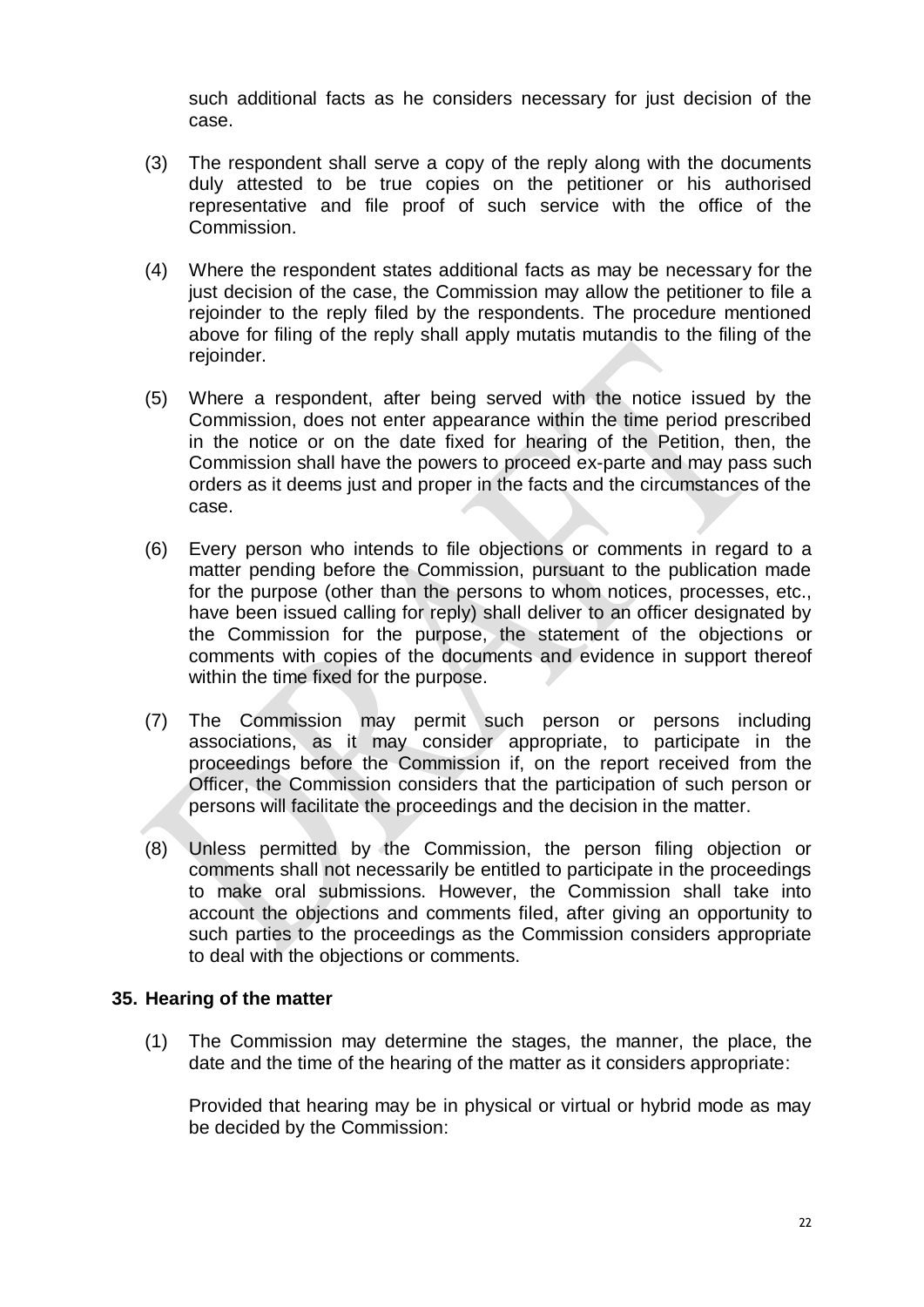Provided that virtual hearings shall be held in accordance with the Standard Operating Procedure (as per the Annexure-III, to be modified, as per suitability) for Virtual Hearing

- (2) In order to ensure timely and expeditious completion of proceedings, the Commission may adopt suitable procedures of its own including but not limited to:
	- (a) Joinder of cases for hearing;
	- (b) Appointing representative for a class of consumers/parties to present combined pleadings, affidavits, and documents as also to present the case of such class of consumers/parties;
	- (c) Seeking testimony or advice or opinion on specific issues;
	- (d) Appointing amicus curie.
- (3) The Commission may decide the matter on the pleadings of the parties or may call for the parties to produce evidence by way of affidavit or lead oral evidence in the matter.
- (4) If the Commission directs evidence of a party to be led by way of oral submission, the Commission may, if considered necessary or expedient, grant an opportunity to the other party to cross-examine the persons giving evidence.
- (5) The Commission may, if considered necessary or expedient, direct that the evidence of any of the parties be recorded by an Officer or person designated for the purpose by the Commission.
- (6) The Commission may direct the parties to file written note of arguments or submissions in the matter.
- (7) The Commission on receipt of preliminary information in response to preliminary adequacy check done by the Commission within stipulated time may direct the parties to file any other information after the hearing along with any pending information with respect to the preliminary information sought within a stipulated time frame failing which the Commission shall proceed with the matter in a way it deems fit including rejection of the Petition.
- (8) If the case is being adjourned for further proceedings without providing any date fixed for hearing, then the listing of the Petition shall reflect upon the website of the Commission in advance of the date when the matter shall be taken up for further hearing.
- (9) The number of adjournments that can be sought by any party shall be limited to three. The Commission thereafter may decide whether to grant any further adjournment or not and with or without cost.
- (10) The scheduled dates of hearing of the petitions shall be posted on the website of the Commission. Notices for dates of hearing of the petitions shall be sent to the parties through e-filing portal of the Commission and the same shall be deemed to be sufficient notice to the parties.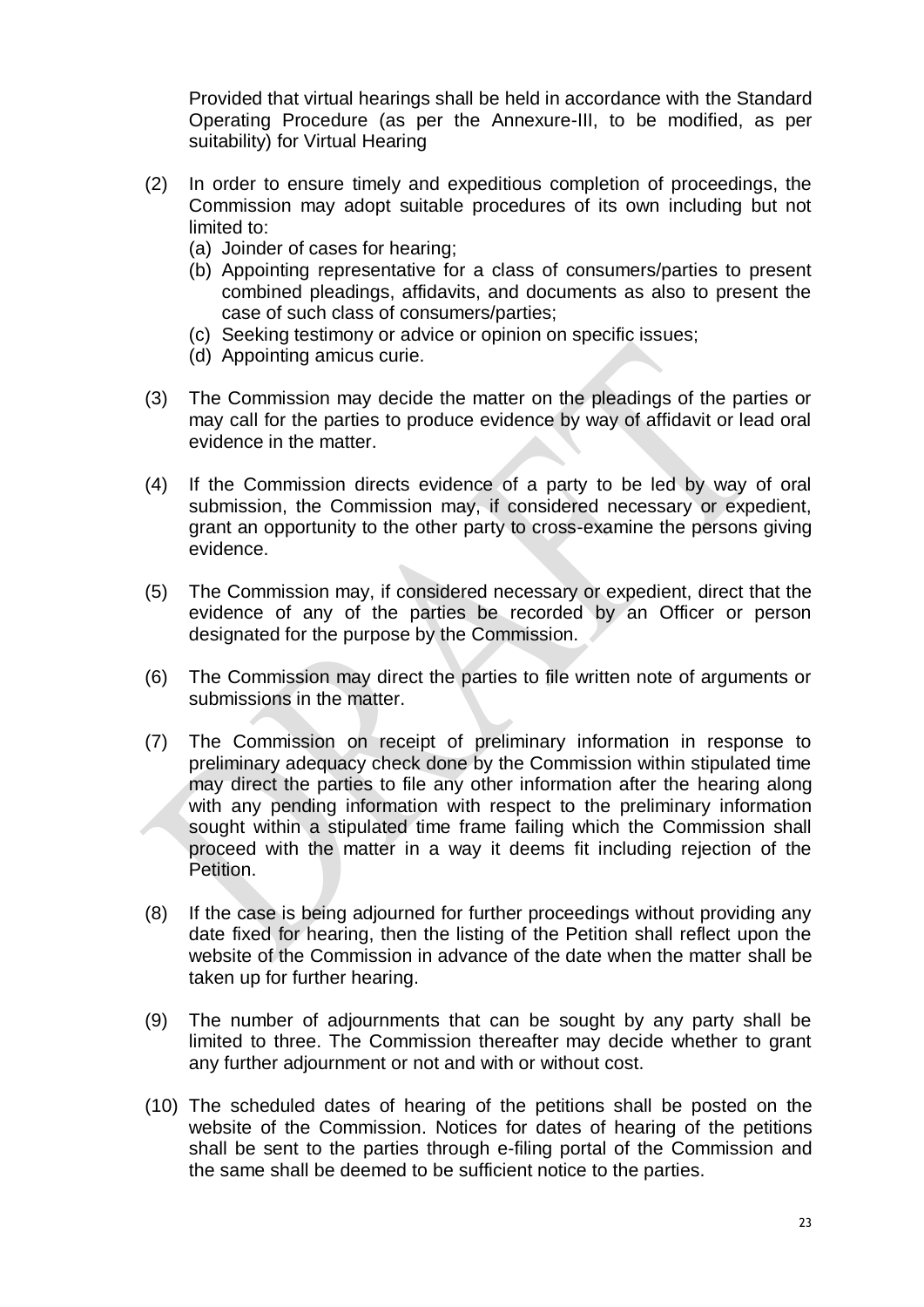- (11) The Commission may publish monthly clause list, weekly cause list and daily cause list in such form as may be decided by the Commission.
- (12) If on the date of hearing, either the Petitioner or any of the Respondents do not join for the hearing, the Commission shall proceed to conclude the hearing after hearing the parties present and the documents available on record.

#### **36. Power of the Commission to request any Advocate to address it**

- (1) The Commission may, in its discretion, request any advocate to address it as to any interest which is likely to be affected by its decision in any matter in the Petition or proceedings, if the interest which is likely to be affected is not represented by any Advocate.
- (2) The Commission, may in its discretion, appoint any person including an advocate or a specialist in a specific field to act as amicus curiae, on payment of such fees, for assisting the Commission on issues, which in the opinion of the Commission, involves substantial public interest.

### **37. Powers of the Commission to add/substitute/remove party(ies)**

- (1) The Commission at any stage of the proceedings if it deems fit may either upon or without the application of either party, and on such terms as may appear just to the Commission, order that the name of any party, whether as Petitioner or as Respondent, be struck out, and the any person who ought to have been joined, whether as Petitioner or Respondent, or whose presence before the Commission may be necessary in order to enable the Commission effectually and completely to adjudicate upon and settle all the questions involved in the Petition.
- (2) Where a Respondent is added, the Petition shall, unless the Commission otherwise directs, be amended in the manner as may be necessary, and the amended copies of the notice and Petition shall be served on the new Respondent and if the Commission thinks fit, on the original Respondents.

### **38. Amendment of Pleadings**

The Commission may at any stage of the proceedings allow either party to alter or amend his pleadings in such manner and in such terms as may be just, and all such amendments shall be made as may be necessary for the purpose of determining the real question in controversy between the parties:

Provided that no application for amendment shall be allowed after the final hearing in the proceedings has started, unless the Commission comes to the conclusion that in spite of due diligence, the party could not have raised the matter before the commencement of final hearing

Provided further that no application for amendment shall be allowed after conclusion of the final hearing.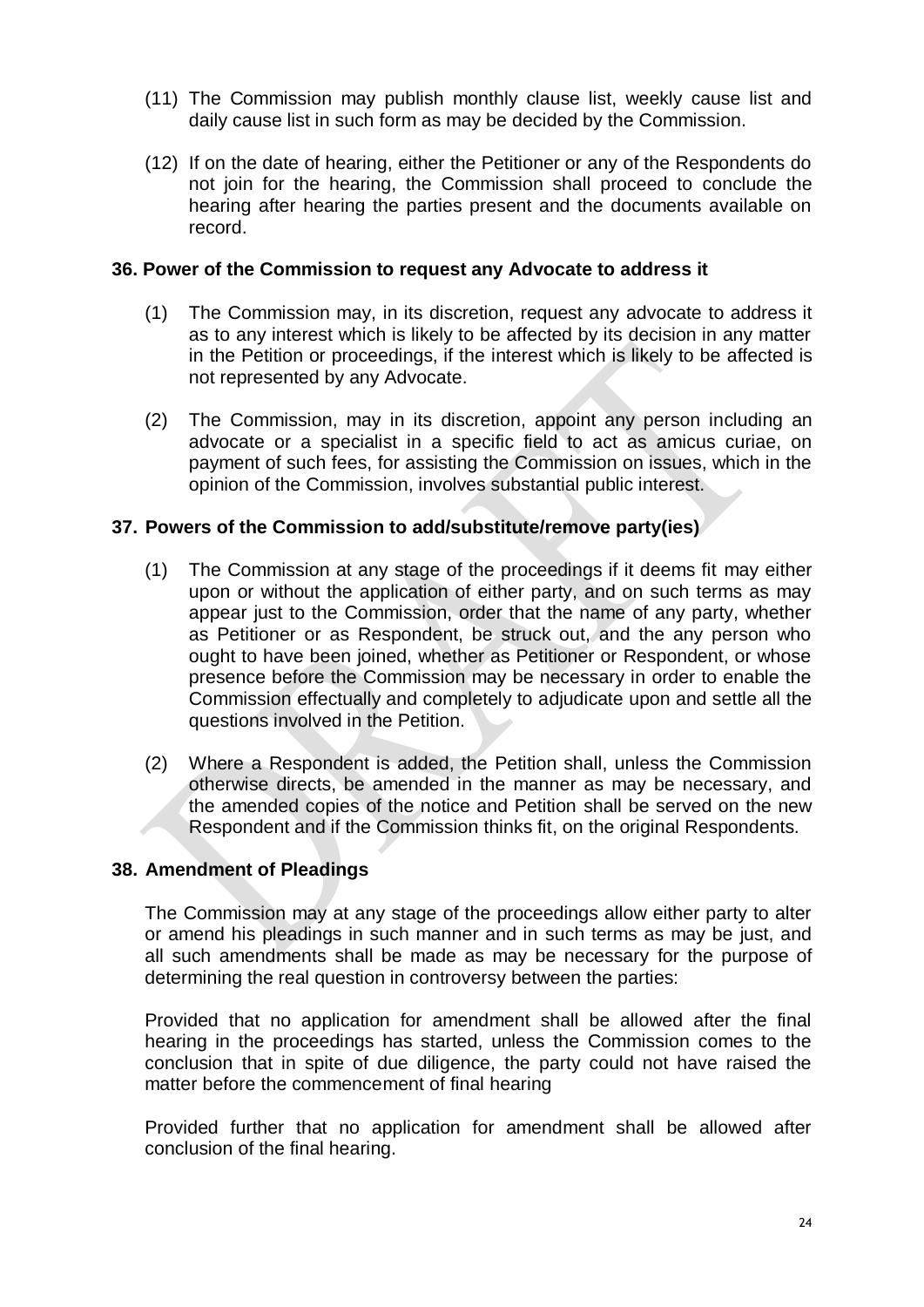## **39. Application of Limitation Act, 1963**

While deciding the limitation period in filing any Petition before the Commission by any Party in cases not expressly provided in the Act or Rules or Regulations, the Commission shall be guided by the provisions of the Limitation Act, 1963.

#### **40. Powers of the Commission to call for further information, evidence, etc.**

- (1) The Commission may, at any time before passing orders on any matter, require the parties, any one or more of them or any other person whom the Commission considers appropriate, to produce such documentary or other evidence as the Commission may consider necessary for the purpose of enabling it to pass orders.
- (2) The Commission may direct the summoning of the witnesses, discovery and production of any document or other material objects producible in evidence, requisition of any public record from any office, examination by an Officer of the Commission the books, accounts or other documents or information in the custody or control of any person, which the Commission considers relevant to the matter.
- (3) The Commission may seek information through letter or order prior to the scheduled Hearing:

Provided that post hearing, the Commission may seek any additional information, if required to do so, through Record of Proceedings, letter or order.

- (4) After the Order has been reserved, Party(ies) shall not be allowed to make any submissions without the prior leave of the Commission.
- (5) Inspection and disclosure of electronic records shall be governed by the relevant provisions of Information Technology Act, 2000.

### **41. Reference of issues**

- (1) At any stage of the Proceedings, the Commission shall be entitled to refer such issue or issues in the matter as it considers appropriate to persons including, but not limited to, the officers and consultants of the Commission whom the Commission considers as qualified to give expert advice or opinion.
- (2) The Commission may nominate from time to time any person including, but not limited to, the officers and consultants to visit any place or places for inspection and report on the existence or status of the place or any facilities therein.
- (3) The Commission, if it thinks fit, may direct the parties to appear before the persons designated in clause (1) or (2) above to present their respective views on the issues or matters referred to.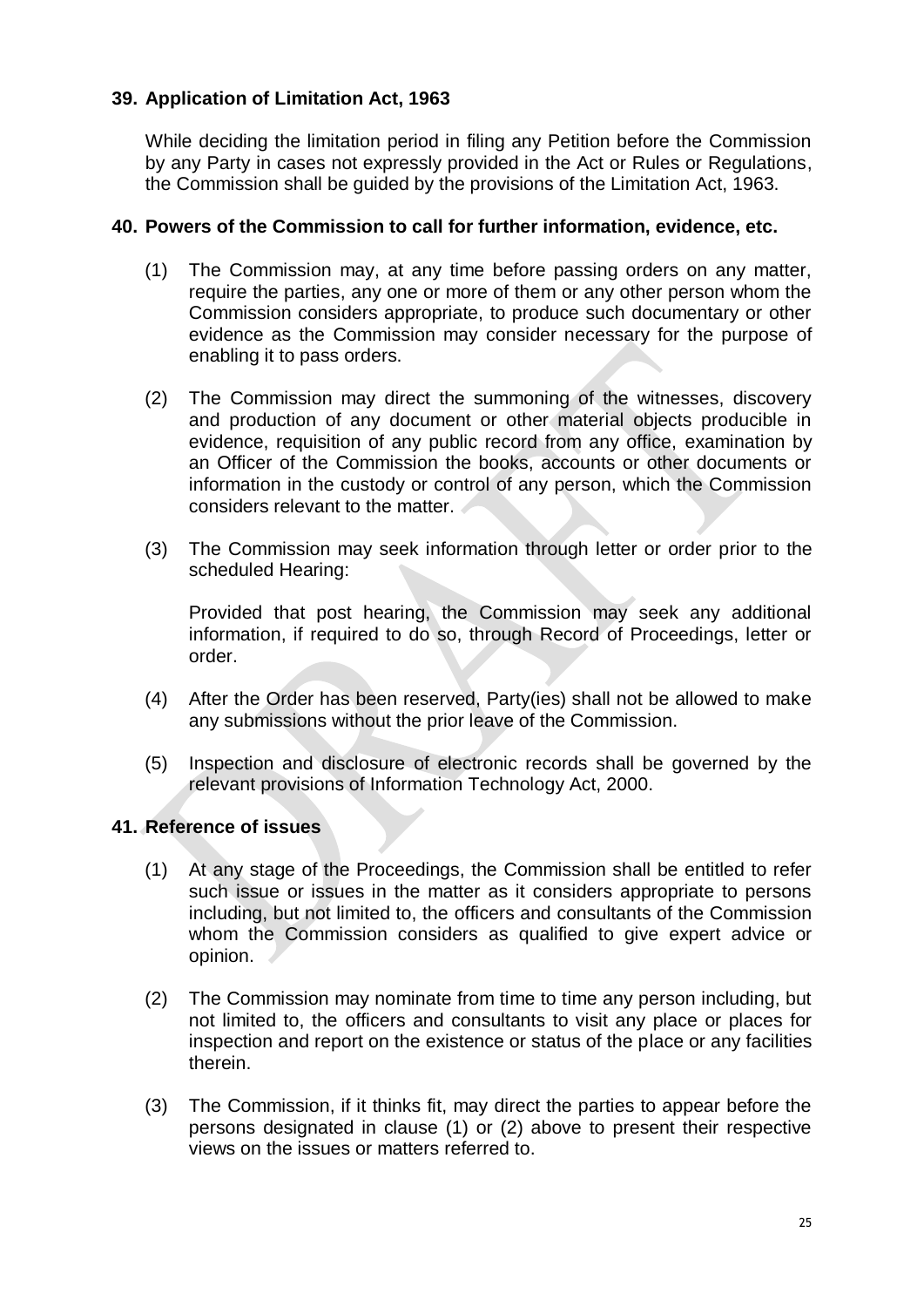- (4) The report or the opinion received from such person shall form a part of the record of the case and the parties shall be given the copies of the report or opinion given by the person designated by the Commission. The parties shall be entitled to file their version either in support or in opposition to the report or the opinion.
- (5) The Commission shall duly take into account the report or the opinion given by the person, the reply filed by the parties while deciding the matter and if considered necessary, the examination before the Commission of the person giving the report or the opinion.

### **42. Procedure to be followed where any party does not appear**

- (1) Where, on the date fixed for hearing or any other date to which such hearing may be adjourned, any of the parties or his authorised agent or representative does not appear when the matter is called for hearing, the Commission may, in its discretion, either dismiss the Petition for default when the petitioner or the person who moves the Commission for hearing is in default or proceed ex-parte.
- (2) Where a Petition is dismissed in default or decided ex-parte, the person aggrieved may file an application within 30 days from the date of such dismissal or being proceeded ex parte, as the case may be, for recall of the order passed, and the Commission may recall the order on such terms as it thinks fit, if the Commission is satisfied that there was sufficient cause for the non-appearance when the Petition was called for hearing.

## **43. Attendance by Members, Voting on the Petitions**

- (1) The Members who have heard the Petition during the final hearing shall vote on the decisions involving substantial issues in the petition.
- (2) All issues involved in the petition shall be decided by a majority of the Members present and voting, and in the event of equality of votes, the Chairperson, or the senior most Member who presided in the hearing of the petition, shall have a second or casting vote.
- (3) Subject to the provisions of Clause (2) of this Regulation, every Member shall have one vote.
- (4) If any Member does not agree with the findings or decisions of the majority of the Members, he may issue a separate order giving his own findings or decisions.
- (5) The decision of the Commission by majority of Members shall be binding.
- (6) The reasons given by the Commission in support of the orders, including those by the dissenting Member, if any, shall form a part of the order.
- (7) Every order passed by the Commission shall be signed as soon as possible by the quorum hearing the petition.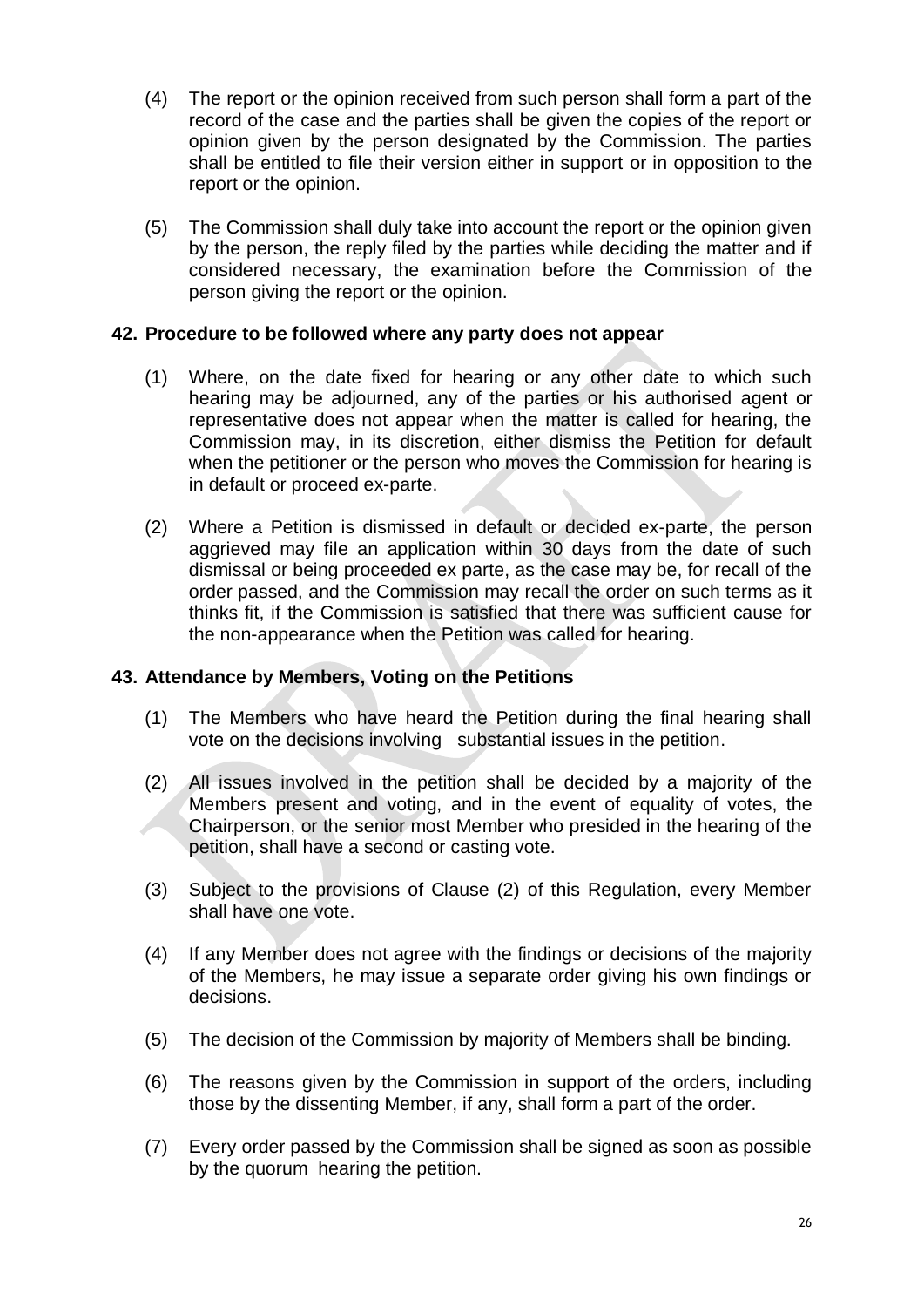(8) If any Member who heard the matter during the final hearing demits office before the order is passed, the Chairperson shall order the matter to be reheard.

### **44. Orders of the Commission**

- (1) All orders and decisions issued or communicated by the Commission shall be certified by the signature of the Secretary or an Officer empowered in this behalf by the Chairperson and bear the official seal of the Commission.
- (2) All orders of the Commission shall be uploaded on the website of the Commission on the same date of passing of the order by the Commission.
- (3) The date of uploading of the order on the website of the Commission shall be presumed to be a sufficient service of orders of the Commission upon the concerned parties and the period of limitation for filing of the Appeal against any such order(s) passed by the Commission shall commence from the next day calculated from the date when the order(s) was actually uploaded on the website of the Commission.
- (4) The order(s) of the Commission uploaded on the website of the Commission shall be deemed to be true copies of such order(s) for the purposes of filing of the Appeal by any party.
- (5) All orders of the Commission can be electronically transmitted by the Commission at the given official email address of the Petitioner and the Respondent or any other party to the Petition and the electronic transmission of such orders of the Commission shall be deemed to be sufficient service upon the concerned party on whose official email address, such order(s) has been e-mailed.
- (6) The Commission shall issue a certified copy of its Order to the party(ies) to the matter within three days from the notification of the Order.

## **45. Record of Proceedings of the Commission**

- (1) Record of Proceedings of the Commission on the hearing of the petitions shall be issued after approval of the Commission under signature of the authorized officers.
- (2) The Record of Proceedings of the Commission shall reflect the nature of hearing held, the persons who had attended the hearing, namely, the Counsels, representatives of the parties, Consumers and Consumer Associations, if any, the status of the case and the purpose for which proceedings are adjourned to the next date. If the order is reserved, the same shall be recorded in the Record of Proceedings.
- (3) Record of Proceedings shall be uploaded on the website of the Commission as soon as possible after the hearing and shall be dispatched to the parties through e-portal of the Commission.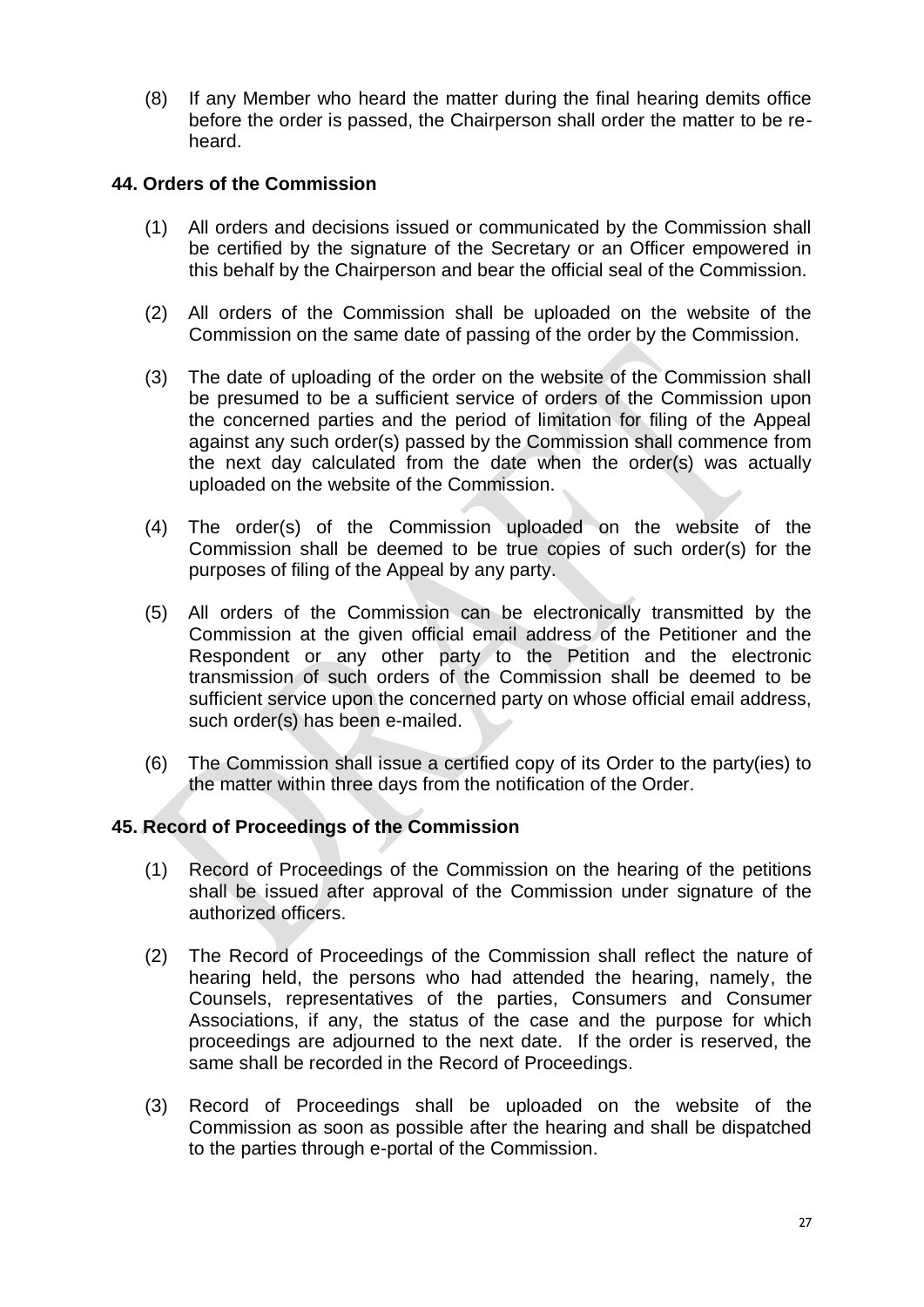### **46. Inspection of records of Proceedings and supply of certified copies**

- (1) Records of every Proceeding, except those parts, which for reasons to be specified by the Commission are confidential or privileged or otherwise not to be disclosed to any person, shall be open to inspection either during the Proceeding or after the orders have been passed, subject to such person complying with such terms as the Commission may direct from time to time including with regard to time, place, and manner of inspection and payment of fees.
- (2) An application as per Form 13 shall be made by party(ies) who desire to inspect records.
- (3) The Commission on an application of a person who is not a party to the Petition may on good cause shown, allow such person such search or inspection of record or to obtain such copies, on payment of prescribed fees and charges.
- (4) All inspections shall be allowed only in the presence of an officer so authorised by the Secretary.
- (5) No record or document filed in any Petition shall, without the leave of the Commission on written request, be taken out of the custody of the Commission.
- (6) Any person shall be entitled to obtain certified copies of the orders, decisions, directions and reasons in support thereof given by the Commission as well as the pleadings, papers and other parts of the records of the Commission to which he is entitled to inspect on payment of fee and complying with other terms which the Commission may direct.
- (7) An application may be made to the concerned officer on urgent basis to issue a copy of any Order of the Commission or of any proceedings filed before the Commission and upon the order being so made, the said copy shall be made ready and issued within seven days of the making of the application or such further time as the concerned officer may specify.

### **47. Interim Orders**

The Commission may pass such interim orders as the Commission may consider appropriate at any stage of the proceedings.

## **CHAPTER V**

## **ARBITRATION OF DISPUTES**

### **48. Reference of Disputes for Arbitration**

(1) The Petitions filed under Section 79(1)(f) of the Act for adjudication or arbitration of the disputes involving generating companies or transmission licensees in regard to matters connected with Clauses (a), (b), (c) and (d)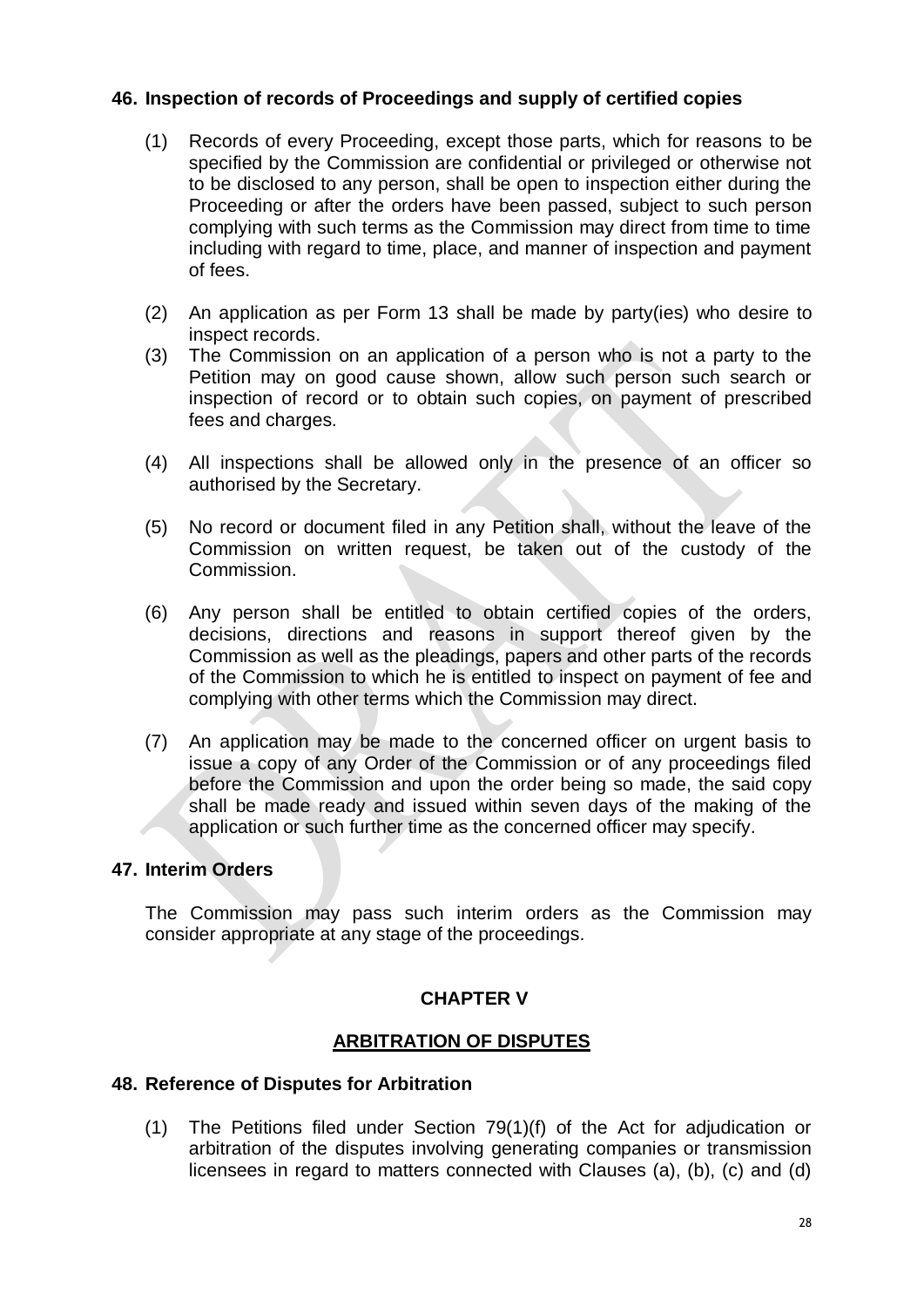of sub-section (1) of Section 79 of the Act may be commenced by the Commission on the application of any of the party(ies) concerned.

- (2) Where a party filing the Petition has prayed for reference to arbitration, the Commission shall issue notice to the other concerned parties seeking their views as to why the matter should not be settled through arbitration.
- (3) The Commission may, after hearing the parties, to whom the notices have been issued and if satisfied that no reason or cause has been shown against the proposed reference to arbitration, pass an order directing that the dispute be referred for settlement through arbitration by a person or persons nominated by the Commission.

## **49. Nomination of Arbitrators**

- (1) Where the Commission decides to refer the matter to arbitration by a person or persons, the reference shall be:
	- (a) To a sole arbitrator, if the parties to the dispute agree on the name of the sole arbitrator; or
	- (b) Where the parties are unable to agree on the name of the arbitrator. To a sole arbitrator to be designated by the Commission or to a three person panel as the Commission may direct taking into account the nature of the dispute and the value involved and, if the decision is to refer to three arbitrators, one of the nominated by each of the parties to the dispute and third by the Commission.

Provided that if any of the parties fail to nominate the arbitrator or if any arbitrator nominated by the parties or by the Commission, fails or neglects to act or continue as arbitrator, the Commission shall be entitled to nominate any other person in his place.

(2) The Commission shall not nominate a person as arbitrator to whom any of the parties to the arbitration has a reasonable objection on grounds of possible bias or similar such reasons and the Commission considers the objection to be valid and justified.

### **50. Procedure for Arbitration and passing of award**

- (1) Where the Commission nominates an arbitrator or arbitrators to adjudicate and settle the disputes, such arbitrator or arbitrators may follow such procedure as they may consider appropriate, consistent with the principles of natural justice and fair opportunity to be given to the parties to arbitration and shall follow specific directions issued by the Commission.
- (2) In all other aspects, the arbitration shall be subject to the provisions of the Arbitration and Conciliation Act, 1996 (26 of 1996) as amended from time to time.
- (3) The cost of the arbitration proceedings before the Arbitrator or Arbitrators shall be borne by such parties and in such sums as the Commission may direct.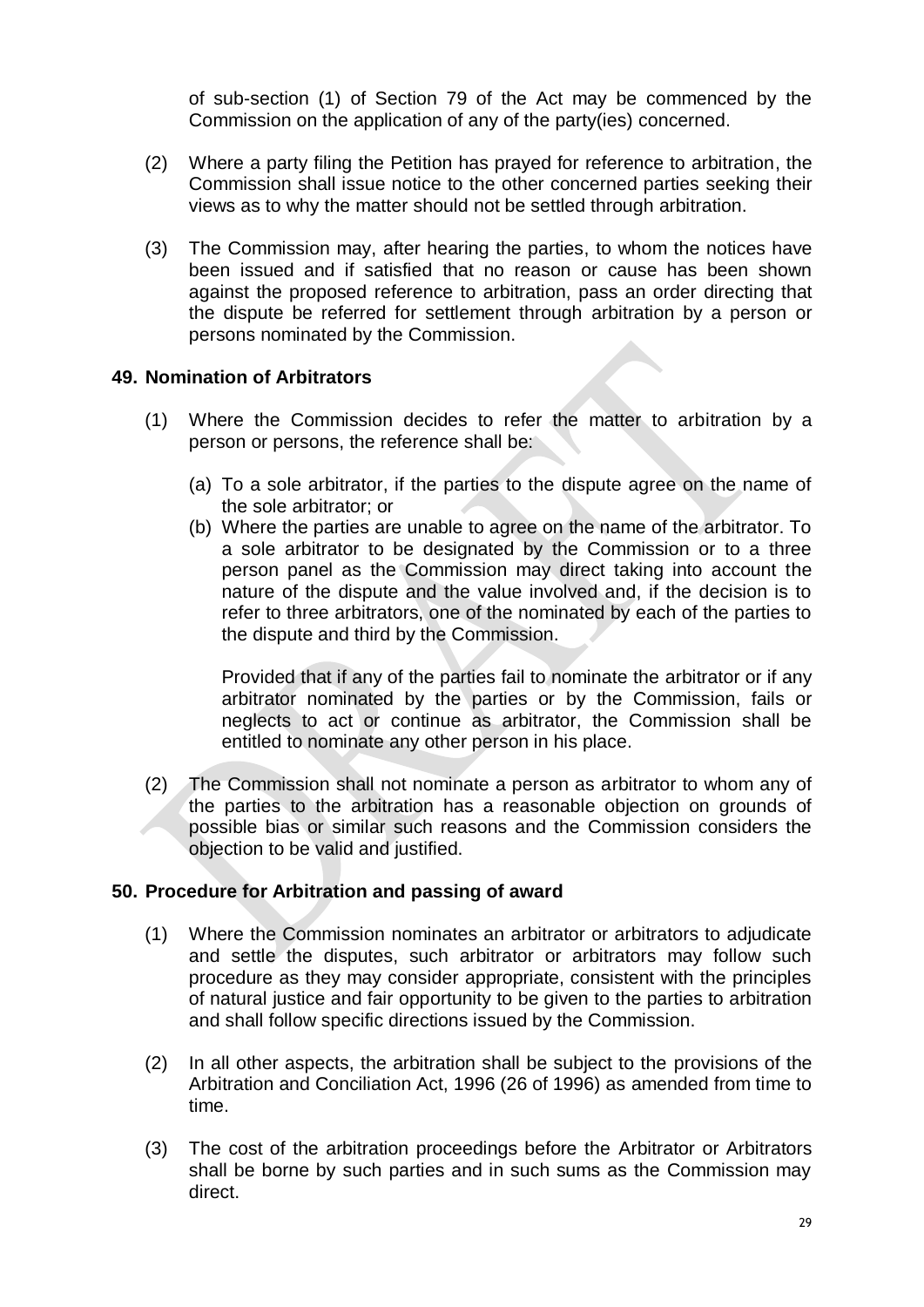### **CHAPTER VI**

## **INVESTIGATION AND INQUIRY**

#### **51. Investigation, Inquiry, Collection of Information, etc.**

- (1) The Commission may make such order or orders as it thinks fit for collection of information, inquiry, investigation, entry, search, seizure, and without prejudice to the generality of its powers in regard to the following:
	- (a) The Commission may, at any time, direct the Secretary or any one or more Officers or consultants or any other person as the Commission considers appropriate (herein after referred to as "Investigating Authority")to study, investigate or furnish information with respect to any matter within the purview of the Commission under the Act and furnish the outcome of such study or investigation before the Commission.
	- (b) The Commission may for the above purpose give such other directions as it may deem fit and specify the time within which the report is to be submitted or information furnished.
	- (c) Any Investigating Authority, directed to study or investigate any information, may issue directions to any person to produce before it and allow to be examined and kept by the Investigating Authority the books, accounts, etc., or to furnish information to the Investigating Authority as asked by the Investigating Authority. It shall be the duty of the person being examined by the Investigating Authority, to produce before the Investigating Authority all such books of account, registers and other documents in his custody or power and to furnish him with any statement and information relating to the affairs of its business, as the said Investigating Authority may require of him within such time as the said Investigating Authority may specify.
	- (d) The Commission may, for the purpose of collecting any information, particulars or documents which the Commission considers necessary in connection with the discharge of its functions under the Act, issue such directions as may be considered necessary.
	- (e) If any such report or information obtained appears to the Commission to be insufficient or inadequate, the Commission, or the Secretary or an Officer authorized for the purpose may give directions for further inquiry, report and furnishing of information.
	- (f) The Commission may direct such incidental, consequential and supplemental matters be attended to which may be considered relevant in connection with the above.
	- (2) In connection with the discharge of the functions under Clause (1) of this Regulation, the Commission may, if it thinks fit, direct a notice of inquiry to be issued and proceed with the matter in a manner provided in these regulations.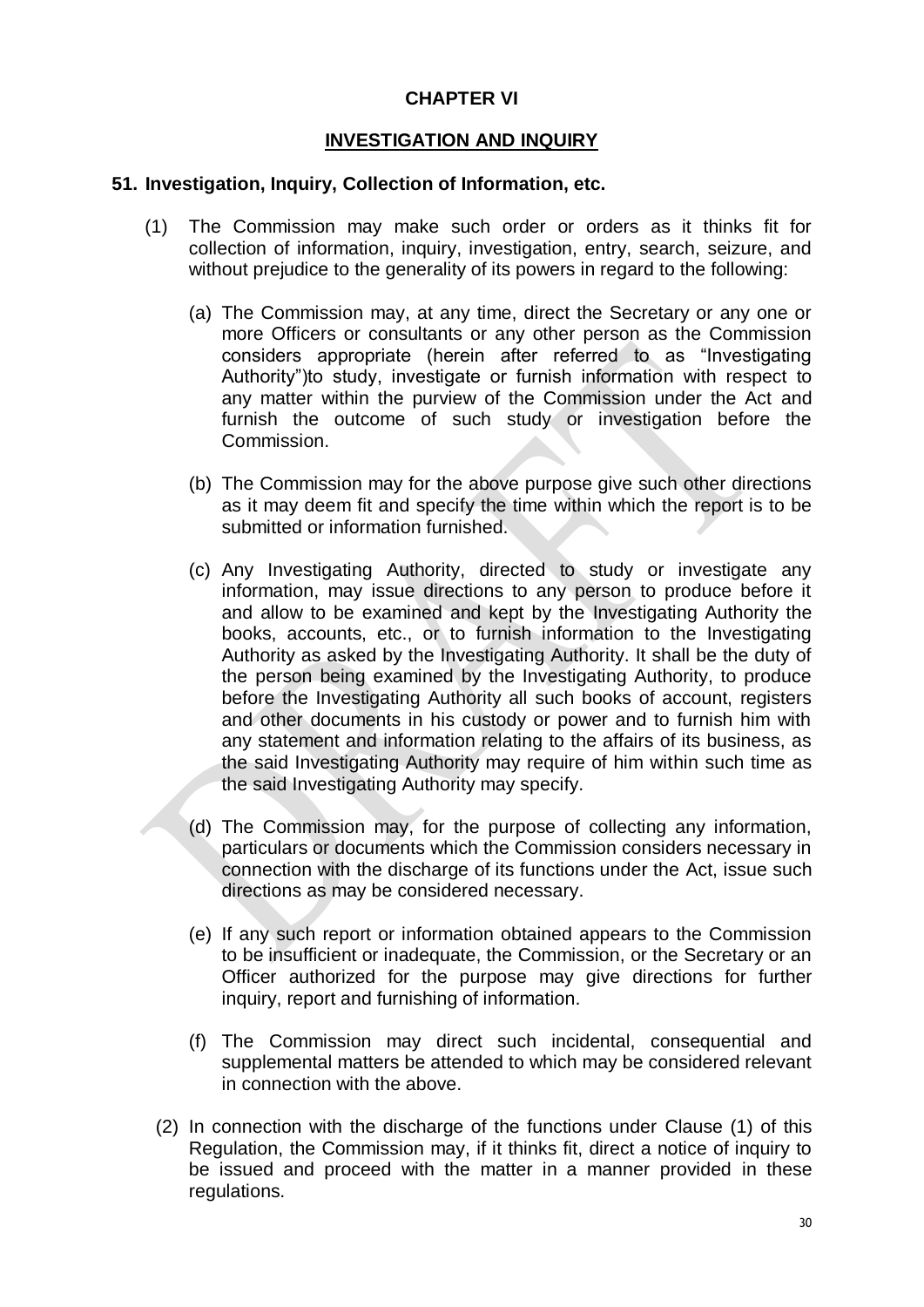- (3) The Commission may, at any time, take the assistance of any institution, consultant, expert and such other technical and professional person, as it may consider necessary, and ask them to study, investigate, inquire into any matter or issue and submit report or reports or furnish any information. The Commission may determine the terms and conditions for engagement of such professionals.
- (4) If the report or information obtained in terms of the above Regulations or any part thereof is proposed to be relied upon by the Commission for forming its opinion or view in any Proceedings, the parties to the Proceedings shall be given a reasonable opportunity for filing objections and making submissions on the report or information.

## **CHAPTER VII**

## **REVIEW OF ORDERS, DECISIONS AND DIRECTIONS**

#### **52. Review of Orders, Decisions and Directions**

- (1) The Commission shall exercise jurisdiction to review its own orders, decisions and directions in accordance with Clause (f) of sub-section (1) of Section 94 of the Act read with Section 114 and Order 47 of the Civil Procedure Code.
- (2) Any person aggrieved by a direction, decision or order of the Commission, from which (i) no appeal has been preferred or (ii) from which no appeal is allowed, may, file a Review Petition on the following grounds within thirty days of making of such decision, direction or order:
	- (a) Upon the discovery of new and important matter or evidence which, after the exercise of due diligence, was not within his knowledge or could not be produced by him at the time when the direction, decision or order was passed or;
	- (b) On account of some mistake or error apparent from the face of the record, or;
	- (c) If there is any other sufficient ground to review the matter.
- (3) A Petition for such review shall be filed in the same manner as filing of a Petition under of these Regulations.
- (4) The Commission may also suo-motu review its own order, decision or direction if it is noticed that the said order or direction suffers from the mistake of law or fact on the part of the Commission or from error apparent on the face of record.
- (5) A Petition for review whether filed by a Party or initiated by the Commission on its own motion shall be listed before the Commission preferably within a period of 15 days from the date of its registration.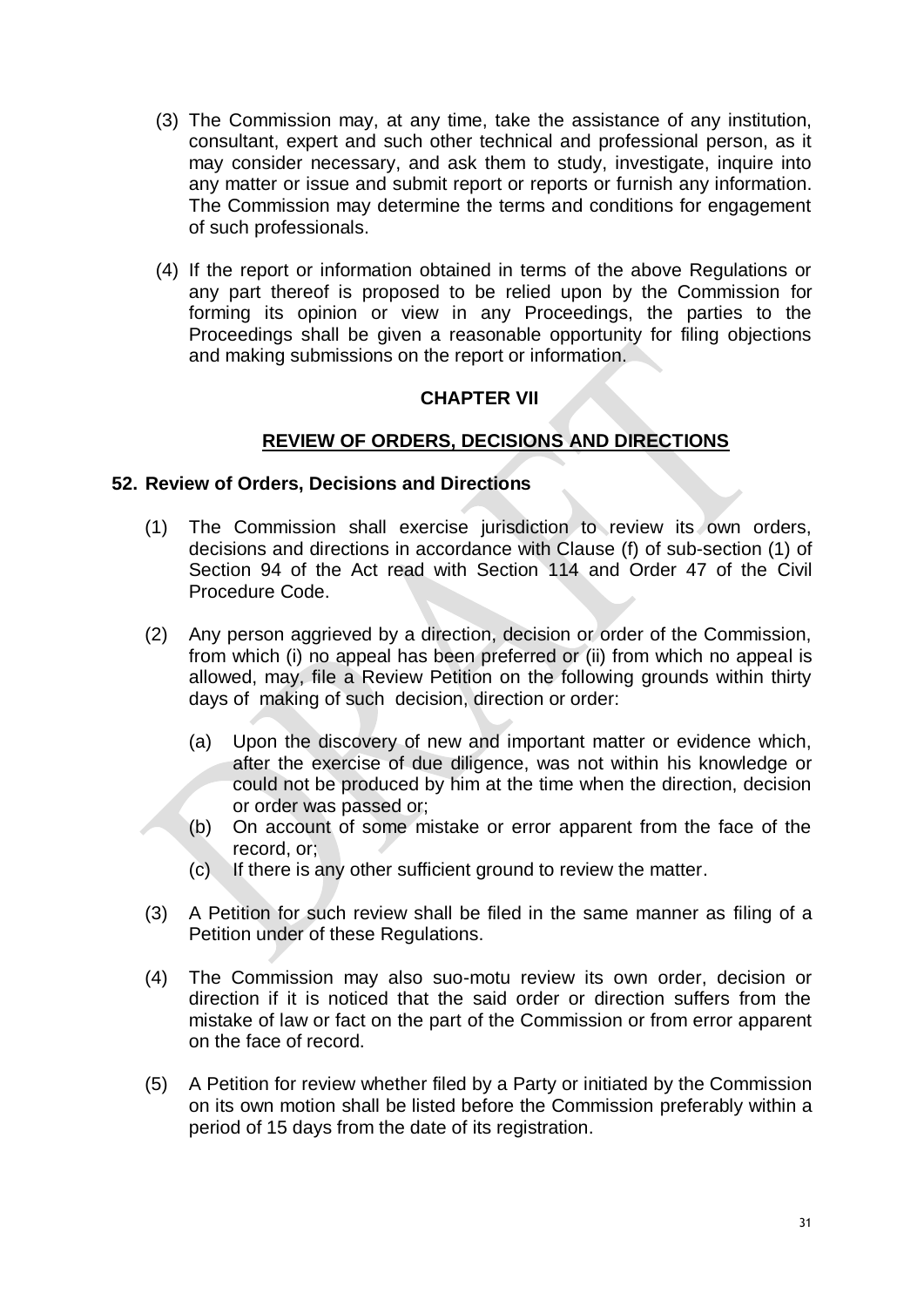(6) The Review Petitions shall be disposed of within 15 days from the date of hearing if the review is not admitted and within a period of two months from the date of admission if the review is admitted:

Provided that where the Review Petitions cannot be disposed of within the period as stipulated, the Commission shall record the reasons for the additional time taken for disposal of the Review Petitions.

#### **53. Review of Tariff Orders**

The Commission on being satisfied that there is a need to review the tariff of any generating company or transmission licensee shall initiate the process and pass appropriate orders after giving the parties to the original tariff petition an opportunity of being heard.

#### **54. Amendment of Orders**

Clerical or arithmetical mistakes in the orders or errors arising therein from any accidental slip or omission may at any time be corrected by the Commission either of its own motion or on the application of any of the parties.

## **CHAPTER-VIII**

## **CONSUMER REPRESENTATION**

#### **55. Power of the Commission to promote consumer representation**

- (1) The Commission may appoint any officer or any other person to represent the interest of the consumers, as deemed fit, in the proceedings before the Commission.
- (2) The Commission may direct for payment to the officer or any other person appointed to represent the interest of consumers such fees, costs and expenses by such of the parties in the proceedings, as the Commission may consider appropriate.
- (3) The Commission may permit any Consumer or Consumers" Representative or Consumer Associations to participate in any proceedings before the Commission.
- (4) The Commission may recognize Associations, Groups, Forum or Bodies corporate as registered Consumer Association for purposes of representation before the Commission.
- (5) Any Association or body corporate or Forum or Group representing any consumers, which is desirous of being recognized, may make an application to the Commission for recognition and the Commission may after holding such inquiry as considered appropriate, recognize the Association, or bodies corporate or any group of consumers and permit them to participate in any proceedings before the Commission in such a manner as the Commission considers appropriate.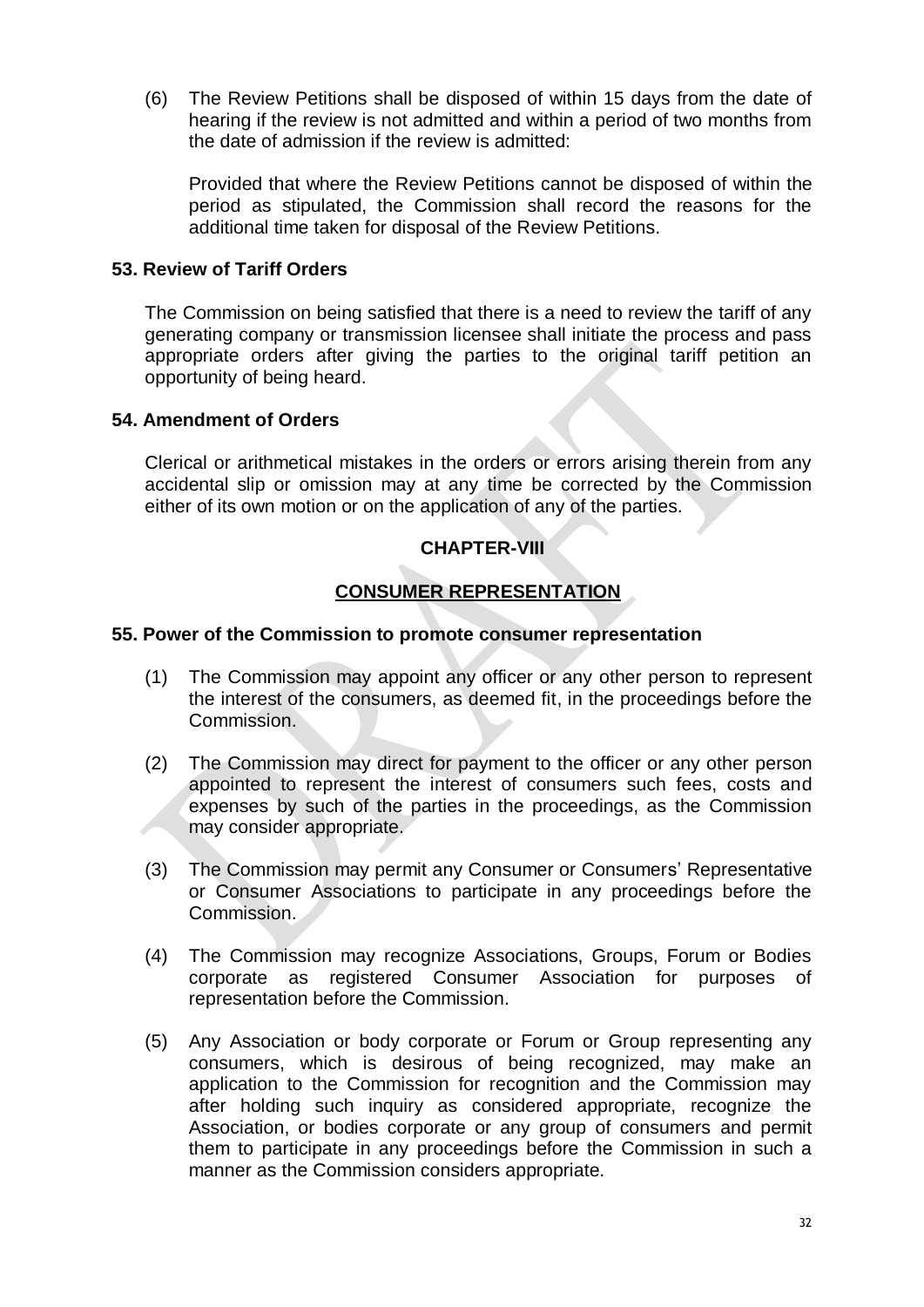- (6) An Association or body corporate or Forum or Group applying for recognition by the Commission should fulfil the following criteria:
	- (a) An Association desirous of recognition should preferably be a society registered under the Societies Registration Act or any other Act for the time being in force.
	- (b) It should be functional in its area of activity at least for a period of one year after its registration.
	- (c) The area of operation of the Association should be spread at least in more than one State.
	- (d) One of the major works of the Association should be protection of the consumer interests as per its Constitution/Article and Memorandum of Association.
	- (e) It should have experience of representation of Consumers interest before various Forums/Agencies including those relating to the electricity sector.
- (7) The Commission may for the sake of timely completion of proceedings, direct individual Consumers or Consumer Representatives or Consumer Associations to file collective affidavit(s).

# **CHAPTER IX**

# **SUO-MOTU PROCEEDINGS**

### **56. Suo Motu Petitions**

- (1) The Commission may initiate any proceedings suo-motu for ensuring compliance of the provisions of the Act or rules or regulations framed under the Act or directions of the Commission.
- (2) The Commission may also initiate suo-motu proceedings to decide the issues of general importance and issue appropriate directions for compliance.
- (3) The notice of the initiation of the proceedings may be issued by the Commission, and the Commission may give such orders and directions as may be deemed necessary, for service of notices to the affected parties.
- (4) The Commission may, in appropriate cases, designate an Officer of the Commission or any other person whom the Commission considers appropriate, to present the matter in the capacity of a petitioner in the case.
- (5) The Commission, to arrive at an effective decision, at any time during the proceedings, shall seek necessary information from the parties in the matter, in such form as it may direct.
- (6) The Commission upon receipt of information as submitted by the parties within the stipulated time shall list the matter for Hearing: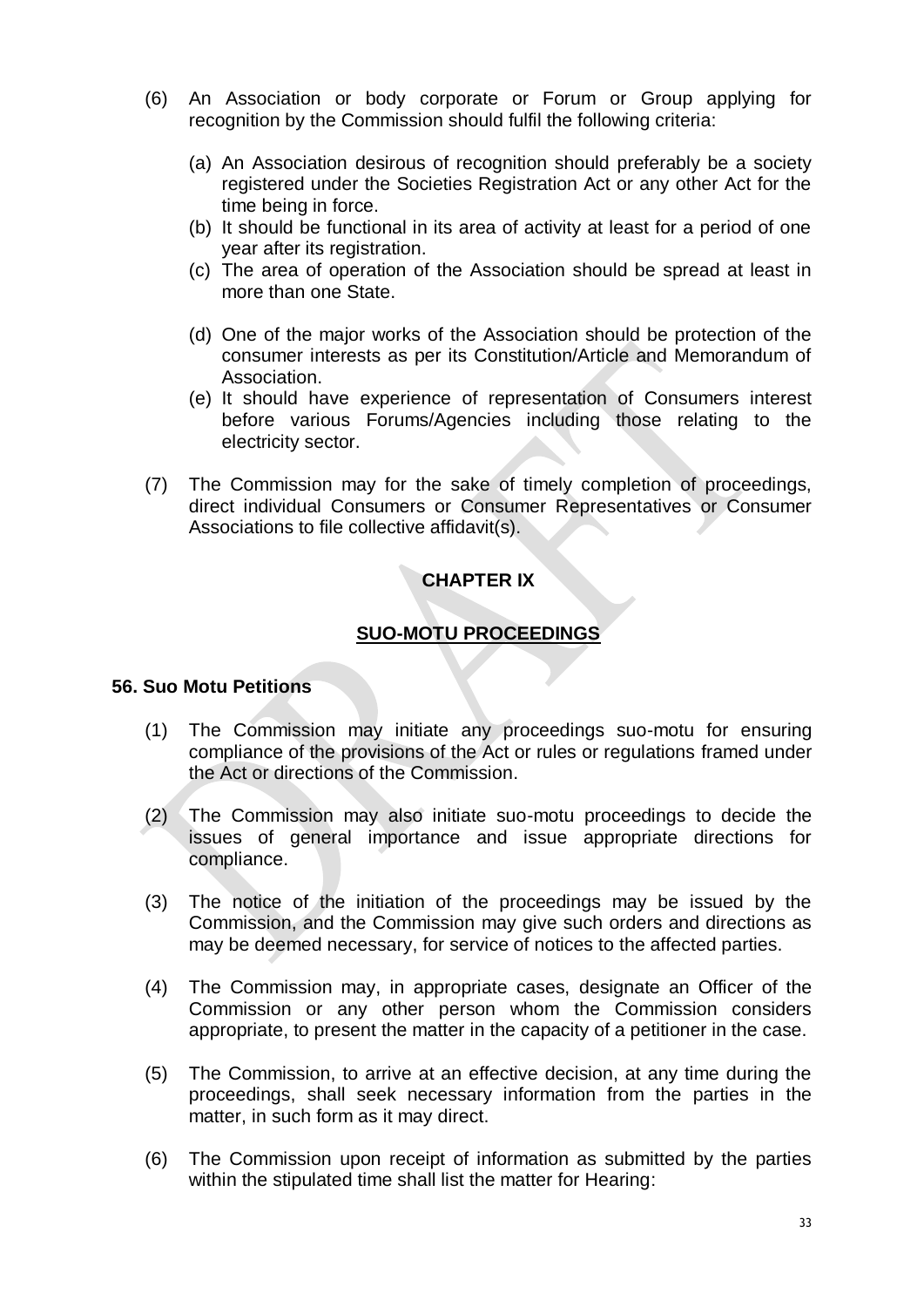Provided that in case the information is not received by the Commission within the stipulated time, the case shall be listed for hearing before the Commission for appropriate action.

(7) The Commission, after hearing the affected party or parties, and after being satisfied that non-compliance of the Act or Rules or regulations or directions of the Commission is established, may issue such orders or impose such penalty as considered appropriate in accordance with the provisions of the Act.

## **57. Issue of Practice Directions**

The Commission may from time to time issue orders and practice directions with regard to the implementation of any of its regulations and matters incidental or ancillary thereto as the Commission may consider appropriate**.** 

# **CHAPTER X**

## **PROCEDURE FOR FRAMING OF REGULATIONS**

#### **58. Framing of Regulations**

- (1) The Commission under section 178 of the Act has been empowered to make, by notification, relevant regulations consistent with the Act and the Rules to carry out the provisions of the Act.
- (2) The Commission may decide, at any time it deems appropriate, to frame new regulations or amend or repeal the existing Regulations on any subject in accordance with Regulation 178 read with other appropriate provisions of the Act,.
- (3) The Commission may, for framing such regulations, take the assistance of any Institution, Consultants, experts and such other professional bodies, as it may consider necessary, and appoint them to assist the Commission in framing of Regulations.
- (4) As part of the process of framing regulations, the Commission may decide to come up with a staff paper highlighting broad issues under consideration and invite comments from the stakeholders in writing through public notices issued in at least two leading national newspaper and upload such notice on its website.
- (5) The Commission may seek information/data from the various stakeholders through a letter or Order for the purpose of framing of regulations and set such time limit for submission of information.
- (6) The Commission shall issue draft regulations and upload them on its website and invite comments in writing from various stakeholders through public notices published in such manner as the Commission may decide and upload such notice on its website.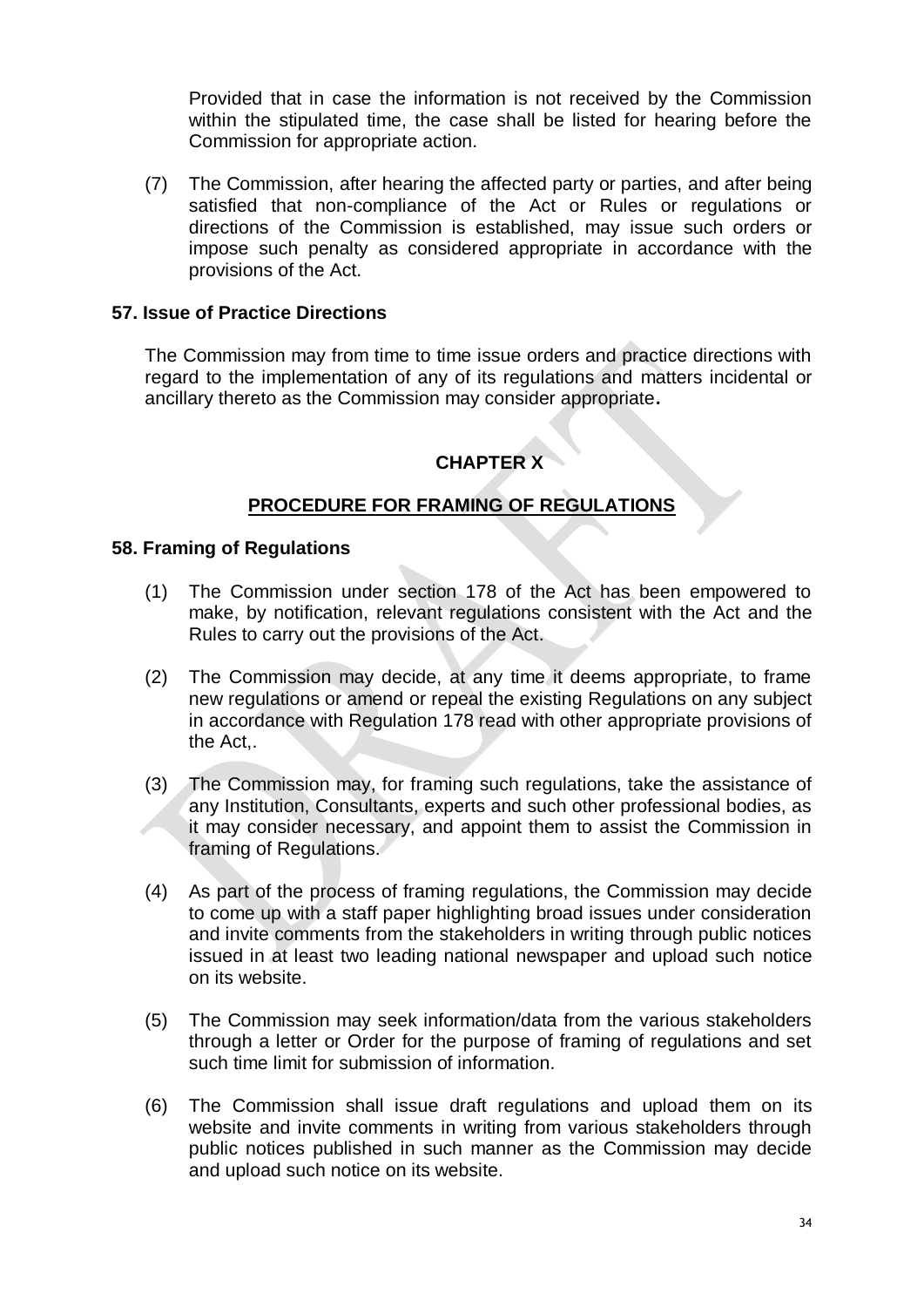- (7) The Commission, if deemed necessary, in addition to the draft regulations shall also upload an explanatory memorandum on its website explaining the draft regulations.
- (8) The Commission shall allow to the stakeholders a minimum of 30 days of time from the date of such public notice to submit comments on the draft regulations:

Provided that the last day for such submission may be extended by the Commission if it feels appropriate:

Provided further that the Commission may decide to consider such comments and suggestions upon expiry of the above period.

- (9) The Commission upon receipt of such comments and on expiry of the period for receiving comments may conduct a hearing in the matter as per these Regulations.
- (10) Based on the analysis of the submissions of the stakeholders on the draft Regulations, the Commission may issue the final Regulations.
- (11) The Regulations shall be issued under the signature of the Secretary and in his absence, the senior most Chief in the Commission.
- (12) The Commission, if it deems appropriate, may also publish the Statement of Reasons elaborating the reasons and rationale behind the provisions of the Regulations.
- (13) The staff of the Commission shall get the Regulations notified in the Gazette of India as soon as it is issued.
- (14) The Regulations shall come into effect from the date of notification in Official Gazette or any other specific dates mentioned in the Notification.

## **CHAPTER XI**

### **MISCELLANEOUS**

### **59. Time limit for disposal of petitions**

(1) Save as otherwise provided in the Act, with regard to tariff petitions and applications for grant of licence or in the Procedure for holding Inquiry by Adjudicating officer Rules, 2004 in respect of the proceedings under Section 143 of the Electricity Act, 2003 or in Clause (6) of Regulation 52 of these Regulations in respect of review petitions, the Commission shall dispose of the petitions preferably within a period of six months from the date of admission:

Provided that where the petitions are not disposed of within six months, the Commission shall record the reasons for the time taken for disposal of the petitions.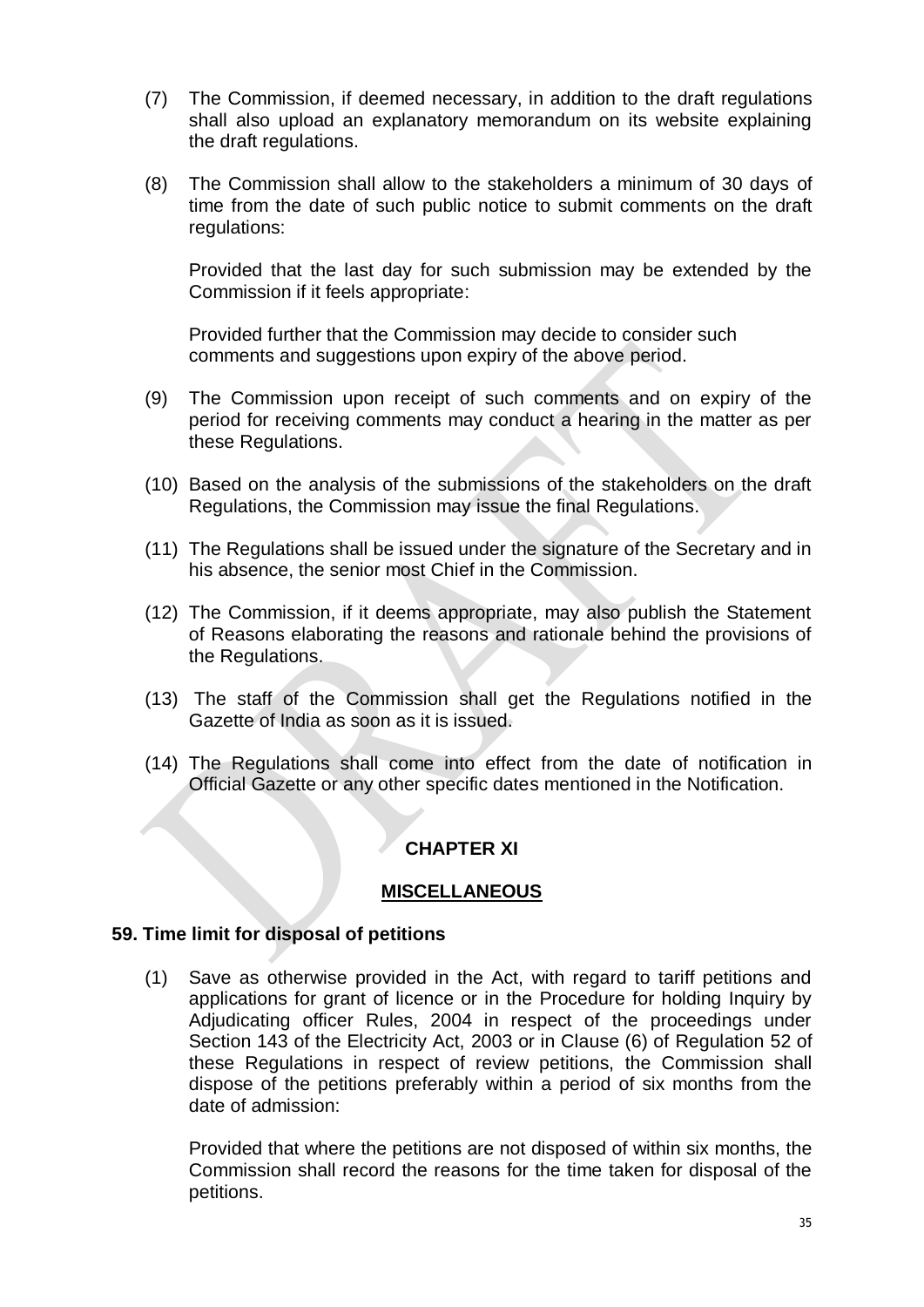#### **60. Advisory Committee**

- (1) The Commission shall from time to time constitute the Central Advisory Committee in terms of sub-section (1) of Section 80 of the Act.
- (2) The Committee shall consist of not more than 30 members, to represent the interests of commerce, industry, transport, agriculture, labour, consumers, non-governmental organizations, academic and research bodies in the electricity sector.
- (3) The members shall be appointed for a minimum term of two years, which may be further extended at the discretion of the Commission.
- (4) The Committee shall advise the Commission on the following:
	- (a) Major questions of policy;
	- (b) Matters relating to quality, continuity and extent of service provided by the licensees;
	- (c) Compliance by the licensees with the conditions and requirements of their licence;
	- (d) Protection of consumer interest;
	- (e) Electricity supply and overall standards of performance by utilities.
- (5) The Advisory Committee shall meet at least once in six months or at such intervals and at such places as may be decided by the Commission.
- (6) The quorum at the meeting shall be 1/3rd of the total membership of the Central Advisory Committee:

Provided that attendance by proxy shall not be permitted at the meeting of the Advisory Committee:

Provided further that the Chairperson may invite any person, who is not a member of the Advisory Committee, as a special invitee to aid and assist the members of the Advisory Committee on any matter on the agenda of its meeting.

- (7) The Secretary of the Commission shall be the Secretary of the Advisory Committee.
- (8) While attending the meetings of the Advisory Committee, the members of the Advisory Committee shall be entitled to Travelling Allowance and Daily Allowance as admissible to the Secretary to the Government of India:

Provided that a member not in the employment of the Central/State Government or Public Sector entity shall be entitled to an honorarium of Rs.6000/- for attending each meeting in addition to TA/DA or as may be revised by the Commission from time to time..

(9) The notice and the agenda for the meeting of the Advisory Committee shall be sent to the members at least seven days before the date of the meeting.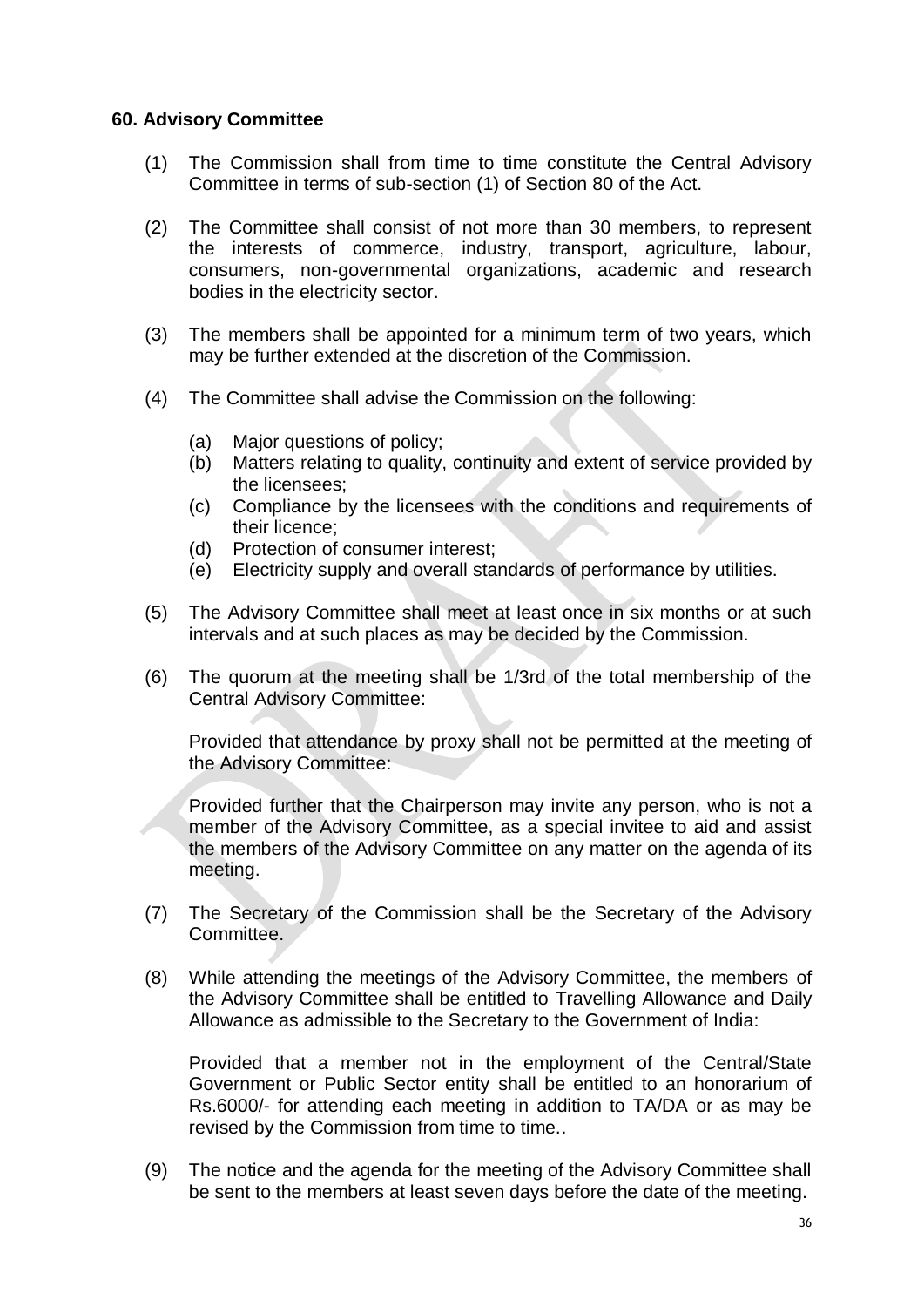- (10) The Secretary shall prepare or cause to be prepared the record of proceedings of the meeting and shall maintain the record of proceedings after approval of the Chairperson.
- (11) The proceedings shall be posted on the website of the Commission.

## **61. Continuance of Proceeding after death**

- (1) Where in any proceeding, any of the parties to the Proceedings dies or is adjudged as an insolvent or in the case of a Company under insolvency resolution process or liquidation/winding up, the Proceedings shall continue with the successors-in-interest, the Resolution Professional, the executor, administrator, receiver, liquidator or other legal representative of the party concerned.
- (2) In case any person wishes to bring on record the successors-in-interest, etc., the application for the purpose shall be filed within 90 days from the event requiring the successors-in-interest to come on record.

## **62. Proceedings to be open to public**

The Proceedings before the Commission shall be open to the public:

Provided that the Commission may, if it thinks fit, and for reasons to be recorded in writing, order at any stage of the Proceedings of any particular case that the public generally or any particular person or group of persons shall have restricted access.

## **63. Issue of orders and directions on procedures**

Subject to the provisions of the Act and these Regulations, the Commission may, from time to time, issue orders and practice directions in regard to the implementation of these Regulations and procedure to be followed and various matters, which the Commission has been empowered by these Regulations to specify or direct.

#### **64. Saving of inherent power of the Commission**

- (1) Nothing in these Regulations shall be deemed to limit or otherwise affect the inherent power of the Commission to make such orders as may be necessary for ends of justice or to prevent the abuse of the process of the Commission.
- (2) Nothing in these Regulations shall bar the Commission from adopting in conformity with the provisions of the Act a procedure, which is at variance with any of the provisions of these Regulations, if the Commission, in view of the special circumstances of a matter or class of matters and for reasons to be recorded in writing, deems it necessary or expedient for dealing with such a matter or class of matters.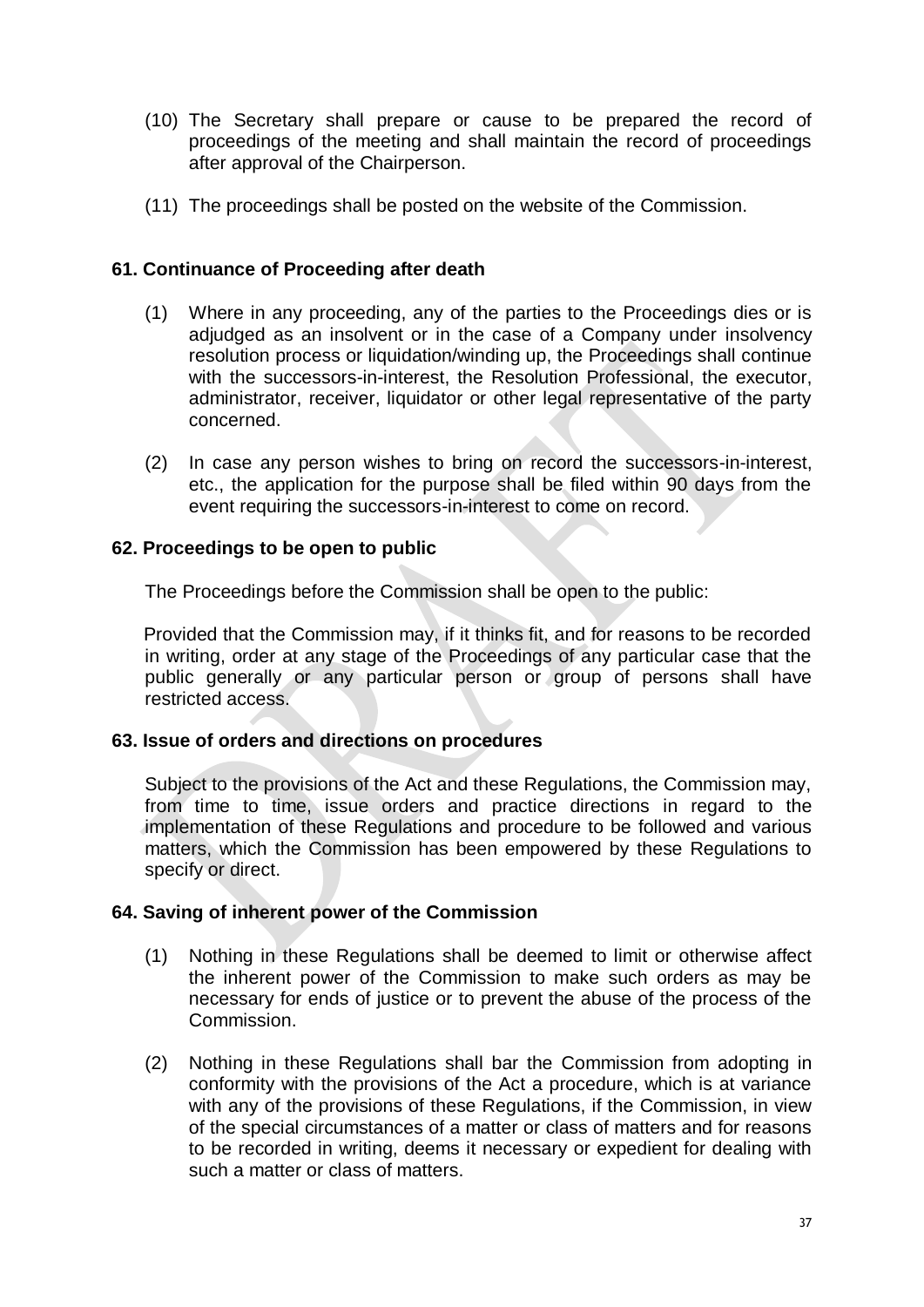(3) Nothing in these Regulations shall, expressly or impliedly, bar the Commission to deal with any matter or exercise any power under the Act for which no Regulations have been framed, and the Commission may deal with such matters, powers and functions in a manner it thinks fit.

#### **65. General power to amend**

The Commission may, at any time and on such terms or otherwise, as it may think fit, amend any defect or error in any Proceeding before it, and all necessary amendments shall be made for the purpose of determining the real question or issue arising in the Proceedings.

#### **66. Power to remove difficulties**

If any difficulty arises in giving effect to any of the provisions of these Regulations, the Commission may, by general or special order, do anything not being inconsistent with the provisions of the Act, which appears to it to be necessary or expedient for the purpose of removing the difficulties.

#### **67. Extension or abridgement of time prescribed**

Subject to the provisions of the Act, the time prescribed by these Regulations or by order of the Commission for doing any act may be extended (whether it has already expired or not) or abridged for sufficient reasons by order of the Commission.

#### **68. Effect of non-compliance**

- (1) Failure to comply with any requirement of these Regulations shall not invalidate any proceeding merely by reason of such failure unless the Commission is of the view that such failure has resulted in miscarriage of justice.
- (2) Failure to comply with the Orders of the Commission shall invite actions against the party under Section 142 of the Act.

#### **69. Costs**

- (1) If the Commission considers any party abusing the process of Court or in any manner considered dilatory, vexatious, mala fide and abuse of process, the Commission may require the delinquent party to make deposit/payment upfront in the manner directed by the Commission such cost as deemed appropriate before proceeding in the matter.
- (2) The Commission may also impose suitable cost on any party at any stage of the proceedings including at the stage of filing interlocutory application, framing of issues etc.
- (3) While determining the cost, the Commission may take into consideration factors such as inconvenience caused to the parties/witnesses/other persons connected with the proceedings, previous conduct of parties etc.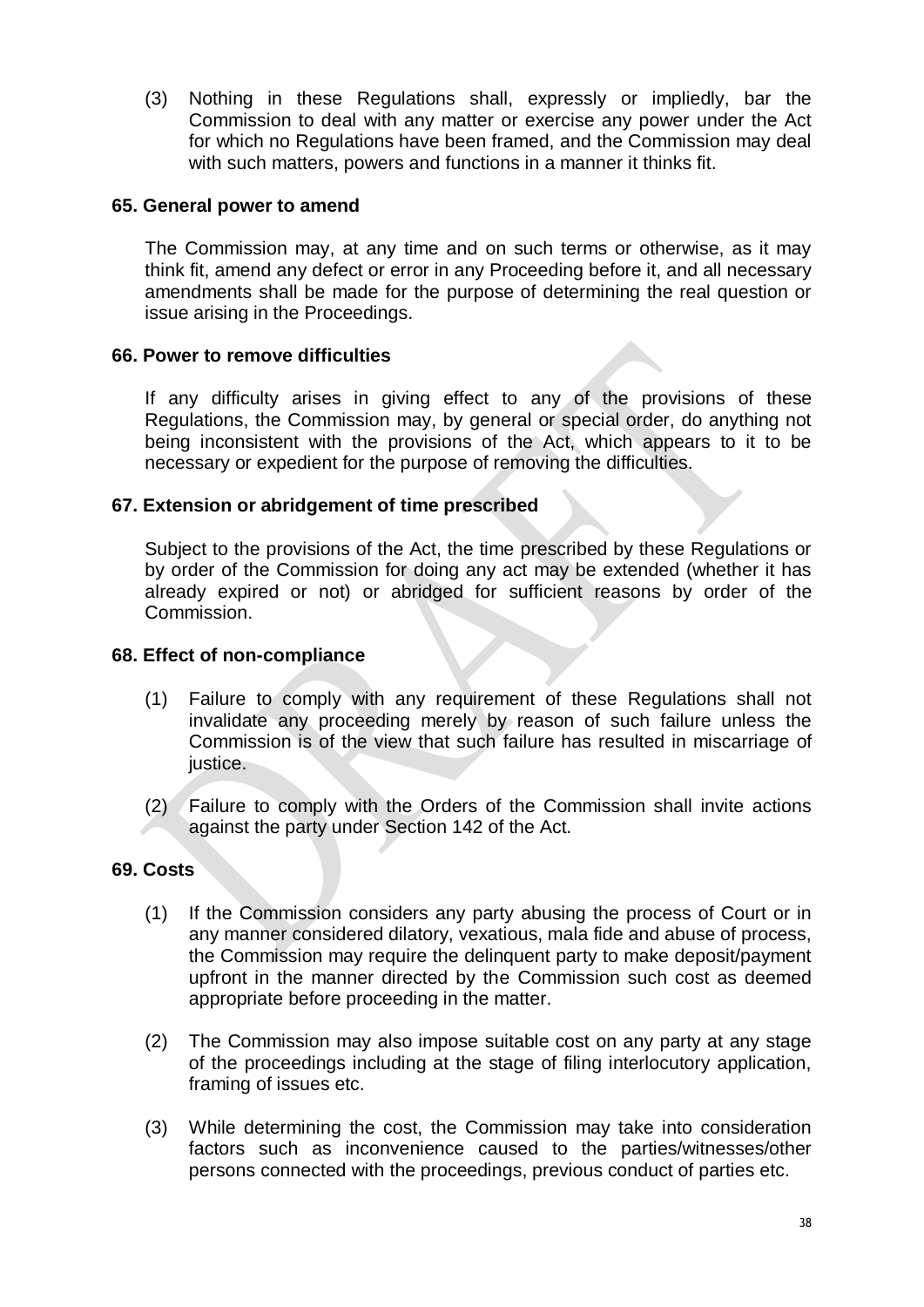(4) The costs shall be paid within 30 days from the date of the order or within such time as the Commission may, by order, direct. Failure of the said party in making payments or deposit of cost shall result in all consequences including adverse order being passed against such party.

## **70. Repeal and Savings**

- (1) Save as otherwise provided in these Regulations, the Central Electricity Regulatory Commission (Conduct of Business) Regulations, 1999 alongwith all amendments and Central Electricity Regulatory Commission (Procedure for making of application for determination of tariff, publication of the applicable and other related matters) Regulations, 2014 shall stand repealed from the date of commencement of these Regulations.
- (2) Notwithstanding such repeal, anything done or purported to have been done under the repealed Regulations shall be deemed to have been done or purported to have been done under these Regulations.

**(SECRETARY)**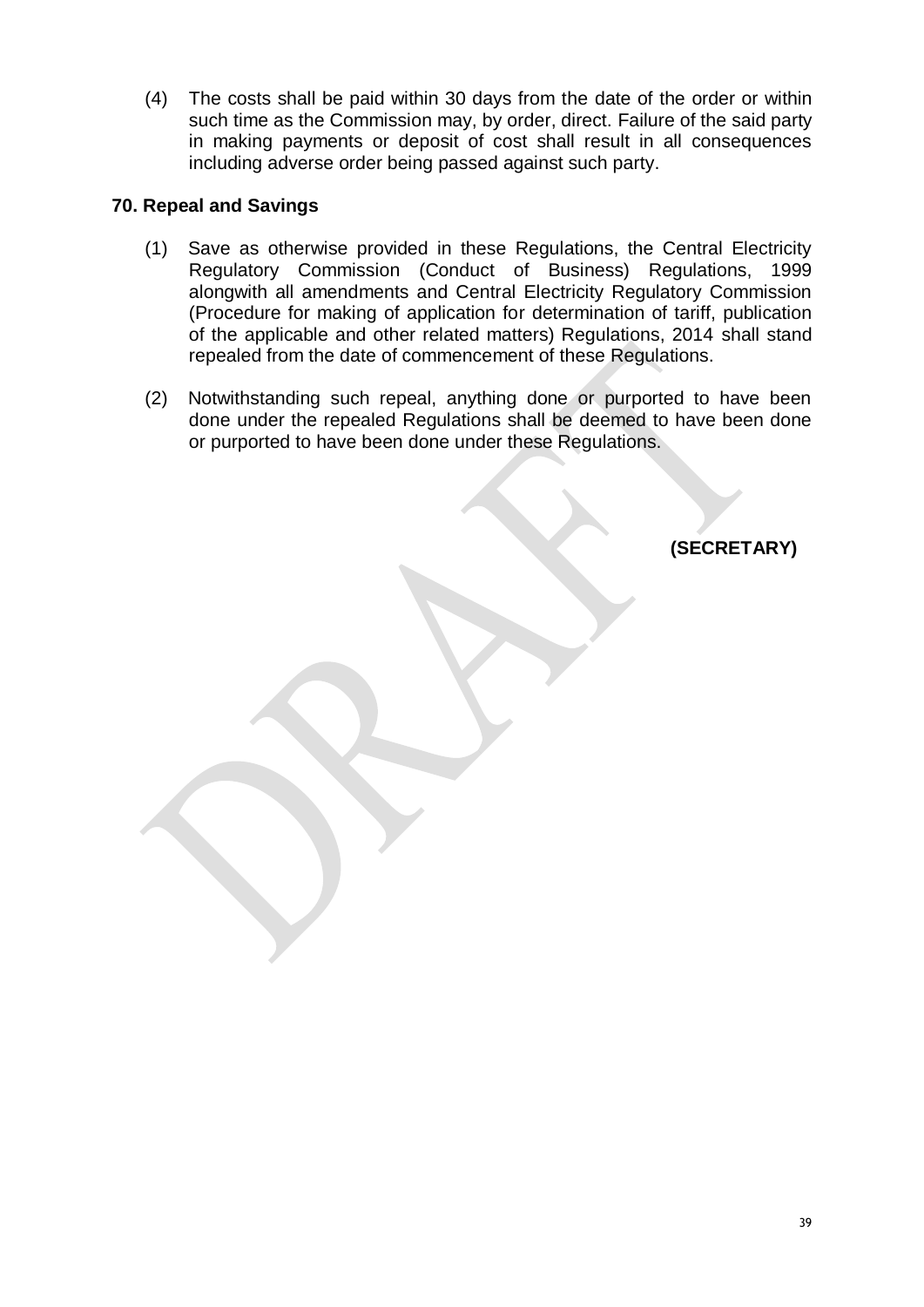Signature with date (Name and Designation)

# **CENTRAL ELECTRICITY REGULATORY COMMISSION**

**Form 1**

**NEW DELHI**

Petition/Application No. \_\_\_\_ of \_\_\_\_

## **Vakalatnama**

Vs

Name & Address…….. …..Petitioner(s)

Name & Address…….. …..Respondent(s)

I,……………………… Petitioner No…………./Respondent No……….…….in the above petition/application do hereby appoint Shri/Kum/Smt ...................................... ………………………………………. Advocate(s) with e-portal Id…………. to appear, plead and act for me/us in the above petition/application and to conduct and prosecute all proceedings that may be taken in respect thereof and applications for return of documents, enter into compromise and to draw any moneys payable to me/us in the said proceeding.

Place :

Date:

Executed in my presence. The second state of the second state of the second state  $\sim$  "Accepted"

\*Signature with date \*Signature with date

(Name and Designation) (Name and Designation)

Signature of the Party

(Address for service on the Counsel for Petitioner /Applicant/ Respondent.

Full Address………………….. Registered Email Id…………. Registered Phone No …………………. Fax No. ………………….

\*The following certification to be given when the party is unacquainted with the language of the vakalatnama or is blind or illiterate: -

The contents of the vakalatnama were truly and audibly read over/translated into ………language known to the party executing the vakalatnama and he seems to have understood the same.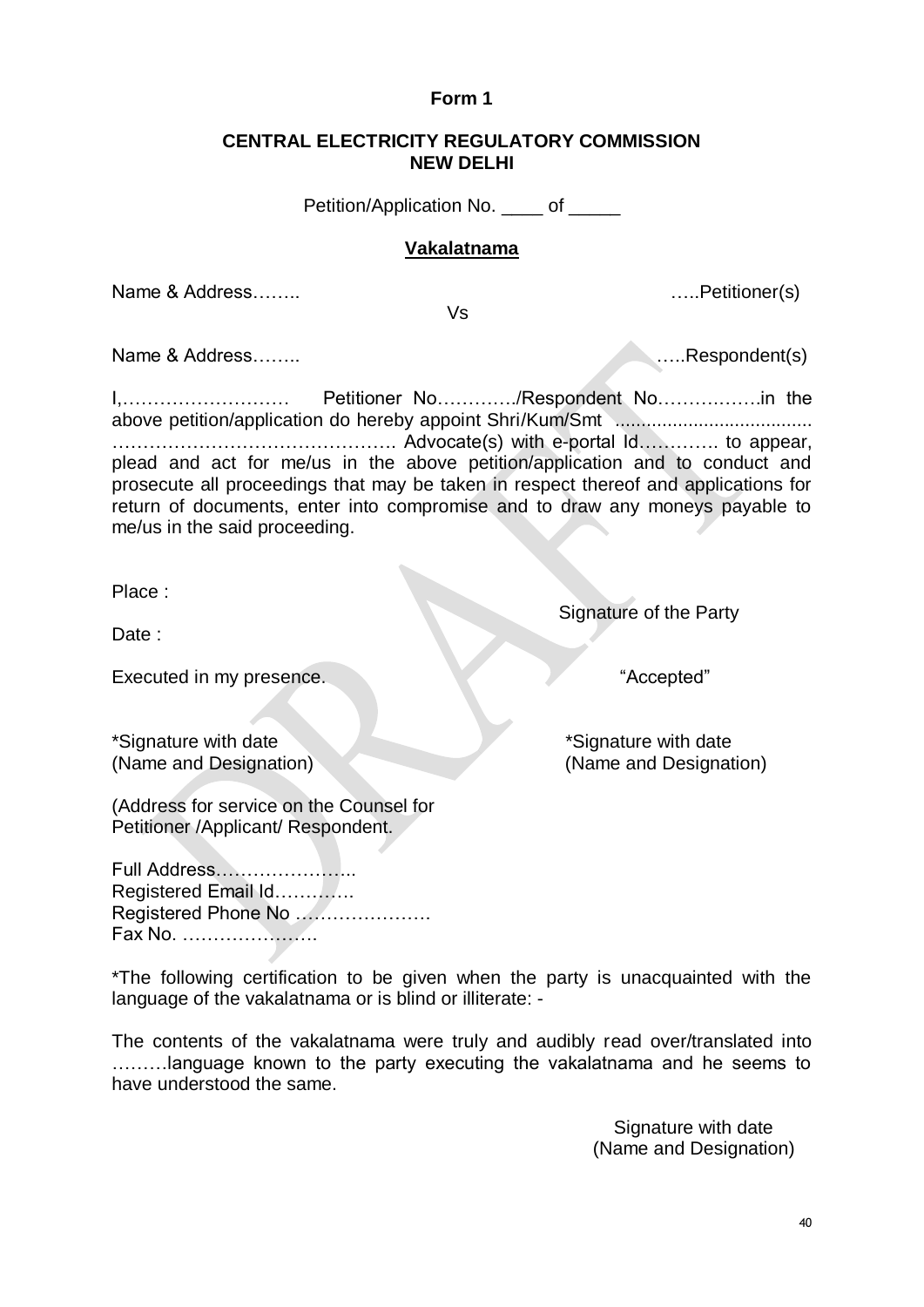#### **BEFORE THE HON'BLE CENTRAL ELECTRICITY REGULATORY COMMISSION NEW DELHI**

 **Petition No. \_\_ of \_\_\_**

#### **IN THE MATTER OF:-**

Name & Address……..….Petitioner(s)

Vs

Name & Address…….. …Respondent(s)

## **Memo of Appearance**

I/We, ………… the petitioner/respondent above named do hereby nominate, appoint and constitute …………….. (Name) to act, plead and appear on my/our behalf in the aforesaid matter.

IN WITNESS WHEREOF I/We have set and subscribed my/our hands to this writing on this ………. date of ……….

Place:

**Signature** (Petitioner/Respondent)

Date:

Address for Correspondence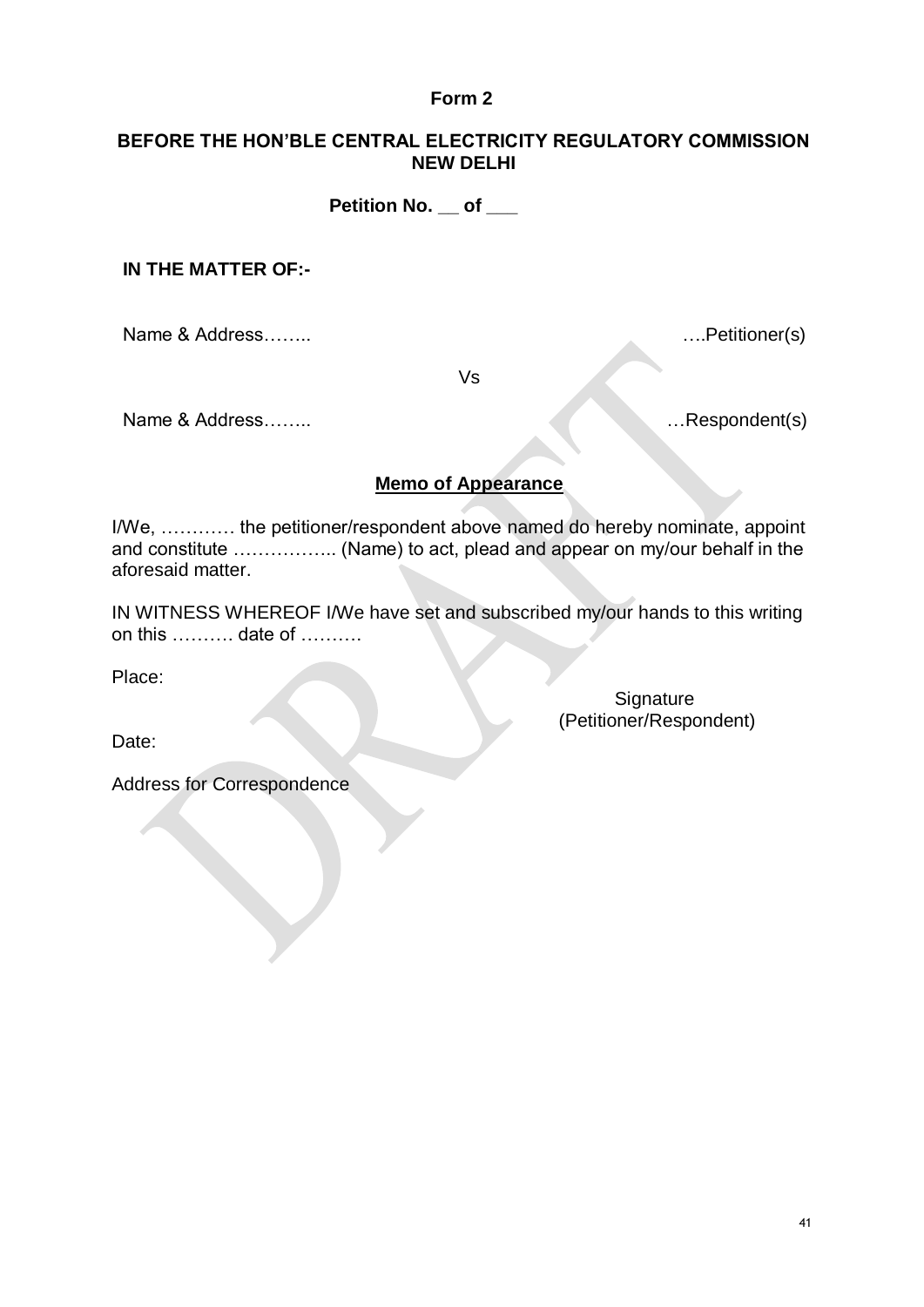#### **BEFORE THE HON'BLE CENTRAL ELECTRICITY REGULATORY COMMISSION NEW DELHI**

**Petition No. \_\_\_ of \_\_\_**

**IN THE MATTER OF:-**

**Subject matter: (Summary of the Purpose of the Petition along with relevant regulations/ provisions of the Act under which such petition is being filed)**

Name & Address…….. …….Petitioner(s)

Vs

Name & Address…….. ……Respondent(s)

**Place: Petitioner**

**Date:** (Name, Designation and Signature)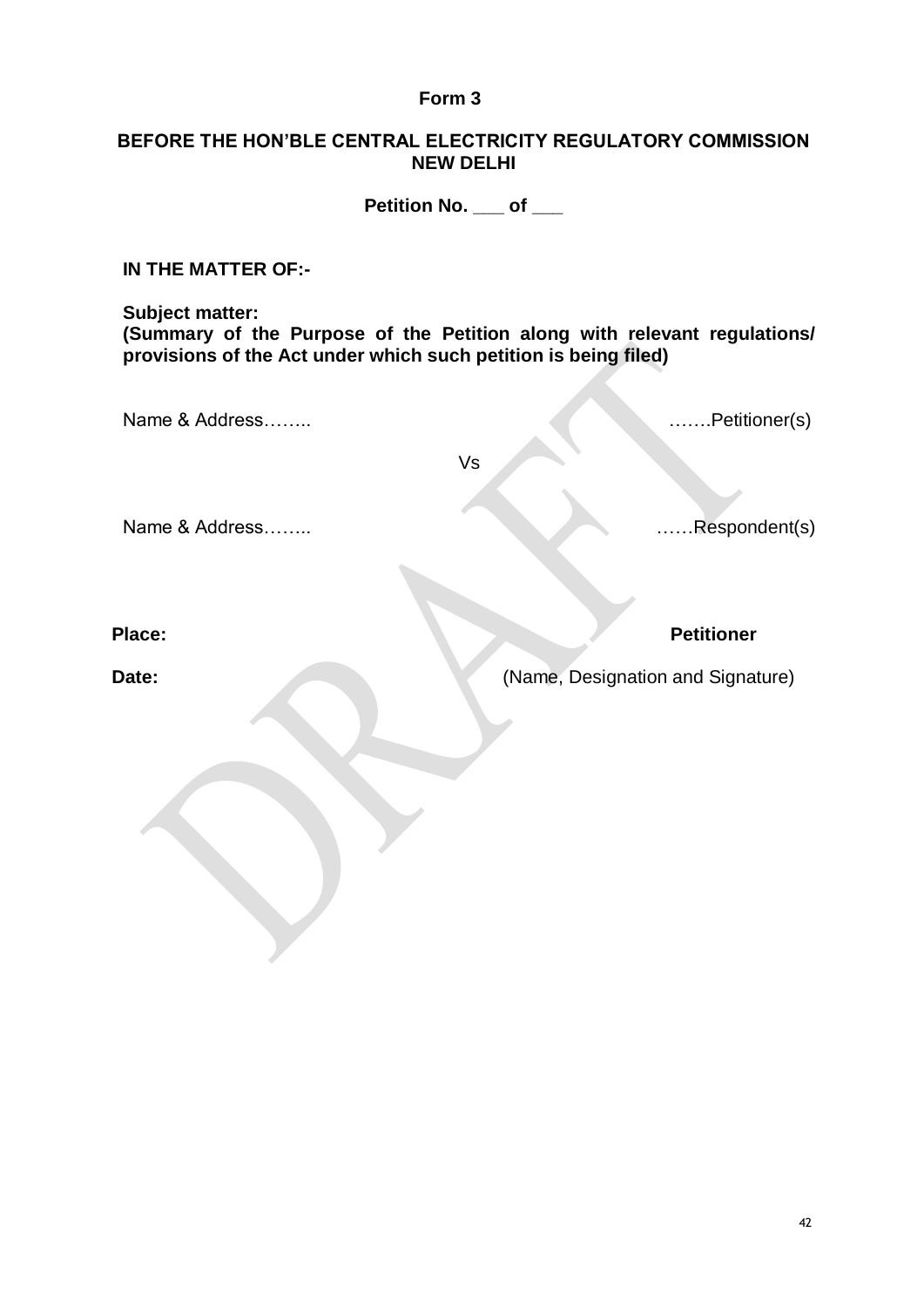#### **BEFORE THE HON'BLE CENTRAL ELECTRICITY REGULATORY COMMISSION NEW DELHI**

**Petition No. \_\_\_ of \_\_\_**

**IN THE MATTER OF:-**

**Subject matter**

**(Summary of the Purpose of the Petition along with relevant regulations/provisions of the Act under which such petition is being filed)**

Name & Address…….. …..Petitioner(s)

Vs

Name & Address……..….. Respondent(s)

#### **Affidavit verifying the Petition/reply/application**

I, ............................... , S/o ................ , aged ... years, ............. (Designation), R/o ...................................... do hereby solemnly affirm and state as follows:-

- 1. That the deponent is the .......................... of Petitioner, and is well conversant with the facts and the circumstances of the case and therefore competent to swear this affidavit.
- 2. That the accompanying Petition under Section .......... of the Electricity Act, 2003, has been filed by my authorised representative/nominated counsel under my instruction and the contents of the same are true and correct to the best of my knowledge and belief.
- 3. That the contents of Para .... to .....of the facts as mentioned in the Petition are true and correct based on the my personal knowledge, belief and records maintained in the office and the contents of Para .... to .... of the Petition are believed to be true on the basis of the legal advice received.
- 4. That the annexures annexed to the Petition are true and correct copies of the respective originals.
- 5. That the Deponent has not filed any other Petition or appeal before any other forum or court of law with respect to the subject matter of the dispute.

## **DEPONENT**

#### **Identified/Verified By:**

Verified at New Delhi on this ....... day of ........., \_\_\_\_, that the contents of my above noted affidavit are true and correct to my knowledge, no part of it is false and nothing material has been concealed therefrom.

#### **DEPONENT**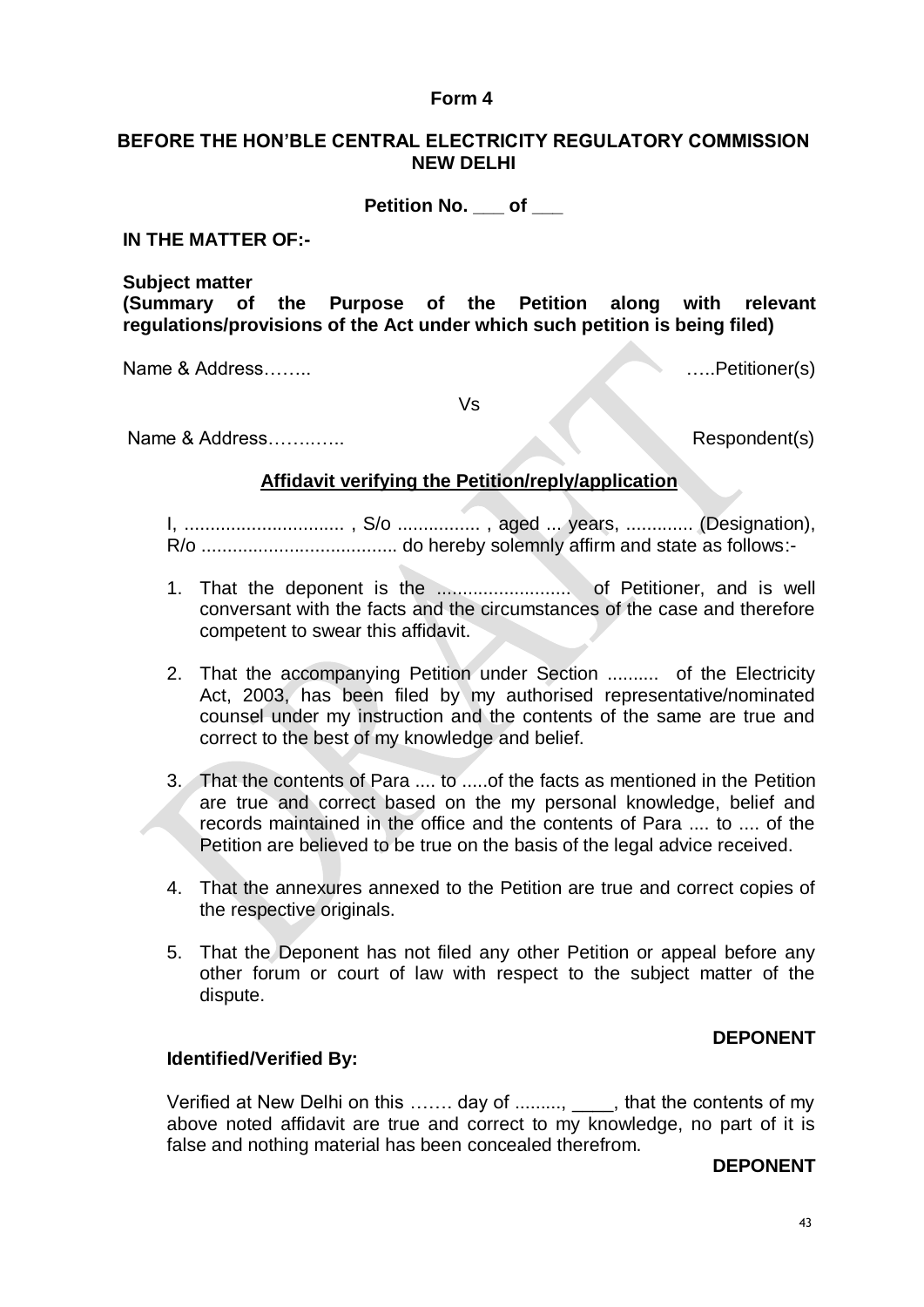## **TARIFF DETERMINATION/MID TERM REVIEW/TRUING UP PETITIONS**

## **I. General Headings**

As per Form 1

## **II. Index**

The table of contents mentioning the contents of the Petition along with formats and annexure along with page numbers shall be included here.

## **III. Proof of payment of fees for filing of the Petition**

Unique Online Payment Transaction Number

## **IV. Affidavit**

The affidavit verifying the Petition as per these Regulations and in format as specified in Form 2 shall be included here.

## **V. Petition (As per Regulations 15 of these Regulations)**

#### **A. Executive Summary of the Petition**

- (i) Brief background of the Petitioner
- (ii) Brief background of the Respondent(s)
- (iii) Background of generating station/unit, transmission line /asset as the case may be.
- (iv) Brief description of important events relevant to the Petition.
- (v) Summary of Claims

## **B. Detailed Petition**

- (i) Previous Orders issued having bearing on the Present Petition
- (ii) Issue wise submission with regards to expenditure claimed along with justification for variations with norms/previously approved tariff/charges(In case of Truing up)
- (iii) Final Claim

#### **C. Limitations**

In case the Petition is bound by any limitations.

#### **D. Prayers**

Prayers of the Petitioner shall be submitted here.

#### **VI. Tariff Filing Forms**

Tariff filing forms along with the checklist of the same shall be submitted in accordance with the CERC (Terms and Conditions of Tariff) Regulations, 2014, amended/revised from time to time.

#### **VII. Annexure**

Other relevant information in support of the Petition shall be submitted here.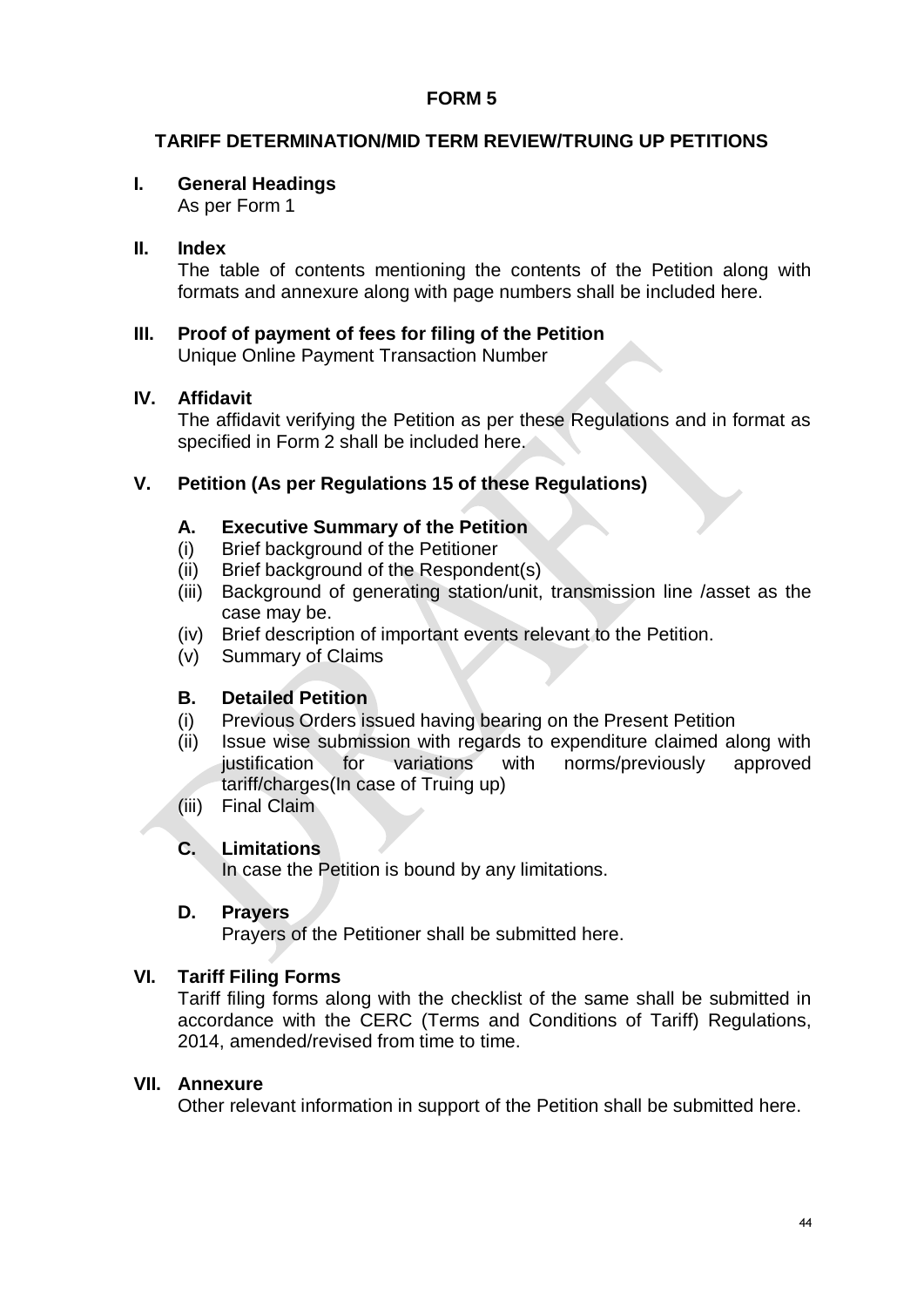## **ADOPTION OF TARIFF UNDER SECTION 63 OF THE ELECTRICITY ACT, 2003**

## **I. General Headings**

As per Form 1

#### **II. Index**

The table of contents mentioning the contents of the Petition along with formats and annexure along with page numbers shall be included here.

## **III. Proof of payment of fees for filing of the Petition**

Unique Online Payment Transaction Number

#### **IV. Affidavit**

The affidavit verifying the Petition as per these Regulations and in format as specified in Form 2 shall be included here.

## **V. Petition (As per Regulations 15 of these Regulations)**

#### **A. Executive Summary of the Petition**

- (i) Brief background of the Petitioner
- (ii) Brief background of the Respondent(s)
- (iii) Brief Background of the Project

## **B. Detailed Petition**

- (i) Complete Process of the Competitive Bidding process followed for selection of Bidder, including key milestones with relevant information annexed.
- (ii) Details of Power Purchase Agreement / Transmission Service **Agreement**
- (iii) Declaration that all conditions to be fulfilled as per RFP documents till the date of filing of the Petition has been complied with

#### **C. Submissions**

Any other submissions shall be covered here.

#### **D. Prayers**

Prayers of the Petitioner shall be submitted here.

#### **VI. Annexure**

Other relevant information in support of the Petition shall be submitted here.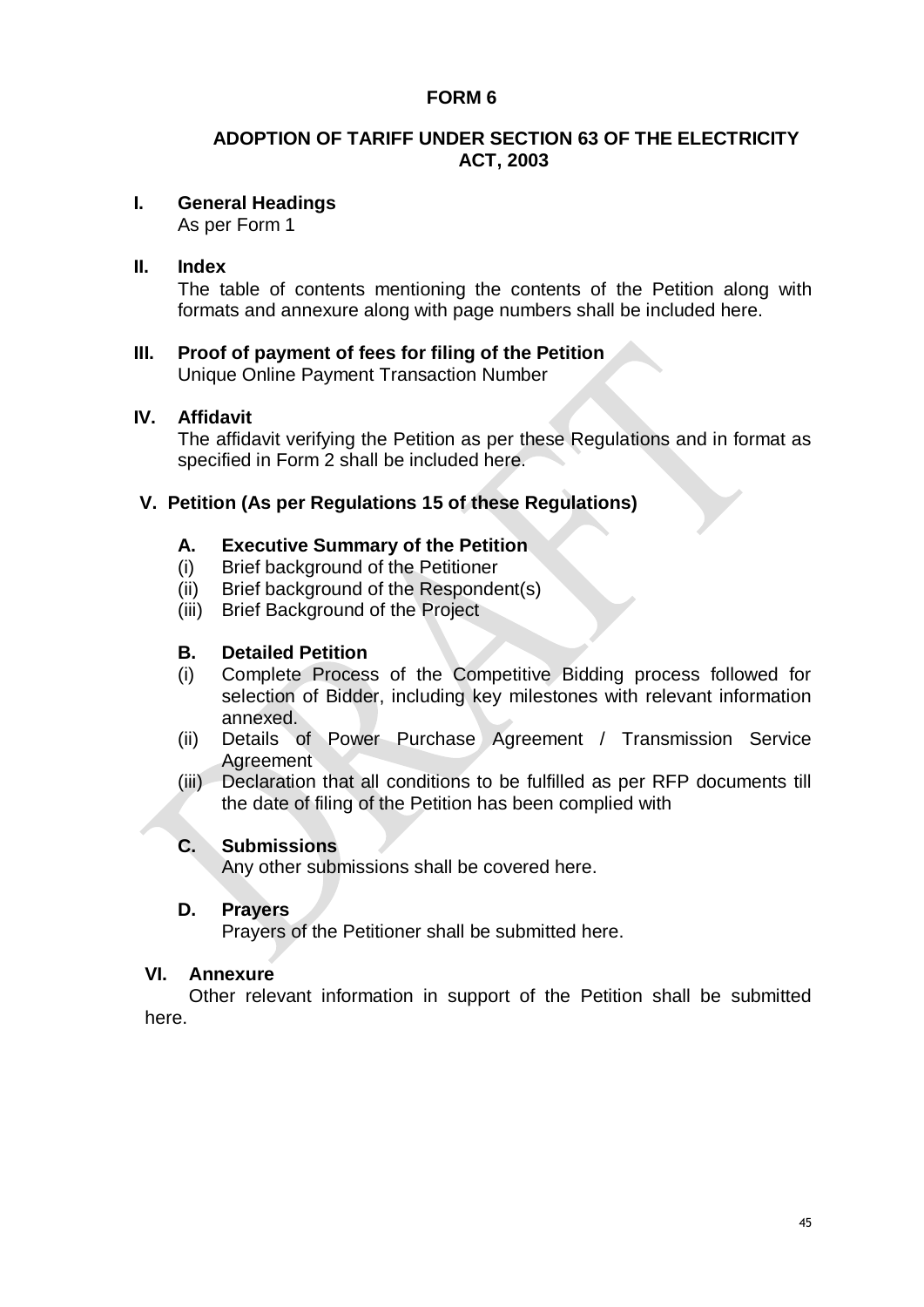## **GRANT OF TRANSMISSION LICENCE PETITIONS**

## **I. General Headings**

As per Form 1

## **II. Index**

The table of contents mentioning the contents of the Petition along with formats and annexure along with page numbers shall be included here.

# **III. Proof of payment of fees for filing of the Petition**

Unique Online Payment Transaction Number

## **IV. Affidavit**

The affidavit verifying the Petition as per these Regulations and in format as specified in Form 2 shall be included here.

## **V. Petition (As per Regulations 15 of these Regulations)**

## **A. Background**

The information including but not limited to following shall be submitted by the Petitioner.

- (i) Brief background of the Petitioner
- (ii) Brief background of the Respondent(s)/Long Term Transmission Customers
- (iii) Proof of serving a copy of the Petition to all the Respondents
- (iv) Status of the Petitioner: Individual/partnership firm/private ltd. company/public ltd. company
- (v) Brief description of important events/investment approval/clearances relevant to the assets under consideration in the present Petition.
- (vi) Proof of Eligibility in accordance with Regulation 6 of Central Electricity Regulatory Commission (Procedure, Terms and Conditions for grant of Transmission Licence and other related matters) Regulations, 2009.

## **B. Detailed Petition**

The information including but not limited to following shall be submitted by the Petitioner.

- (i) As per Form-I of Central Electricity Regulatory Commission (Procedure, Terms and Conditions for grant of Transmission Licence and other related matters) Regulations, 2009
- (ii) Any other submissions as required under Commission (Procedure, Terms and Conditions for grant of Transmission Licence and other related matters) Regulations, 2009

## **C. Limitation**

In case the Petition is bound by any limitations.

#### **D. Prayers**

Prayers of the Petitioner shall be submitted here.

#### **VI. Annexure**

Other relevant information in support of the Petition shall be submitted

here.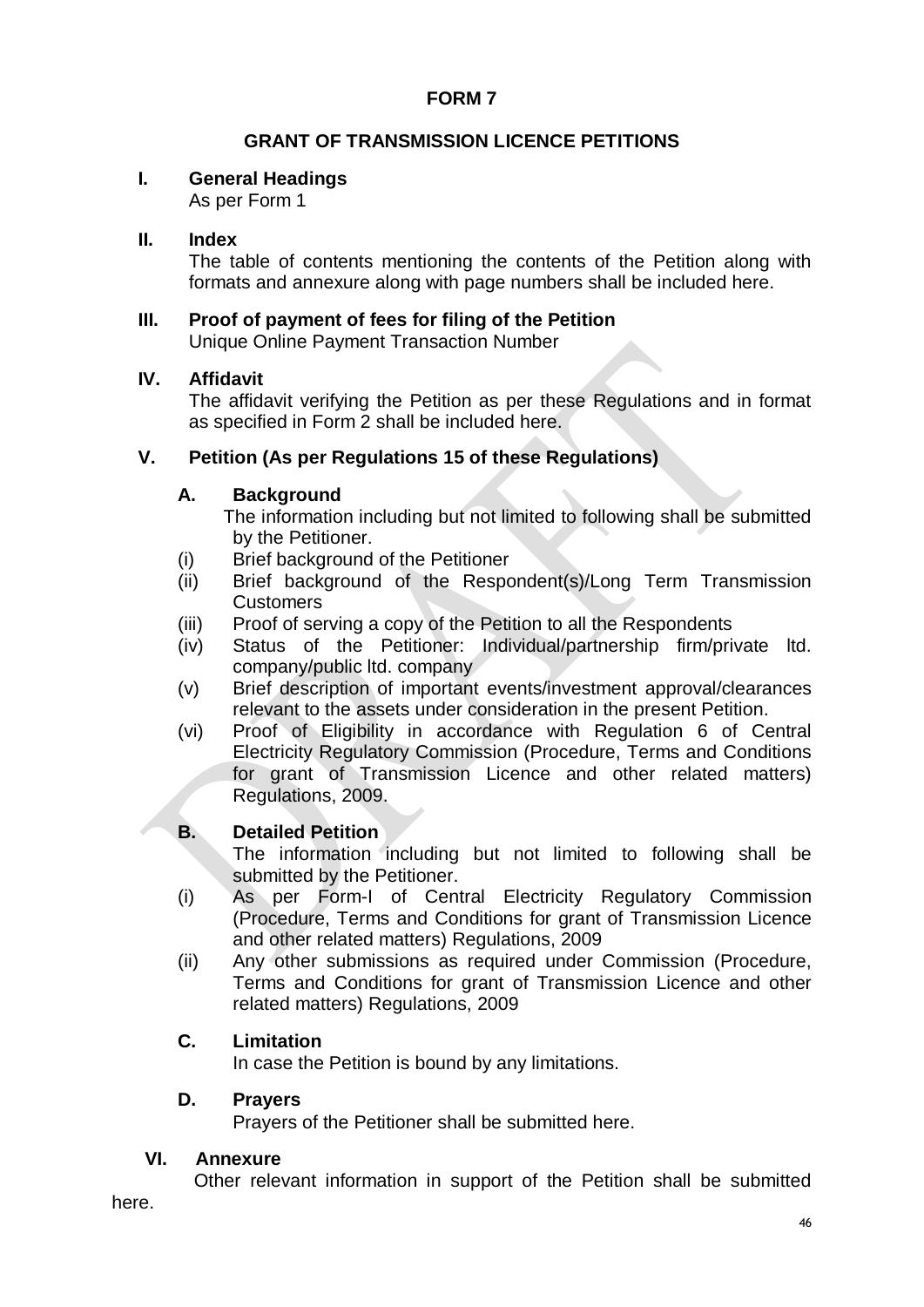## **GRANT OF TRADING LICENCE PETITIONS**

## **I. General Headings**

As per Form 1

## **II. Index**

The table of contents mentioning the contents of the Petition along with formats and annexure along with page numbers shall be included here.

## **III. Proof of payment of fees for filing of the Petition** Unique Online Payment Transaction Number

#### **IV. Affidavit**

The affidavit verifying the Petition as per these Regulations and in format as specified in Form 2 shall be included here.

## **V. Petition (As per Regulations 15 of these Regulations)**

## **A. Background**

The information including but not limited to following shall be submitted by the Petitioner.

- (i) Brief background of the Petitioner
- (ii) Status of the Petitioner: As per Form-I of Central Electricity Regulatory Commission (Procedure, Terms and Conditions for grant of trading licence and other related matters) Regulations, 2009
- (iii) Brief description of important events/investment approval/clearances relevant to the assets under consideration in the present Petition.
- (iv) Proof of Qualification in accordance with Regulation 3 of Central Electricity Regulatory Commission (Procedure, Terms and Conditions for grant of trading licence and other related matters) Regulations, 2009.

## **B. Detailed Petition**

The information including but not limited to following shall be submitted by the Petitioner.

- (i) As per Form-I of Central Electricity Regulatory Commission (Procedure, Terms and Conditions for grant of trading licence and other related matters) Regulations, 2009.
- (ii) Any other submissions as required under Central Electricity Regulatory Commission (Procedure, Terms and Conditions for grant of trading licence and other related matters) Regulations, 2009

## **C. Limitation**

In case the Petition is bound by any limitations.

#### **D. Prayers**

Prayers of the Petitioner shall be submitted here.

#### **VII. Annexure**

Other relevant information in support of the Petition shall be submitted

here.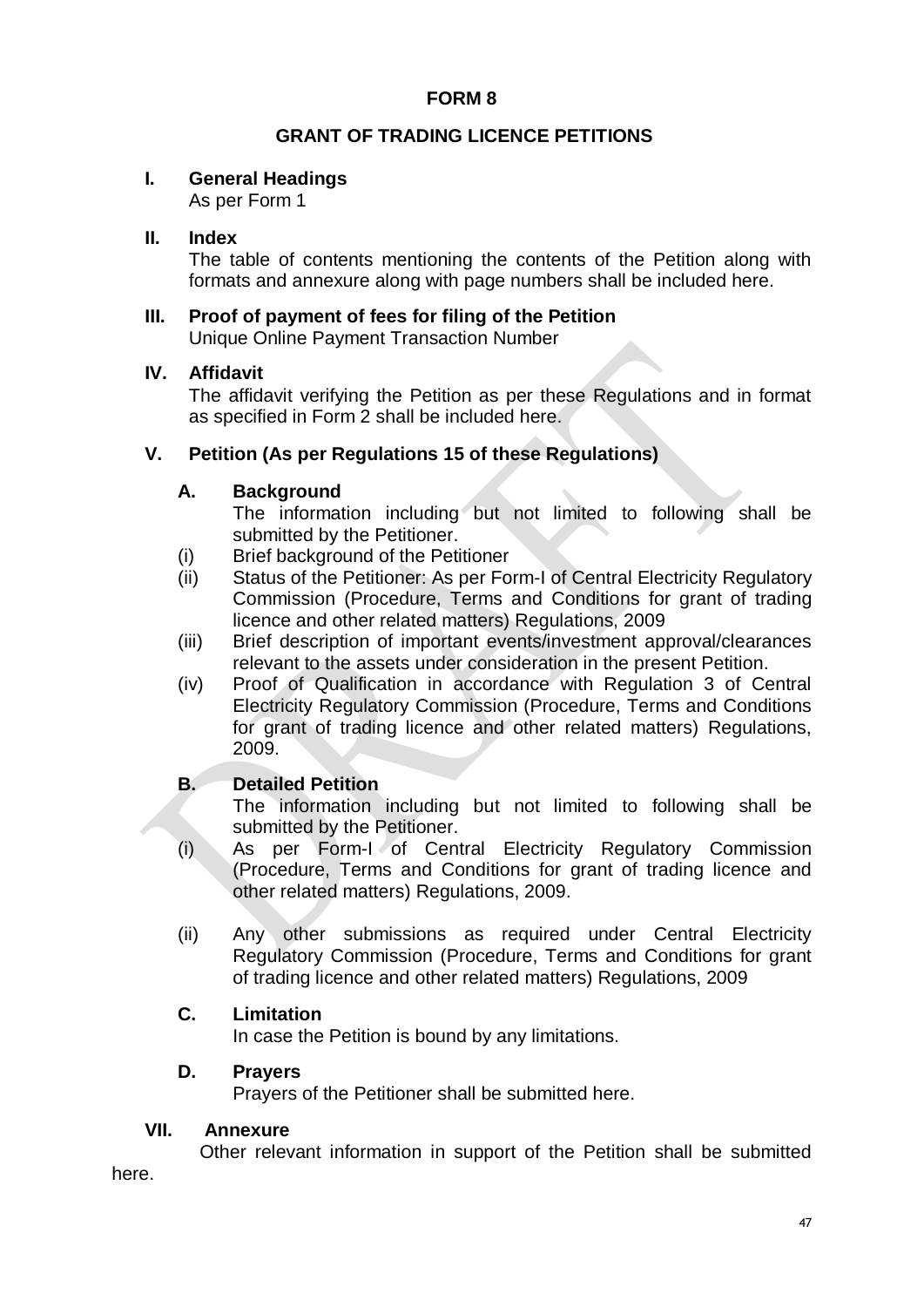## **REVIEW PETITIONS**

## **I. General Headings**

As per Form 1

## **II. Index**

The table of contents mentioning the contents of the Petition along with formats and annexure along with page numbers shall be included here.

#### **III. Proof of payment of fees for filing of the Petition** Unique Online Payment Transaction Number

## **IV. Affidavit**

The affidavit verifying the Petition as per these Regulations and in format as specified in Form 2 shall be included here.

## **V. Petition (As per Regulations 15 of these Regulations)**

## **A. Executive Summary of the Petition**

- (i) Brief background of the Petitioner
- (ii) Brief background of the Respondent(s)
- (iii) Brief background of issue and reference to Order on which review has been filed.
- (iv) Grounds of Review on which review has been filed
- (v) Relief Sought in brief

## **B. Detailed Petition**

- (i) Reference to Previous Order on which review has been filed.
- (ii) Grounds of Review
- (iii) Detailed Justification on seeking review
- (iv) Relief Sought

## **C. Limitation**

In case the Petition is bound by any limitations.

#### **D. Prayers**

Prayers of the Petitioner shall be submitted here.

#### **VI. Annexure**

A. Other relevant information in support of the Petition shall be submitted here.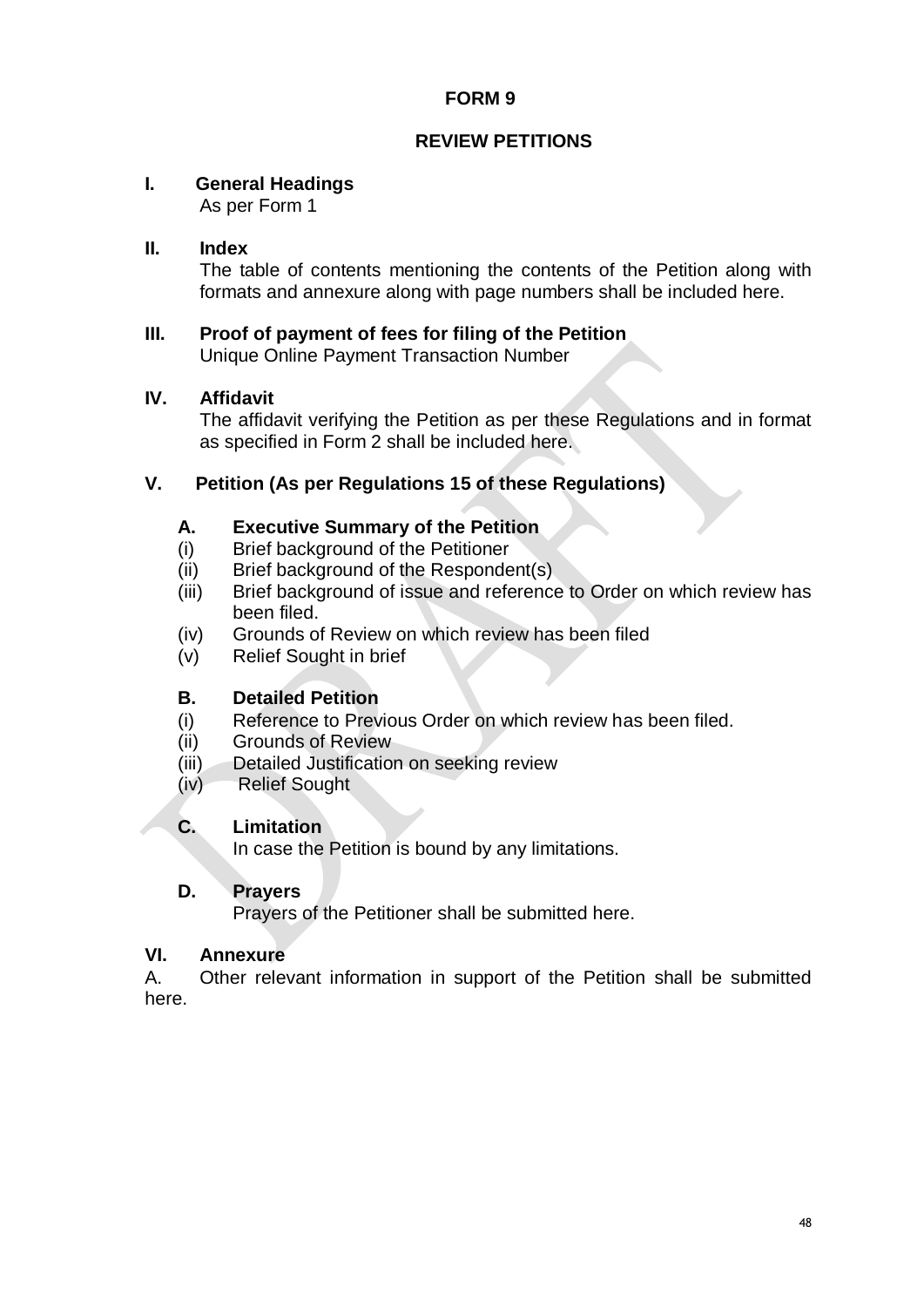## **REGULATORY COMPLIANCE PETITIONS**

## **I. General Headings**

As per Form 1

## **II. Index**

The table of contents mentioning the contents of the Petition along with formats and annexure along with page numbers shall be included here.

#### **III. Proof of payment of fees for filing of the Petition** Unique Online Payment Transaction Number

#### **IV. Affidavit**

The affidavit verifying the Petition as per these Regulations and in format as specified in Form 2 shall be included here.

#### **I. Petition (As per Regulations 15 of these Regulations)**

#### **A. Executive Summary of the Petition**

- (i) Brief background of the Petitioner
- (ii) Brief background of the matter
- (iii) Relief Sought in brief

#### **B. Detailed Petition**

- (i) Previous Orders issued having bearing on the Present Petition
- (ii) Issue wise submission establishing condition fulfilment as per the relevant Regulations for which such petition/application has been filed.
- (iii) Relief sought

## **C. Limitations**

In case the Petition is bound by any limitations.

#### **D. Prayers**

Prayers of the Petitioner shall be submitted here.

#### **II. Annexure**

Other relevant information in support of the Petition shall be submitted here.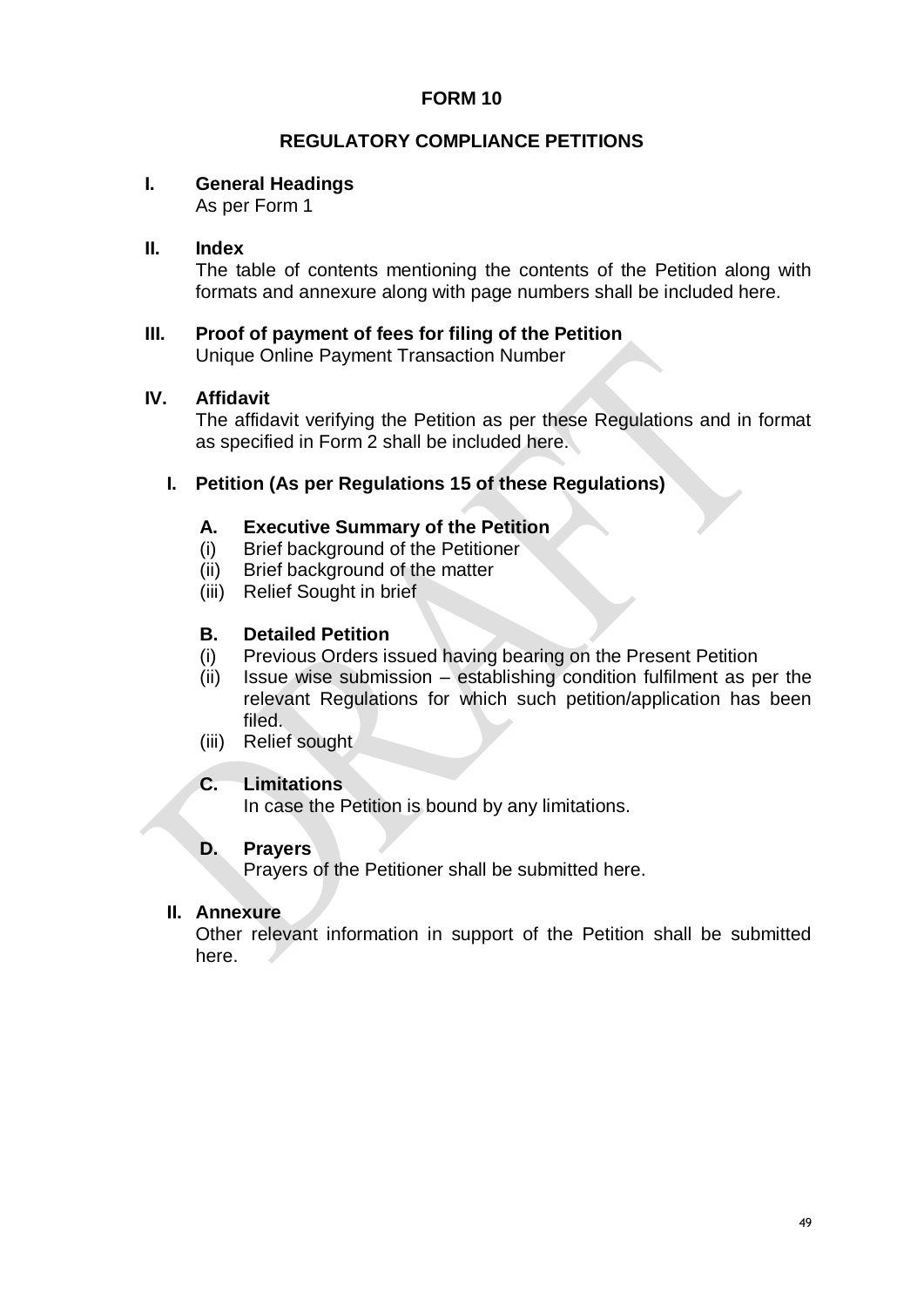## **MISCELLANEOUS PETITIONS**

## **I. General Headings**

As per Form 1

## **II. Index**

The table of contents mentioning the contents of the Petition along with formats and annexure along with page numbers shall be included here.

## **III. Proof of payment of fees for filing of the Petition**

Unique Online Payment Transaction Number

## **IV. Affidavit**

The affidavit verifying the Petition as per these Regulations and in format as specified in Form 2 shall be included here.

## **V. Petition (As per Regulations 15 of these Regulations)**

#### **A. Executive Summary of the Petition**

- (i) Brief background of the Petitioner
- (ii) Brief background of the Respondent(s)
- (iii) Brief background of the matter
- (iv) Relief Sought in brief

#### **B. Detailed Petition**

- (i) Previous Orders issued having bearing on the Present Petition
- (ii) Issue wise submission
- (iii) Relief sought

## **C. Limitation**

In case the Petition is bound by any limitations.

## **D. Prayers**

Prayers of the Petitioner shall be submitted here.

#### **VI. Annexure**

Other relevant information in support of the Petition shall be submitted here.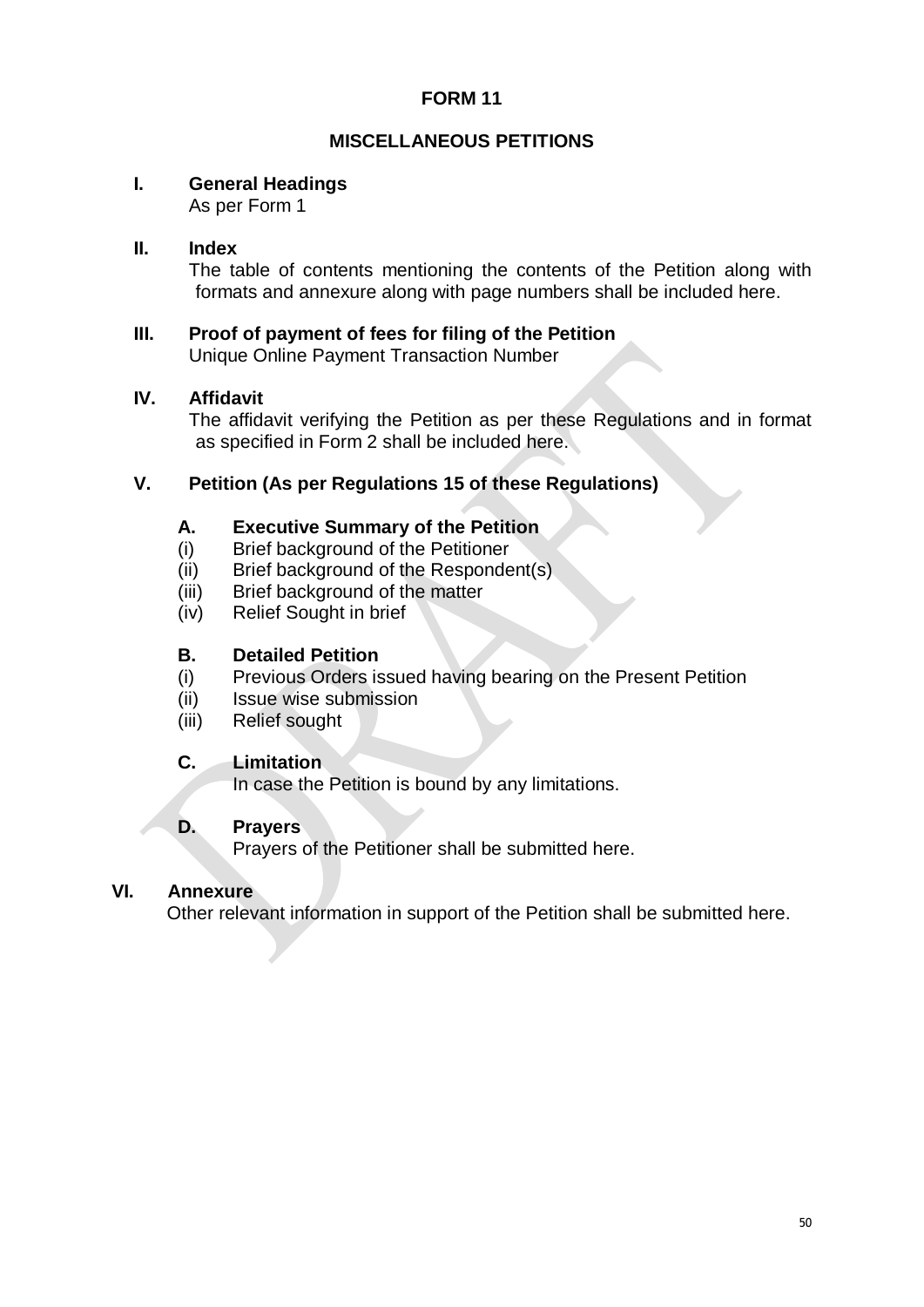#### **FORM 12** (INTERLOCUTORY APPLICATION)

## **BEFORE THE CENTRAL ELECTRICITY REGULATORY COMMISSION NEW DELHI**

**Interlocutory Application No. \_\_\_of \_\_\_ in Petition No. by of** 

Name & Address…….. …..Applicant/Petitioner(s)

Vs

Name & Address……..….. ….Respondent/Respondent(s)

## **Petition for stay/direction/dispense with/condone delay/calling records**

The applicant above named state/s as follows:

- 1. Set out the relief (s)
- 2. Brief facts
- 3. Basis on which interim orders prayed for
- 4. Balance of convenience, if any:

(All interlocutory applications shall be supported by an affidavit sworn by the Petitioner/ Applicant on its behalf and attested by a Notary Public).

#### **DECLARATION**

The Petitioner/Applicant above named hereby solemnly declare that nothing material has been concealed or suppressed and further declare that the enclosures and typed set of material papers relied upon and filed herewith are true copies of the originals or fair reproduction of the originals or true translation thereof.

Verified at\_\_\_\_\_\_\_\_\_dated at \_\_\_\_\_\_\_this day \_\_\_\_\_\_\_\_\_\_of \_\_\_\_\_\_\_20 .

**Counsel for Applicant/Petitioner**

**Applicant/ Petitioner**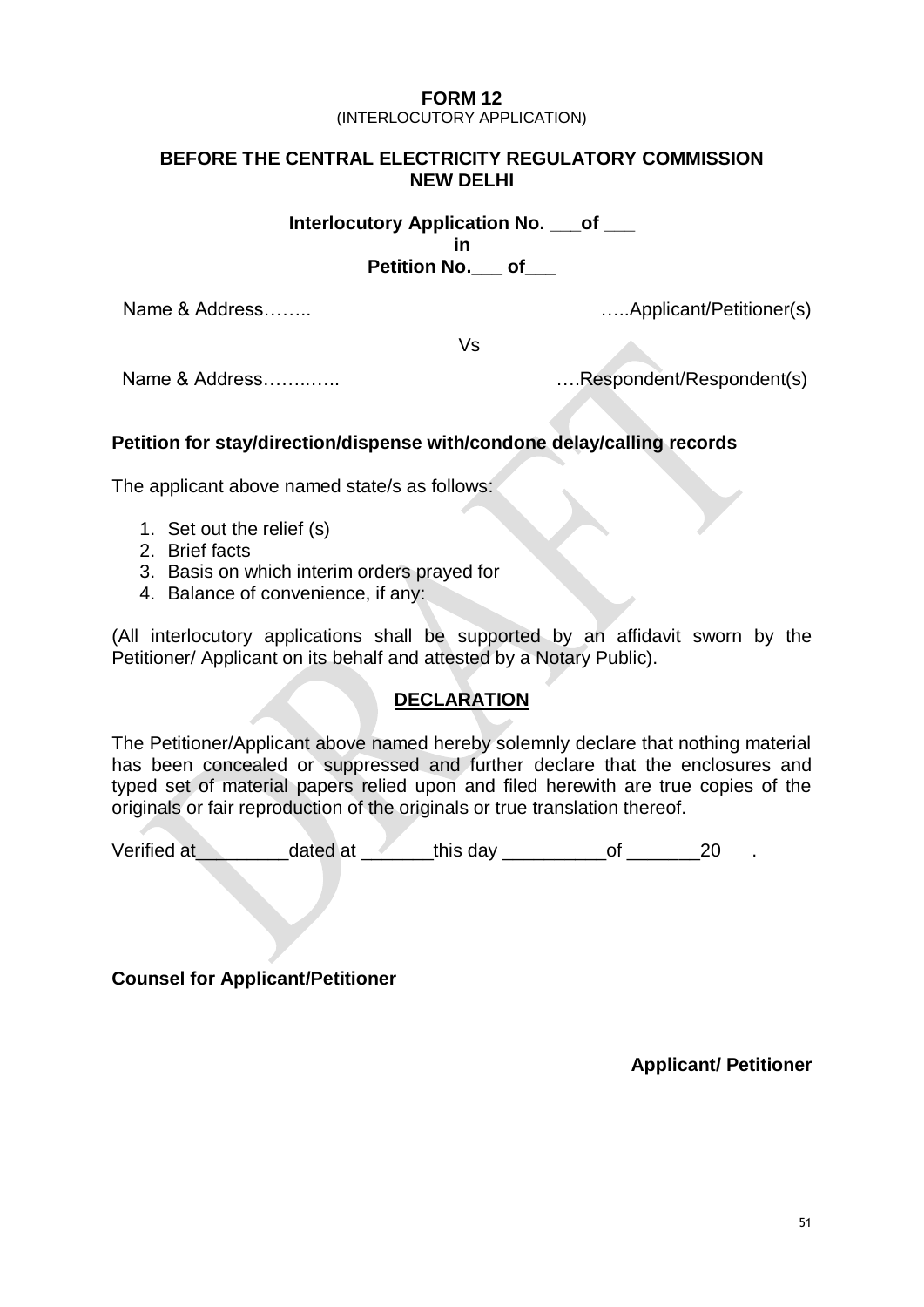#### **BEFORE THE HON'BLE CENTRAL ELECTRICITY REGULATORY COMMISSION NEW DELHI**

#### **Petition No. \_\_ of\_\_\_**

**IN THE MATTER OF:-**

**Subject matter**

**(Summary of the Purpose of the Petition along with reference to appropriate regulations/provisions under which the Petition is being filed)**

**……Petitioner(s)**

**Vs**

**……Respondent(s)**

## **APPLICATION FOR INSPECTION OF DOCUMENT/RECORDS**

I hereby apply for grant of permission to inspect the document / records in the above case. The relevant details are as follows:

 $\mathcal{L}=\mathcal{L}=\mathcal{L}=\mathcal{L}=\mathcal{L}=\mathcal{L}=\mathcal{L}=\mathcal{L}=\mathcal{L}=\mathcal{L}=\mathcal{L}=\mathcal{L}=\mathcal{L}=\mathcal{L}=\mathcal{L}=\mathcal{L}=\mathcal{L}=\mathcal{L}=\mathcal{L}=\mathcal{L}=\mathcal{L}=\mathcal{L}=\mathcal{L}=\mathcal{L}=\mathcal{L}=\mathcal{L}=\mathcal{L}=\mathcal{L}=\mathcal{L}=\mathcal{L}=\mathcal{L}=\mathcal{L}=\mathcal{L}=\mathcal{L}=\mathcal{L}=\mathcal{L}=\mathcal{$ 

- 1) Name and address of the Person seeking inspection:
- 2) Whether he/she is party to the case/or their legal practitioner:
- 3) Details of the document/record sought to be inspected:
- 4) Purpose and Reasons for seeking the inspection:
- 5) The date and duration for which inspection sought:
- 6) Whether any fee is payable and if so, proof of payment:

Place:

 $\frac{1}{2}$ 

#### Date: APPLICANT SIGNATURE

| For Office Use                 |            |
|--------------------------------|------------|
| Granted inspection on          | / Rejected |
| Granted copies of documents on | / Rejected |
|                                |            |

Secretary / Bench Officer as nominated by the Commission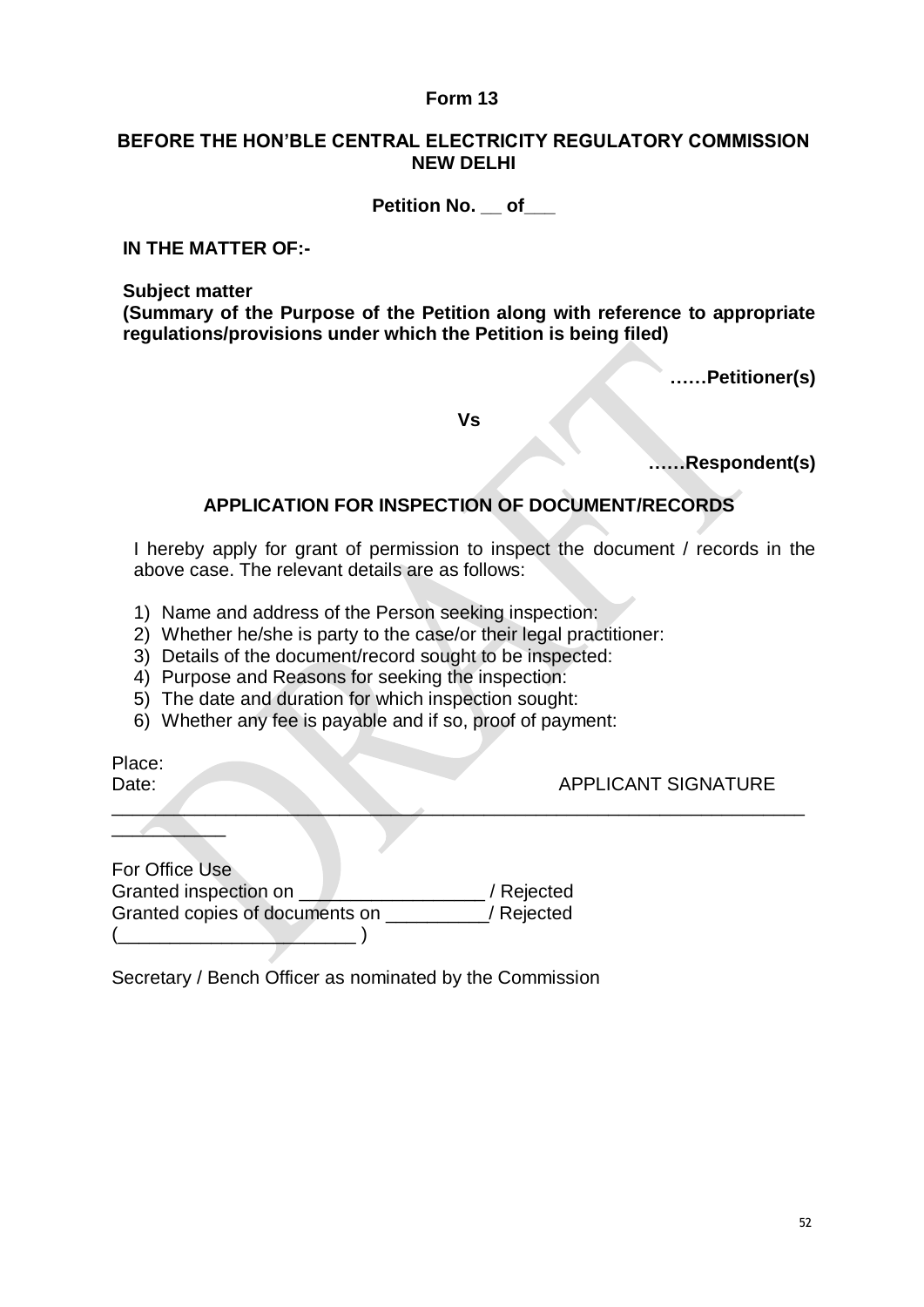## **THE PROCEDURE FOR ON-LINE ELECTRONIC FILING (E-FILING) OF THE PETITIONS**

1. Preface

This procedure will apply to on-line e-filing of the petitions on CERC SAUDAMINI Portal.

2. Definitions

2.1. Administrator: means the Bench Officer/Legal Division-in-charge or an officer appointed by the CERC for administering and dealing with matters connected with or related to e-filing

2.2. Physical Filing: means Actions and pleadings filed as hard copies.

2.3. Electronic Filing (e-filing): means e-filing as prescribed through the Internet (at the web portal of the Commission) or through the internet at the Commission"s e-Court helpdesk.

2.4. PDF: means an electronic document filed in a Portable Document Format.

2.5. Pleadings: means written statements, rejoinder, replies, counter-affidavits and additional or supplementary affidavits.

2.6. Technical failure: means a failure of the Commission hardware, software, and/or telecommunications facility which results in the impossibility of submitting a file electronically. Technical failure does not include malfunctioning of the equipment of the person submitting an e-file.

## **3. General Instructions**

3.1. On-line e-filing shall be made by visiting the SAUDAMINI web portal of the Commission at cerc-filing.gov.in or by clicking the Petition e-Filing hyperlink on CERC website https://cercind.gov.in

3.2. Except as provided in these rules, actions, whether in fresh, pending or disposed of cases, will be filed electronically by an advocate or litigant in person from their home, office or other remote location in the manner provided in these Rules and user manuals and other instructions provided under help manual at CERC SAUDAMINI portal.

3.3. Any person would be entitled to make use of the facilities provided at the Commission"s e-Court helpdesk.

3.4. The size of the e-file should not exceed 300 MB. In case the file exceeds 300 MB, the Advocate or litigants should split and uploaded separately.

3.5. A document that an advocate or party files electronically under these rules has the same legal effect as a document in paper form. Provided that for the time being, the parties and advocates shall continue to file the hard copy within 07 days of e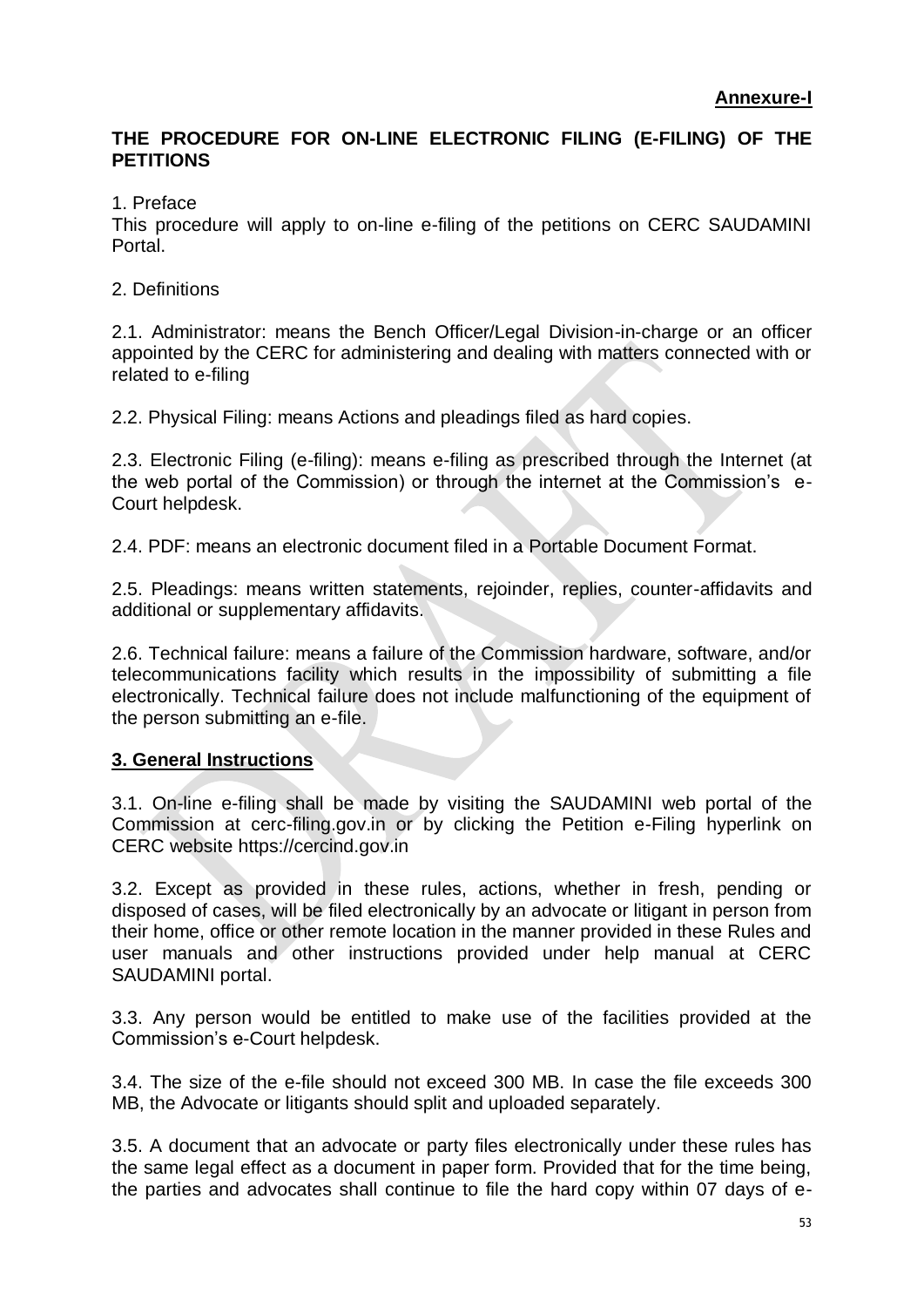filing in urgent matter and 15 days in ordinary matter as opted by the efilier in the efiling module at the time of e-filing.

3.6 All notifications/guidelines/user manuals will be published on the SAUDAMINI portal or website of the Commission.

## **4. PROCEDURE FOR E-FILING**

#### **4.1 Step 1: Preparation of the petition offline:**

**i)** The original text material, documents, additional information, main petition, as the case may be, and interlocutory applications etc. will be prepared electronically using MS Word or Open Office software. The formatting style of the text will be as under:

Paper size : A-4 Margins : Top : 1.5" Bottom : 1.5" Left : 2.54" Justification : Full Font : Times New Roman Font size : 12 Line spacing : 1.5

**ii)** The documents should be converted into Portable Document Format (PDF) using any PDF converter or in-built PDF conversion plug-in provided in the software.

**iii)** Where the document is not a text document and has to be enclosed with the petition, appeal or application or other pleadings, the document should be scanned using an image resolution of 300 dpi (dot per inch) and saved as a PDF document.

**iv)** At a single form submit total size of the files uploaded should not exceed 300 MB. If files to be uploaded are more than mentioned size, then the same can be uploaded in different iterations

**v)** The text documents prepared in MS Word/Open Office as well as scanned documents should be merged as a single PDF file and bookmarked as per the index of the petition.

**vi)** The merged documents should be uploaded at the time of e-filing. The screen shots of the manner of accessing the e-filing portal and filling up the relevant columns for the purpose of e-filing are available on CERC e-filing portal (SAUDAMINI) under online help in **e-Filing user manual/ video tutorials.**

#### **4.2 Step 2: Online filing the petition on Commission's e-Filing Portal:**

**i)** The e-Filing portal can be accessed by clicking on the hyperlink "e-filing" placed at the bottom of the web site https:/[/cercind.gov.in](http://www.cercind.gov.in/) or on the link Petition e-filing on the left tab after registration by entering login credentials. The stakeholders learned Counsels/Advocate can register them on CERC e-Filing portal by clicking E-Registration (New User). User account once created can be used in future by the party or the lawyer.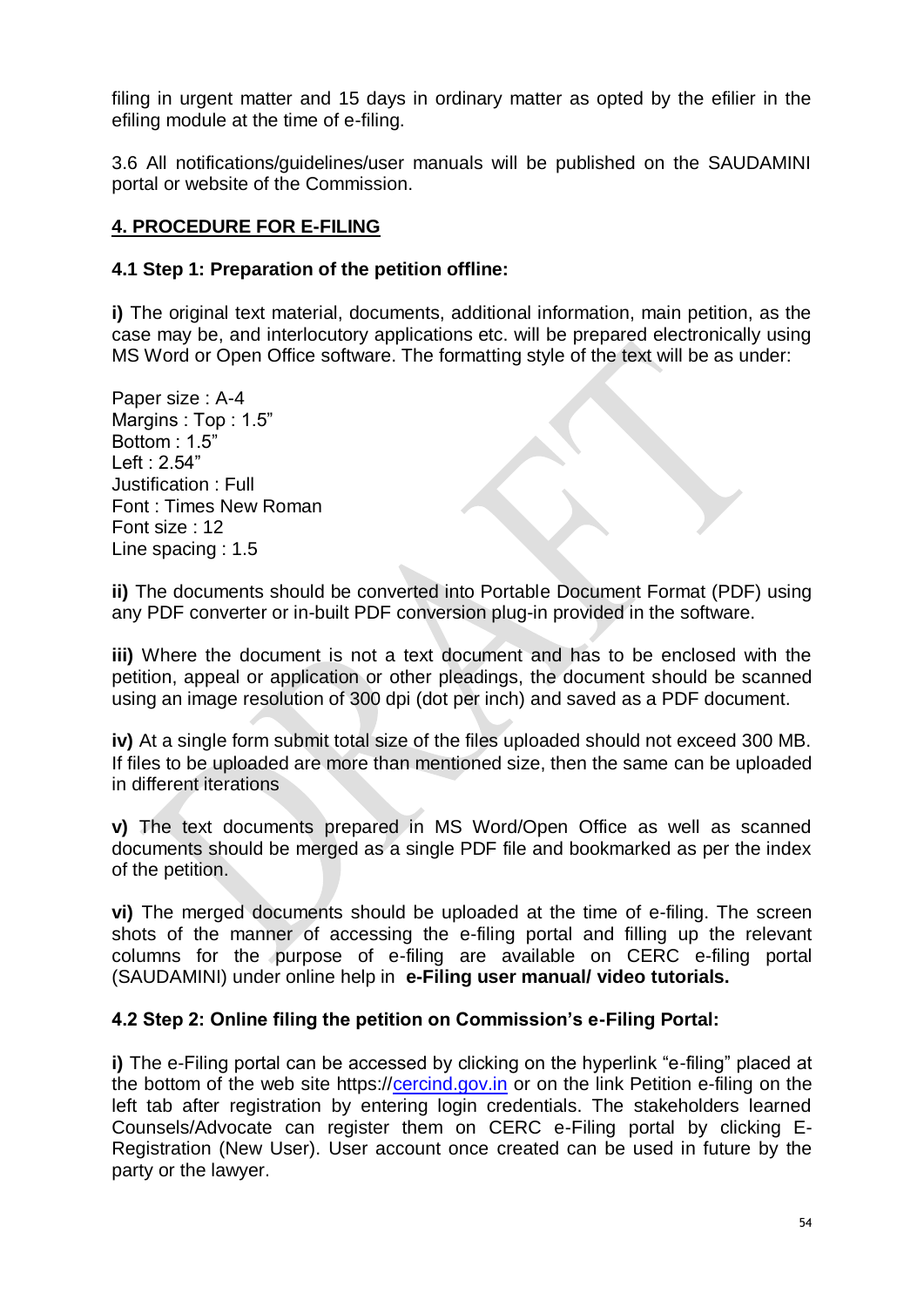**ii)** After successful login, stakeholders may fill in all the details of the petitions on the General Information form. On saving this form a Reference Number will be generated and other forms like Respondent Details, Related Petitions, Identical Petitions, Asset Details, Fee details Attachments, and Summary etc. will be displayed. The total Petition/Application fee is payable through payment gateway only. The screen shots of the manner of accessing the e-filing portal and filling up the relevant columns for the purpose of e-filing are set out in e-Filing user manual/ video tutorials at SAUDAMINI portal.

**iii)** Finally, after submission of Petition a diary number is generated by the system against the petition filed. An email confirming the same will be send to the users registered email id.

**iv** Print out of Summary Sheet, Form1 (Payment related) taken from the e-Filing reports & summary section shall be submitted at Central Registry along with the three hardcopies as per the current system of filing hard copies of petitions.

**vi)** The petition filed by the parties or lawyers are scrutinized by CERC registry and in case a defect is found the notification of the same is sent via email to one who has filed the petition. The petitioner can also see the defects in their respective SAUDAMINI portal interface also.

**vii)** Corresponding to any deficiency notified, the party or lawyer may rectify the defect and upload the fresh document / petition through their interface. **viii)** If no deficiency is found the petition is registered and notification via email is sent to the petitioner.

#### **4.3 Step 3: Online Filing of replies/ rejoinders/written submission/additional information etc for respective Petition on CERC e-Filing Portal:**

**i)** After login, the e-filing portal permits the user to upload the pleading documents pertaining to particular petition. Petition-wise search is permitted to upload the documents pertaining to any particular case. "Pleadings" tab on the menu is provided to file the documents associated with the already filed petitions.

iii) The documents uploaded by the petitioner are visible to CERC and respondents filled by the petitioner at the time of filling petition or mapped in the SAUDAMINI portal after filing the petition through SAUDAMINI e-Filing portal.

**5.** User manuals, video tutorials online help section of the SAUDAMINI portal may be referred from time to time for more details regarding e-Filing. Assistance will be extended to the parties to file the petitions online through the helpdesk available with the registry of the Commission.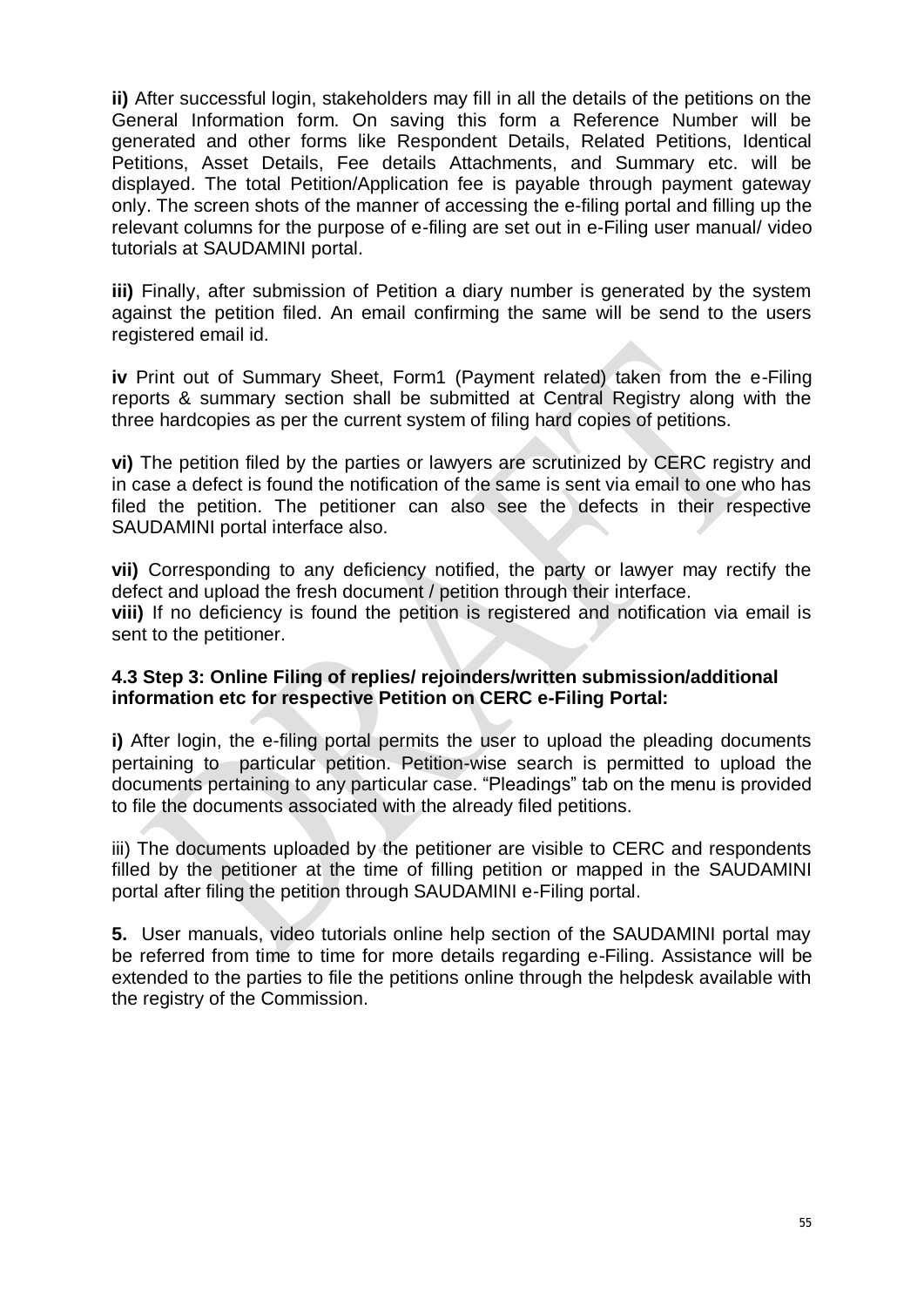# **Annexure-II**

|  |  |  | <b>Checklist for Transmission Tariff Petitions</b> |
|--|--|--|----------------------------------------------------|
|--|--|--|----------------------------------------------------|

|                 | S.No.Name | Particulars                                                                                                                                       | Status          |
|-----------------|-----------|---------------------------------------------------------------------------------------------------------------------------------------------------|-----------------|
| $\vert$ 1       |           | Whether subject matter of the petition / application furnished?                                                                                   | Yes             |
| $\overline{2}$  |           | Whether provision of Act / regulation under which the Petition /<br>Application is filed has been furnished?                                      | Yes             |
| $\vert 3 \vert$ |           | Whether any interim relief has been prayed for?                                                                                                   | N/A             |
|                 |           | Whether prescribed fees have been paid?                                                                                                           | Yes             |
| $\frac{4}{5}$   |           | Number and content of pages in both the formats of a Petition<br>are same.                                                                        | Yes             |
| 6               |           | Whether all documents filed are legible / clear?                                                                                                  | Yes             |
| $\overline{7}$  |           | Whether petition has been supported by affidavit signed /<br>notarized / attested?                                                                | Yes             |
| $\overline{8}$  |           | Whether all annexure referred to in petition has been filed?                                                                                      | Yes             |
| 9               |           | Whether Vakalatnama / Memo of appearance / any other<br>cocument authorizing the representative has been filed along<br>with the petition?        | Yes             |
| 10              |           | Details of Order / Judgments, if any, passed by SC or High<br>Court on any of the issues raised in the petition. If so, whether<br>copy enclosed? | Yes             |
| 11              |           | Whether index of documents has been filled and the petition<br>paginated and serially numbered?                                                   | Yes             |
| 12              |           | Whether sufficient copies of petition / application filed?                                                                                        | Yes             |
| 13              |           | Whether all necessary parties have been impleaded as<br>Respondents?                                                                              | Yes             |
| 14              |           | Whether copies of petition have been served on Respondents?                                                                                       | Yes             |
| 15              |           | Whether petition has been posted in web-site as specified in the<br>regulations?                                                                  | Yes             |
| 16              | FORM-1    | <b>Summary Sheet</b>                                                                                                                              | Yes             |
| 17              | FORM-2    | Details of Transmission Lines and Substations, Communication<br>System                                                                            | Yes             |
| 18              | FORM-3    | Normative parameters considered for tariff computations                                                                                           | Yes             |
| 19              | FORM-4    | Abstract of admitted parameters for the existing transmission<br>assets/elements under project.                                                   | $\mathrm{Yes} $ |
| 20              | FORM-4A   | <b>Statement of Capital cost</b>                                                                                                                  | Yes             |
| 21              | FORM-4B   | <b>Statement of Capital Works in Progress</b>                                                                                                     | N/A             |
| 22              | FORM-4C   | Abstract of Capital Cost Estimates and Schedule of<br>Commissioning for the New Project/Element                                                   | N/A             |
| 23              | FORM-5    | Element wise Break-up of Project/Asset/Element Cost for<br>Transmission System or Communication System                                            | N/A             |
| 24              | FORM-5A   | Break-up of Construction/Supply/Service packages                                                                                                  | N/A             |
| 25              | FORM-5B   | Details of element wise cost of the Project                                                                                                       | N/A             |
| 26              | FORM-6    | <b>Financial Package upto COD</b>                                                                                                                 | Yes             |
| 27              | FORM-7    | Statement of Additional Capitalisation after COD                                                                                                  | Yes             |
| 28              | FORM-7A   | Financing of Additional Capitalisation                                                                                                            | Yes             |
| 29              | FORM-7B   | Statement of Additional Capitalisation during fag end* of the                                                                                     | N/A             |
| 30              | FORM-8    | Calculation of Return on Equity                                                                                                                   | Yes             |
| 31              | FORM-8A   | Details of Foreign Equity                                                                                                                         | N/A             |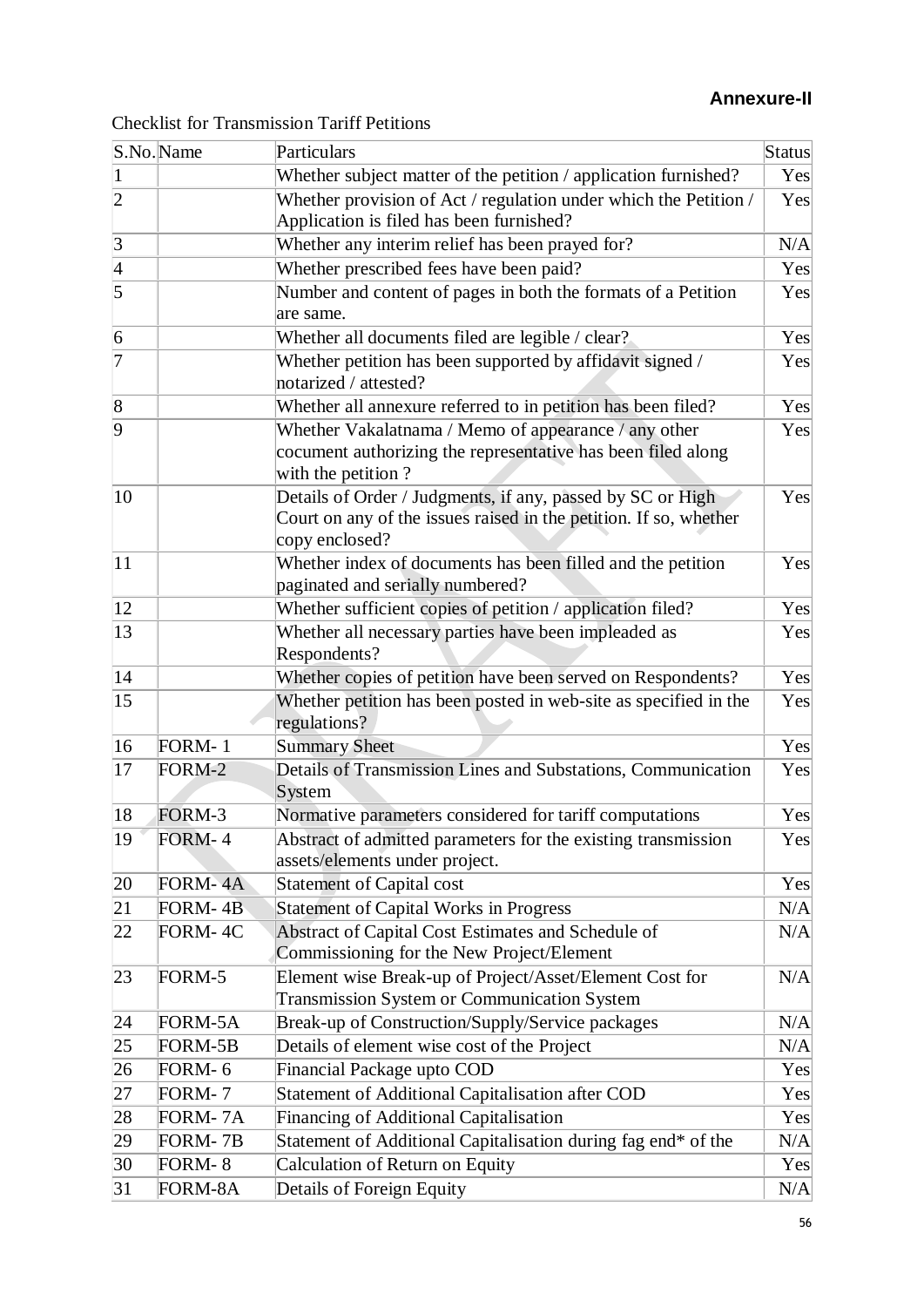| $\overline{32}$ | FORM-8B         | Details of additional RoE                                                                                                           | N/A |
|-----------------|-----------------|-------------------------------------------------------------------------------------------------------------------------------------|-----|
| 33              | FORM-9          | FORM-9 Details of Allocation of corporate loans to various                                                                          | N/A |
|                 |                 | transmission elements                                                                                                               |     |
| 34              | FORM-9A         | Details of Project Specific Loans                                                                                                   | N/A |
| 35              | FORM-9B         | Details of Foreign loans                                                                                                            | N/A |
| 36              | FORM-9C         | Calculation of Weighted Average Rate of Interest on Actual                                                                          | Yes |
|                 |                 | Loans                                                                                                                               |     |
| 37              | FORM-9D         | Loans in Foreign Currency                                                                                                           | N/A |
| 38              | FORM-9E         | Calculation of Interest on Normative Loan                                                                                           | Yes |
| 39              | <b>FORM-10</b>  | <b>Calculation of Depreciation Rate</b>                                                                                             | Yes |
| 40              | FORM-10A        | Statement of Depreciation                                                                                                           | Yes |
| 41              | FORM-10B        | Statement of De-capitalisation                                                                                                      | N/A |
| 42              | <b>FORM-11</b>  | Calculation of Interest on Working Capital                                                                                          | Yes |
| 43              | <b>FORM-12</b>  | Details of time over run                                                                                                            | N/A |
| 44              | <b>FORM-12A</b> | Incidental Expenditure during Construction                                                                                          | N/A |
| 45              | <b>FORM-12B</b> | Draw Down Schedule for Calculation of IDC & Financing<br>Charges                                                                    | Yes |
| 46              | <b>FORM-13</b>  | Breakup of Initial spares                                                                                                           | N/A |
| 47              | <b>FORM-14</b>  | Other Income as on COD                                                                                                              | N/A |
| 48              | <b>FORM-15</b>  | Actual cash expenditure                                                                                                             | Yes |
| 49              | 4               | Copies of the approval of Competent Authority for the Capital                                                                       | Yes |
|                 |                 | Cost and Financial package.                                                                                                         |     |
| 50              | 5               | Copies of the Equity participation agreements and necessary                                                                         | N/A |
|                 |                 | approval for the foreign equity.                                                                                                    |     |
| 51              | 7a              | <b>Detailed Project Report</b>                                                                                                      | N/A |
| 52              | 7b              | <b>CPM</b> Analysis                                                                                                                 | N/A |
| 53              | 7c              | <b>PERT Chart and Bar Chart</b>                                                                                                     | N/A |
| 54              | 8               | Transmission Licensee shall submit copy of Cost Audit Report                                                                        | N/A |
|                 |                 | along with cost accounting records, cost details, statements,                                                                       |     |
|                 |                 | schedules etc. for the transmission system as submitted to the                                                                      |     |
|                 |                 | Govt. of India for first two years i.e. 2014-15 and 2015-16 at the<br>time of mid-term true-up in 2016-17 and for balance period of |     |
|                 |                 | tariff period 2014-19 at the time of final true-up in 2019-20. In                                                                   |     |
|                 |                 | case of initial tariff filing the latest available Cost Audit Report                                                                |     |
|                 |                 | should be furnished.                                                                                                                |     |
| 55              | 9               | Any other relevant information, (Please specify)                                                                                    | N/A |
| 56              | $SM - 1$        | Whether the petition is posted on website?                                                                                          | Yes |
| 57              | $SM - 1$ (a)    | If yes, whether details submitted                                                                                                   | Yes |
| 58              | $SM - 1$ (b)    | If no, whether the reasons for not posting is submitted                                                                             | N/A |
| 59              | $SM - 2$        | Whether a copy of the petition is served on all the beneficiaries /                                                                 | Yes |
|                 |                 | respondents                                                                                                                         |     |
| 60              | $SM - 2(a)$     | (a) If yes, whether proof of service has been filed                                                                                 | Yes |
| 61              | $SM - 2(b)$     | (b) If no, the reasons thereof                                                                                                      | N/A |
| 62              | $SM - 3$        | Whether notice of tariff petition published in newspapers in                                                                        | Yes |
|                 |                 | terms of the CERC Regulations.                                                                                                      |     |
| 63              | $SM - 3(a)$     | If yes, whether the details of the publication made is submitted                                                                    | N/A |
| 64              | $SM - 3(b)$     | If no, whether reasons thereof                                                                                                      | Yes |
| 65              |                 | TT(Procedural) Whether Standing Committee approval for the assets covered in                                                        | N/A |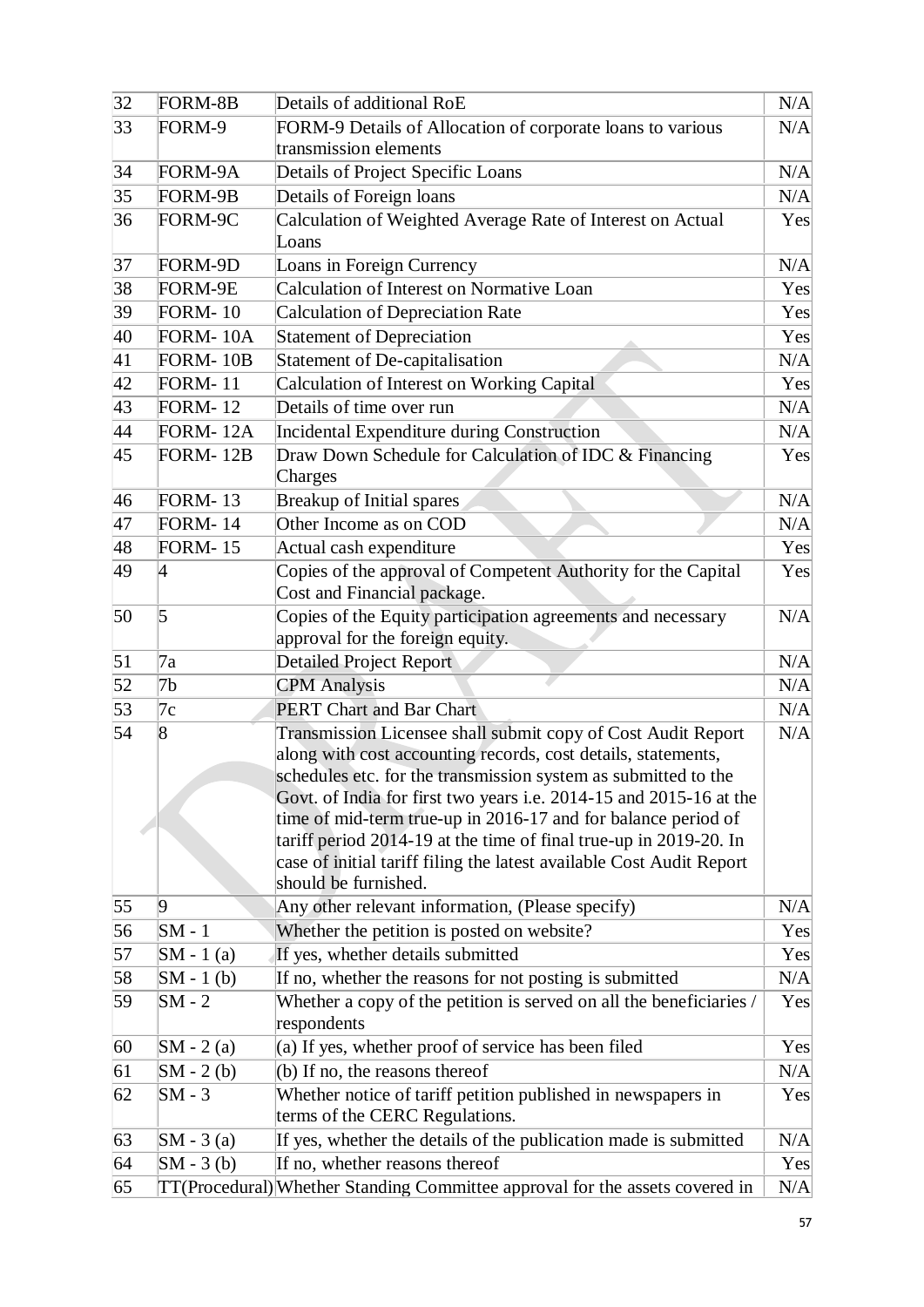|    | $-4$               | the petition submitted                                                                                    |     |
|----|--------------------|-----------------------------------------------------------------------------------------------------------|-----|
| 66 |                    | TT(Procedural) Whether RPC approval for the assets covered in the petition                                | N/A |
|    | -5                 | submitted                                                                                                 |     |
| 67 |                    | TT(Procedural) Whether Investment Approval of the Board of Directors certified                            | Yes |
|    | -6                 | by the Company Secretary is submitted                                                                     |     |
| 68 |                    | TT(Procedural) Whether coloured Schematic diagram of the assets covered in                                | N/A |
|    | -7                 | the petition is submitted                                                                                 |     |
| 69 |                    | TT(Procedural) Whether coloured Single Line Diagram and GA drawing of the                                 | N/A |
|    | $\overline{\bf 8}$ | assets covered in the petition is submitted                                                               |     |
| 70 |                    | TT(Procedural) Whether relevant pages of DPR for Reactors approved prior to                               | N/A |
|    | -9                 | $31.1.2014$ , if any, is submitted                                                                        |     |
| 71 |                    | TT(Procedural) Whether tariff for POC purpose has been granted. If yes,                                   | N/A |
|    | $-10$              | whether the details submitted                                                                             |     |
| 72 |                    | TT(Procedural) Whether assets covered in the petition are the only assets                                 | N/A |
|    | $-11$              | included in the Investment Approval?                                                                      |     |
| 73 |                    | $TT(Procedural)(a)$ If no, whether the details of assets and the Petition No. in                          | Yes |
|    | -11.a              | which assets are covered are given?                                                                       |     |
| 74 | $TT(COD) -12$      | Whether the asset has been declared commercially available?                                               | Yes |
| 75 | TT(COD) -          | (a) Whether inspection certificate from CEA is enclosed.                                                  | N/A |
|    | 12.a               |                                                                                                           |     |
| 76 | TT(COD) -          | (b) Whether trial operation certificate from RLDC is enclosed                                             | N/A |
|    | 12.b               |                                                                                                           |     |
| 77 | TT(COD) -          | (c) Whether COD letter is enclosed                                                                        | N/A |
|    | 12.c               |                                                                                                           |     |
| 78 | $TT(COD) -13$      | Information on the current /revised status of commissioning of                                            | N/A |
|    |                    | asset.                                                                                                    |     |
| 79 | TT(COD) -          | i. In case of change in COD of assets, whether Auditor's                                                  | Yes |
|    | 13.a               | certificate/DOCO letter (for actual COD) and Management                                                   |     |
|    |                    | certificate /Auditors certificate (in case of anticipated COD) with<br>all Tariff filing forms submitted. |     |
| 80 | TT(COD) -          | ii. Whether Auditors certificate/Management certificate of                                                | N/A |
|    | 13.b               | expenditure of assets in the Form of element wise segregation of                                          |     |
|    |                    | capital cost and segregation of IDC/IEDC included thereon as on                                           |     |
|    |                    | DOCO is submitted                                                                                         |     |
| 81 | $TT(COD) -14$      | Whether certificate of incorporation, certificate of                                                      | N/A |
|    |                    | commencement of Business, Memorandum of Association and                                                   |     |
|    |                    | Articles of Association, in case of new companies, submitted                                              |     |
| 82 | $TT(COD) -15$      | Whether region wise and corporate audited balance sheet and                                               | N/A |
|    |                    | P&L account with all schedules and annexure for new                                                       |     |
|    |                    | transmission system and communication system for the relevant                                             |     |
|    |                    | years filed                                                                                               |     |
| 83 | $TT(COD) - 16$     | Whether copies of BPTA, TSA and PPA with beneficiaries, if                                                | N/A |
|    |                    | any, submitted                                                                                            |     |
| 84 | $TT(CC) - 17$      | Whether approval of competent authority of capital cost and                                               | N/A |
|    |                    | financial package submitted                                                                               |     |
| 85 | $TT(CC) - 18$      | Whether equity participation agreements and approval for                                                  | N/A |
|    |                    | foreign equity submitted                                                                                  |     |
| 86 | $TT(CC) - 20$      | In case of revision in the capital cost, whether RCE certified by                                         | N/A |
|    |                    | the Company Secretary is submitted                                                                        |     |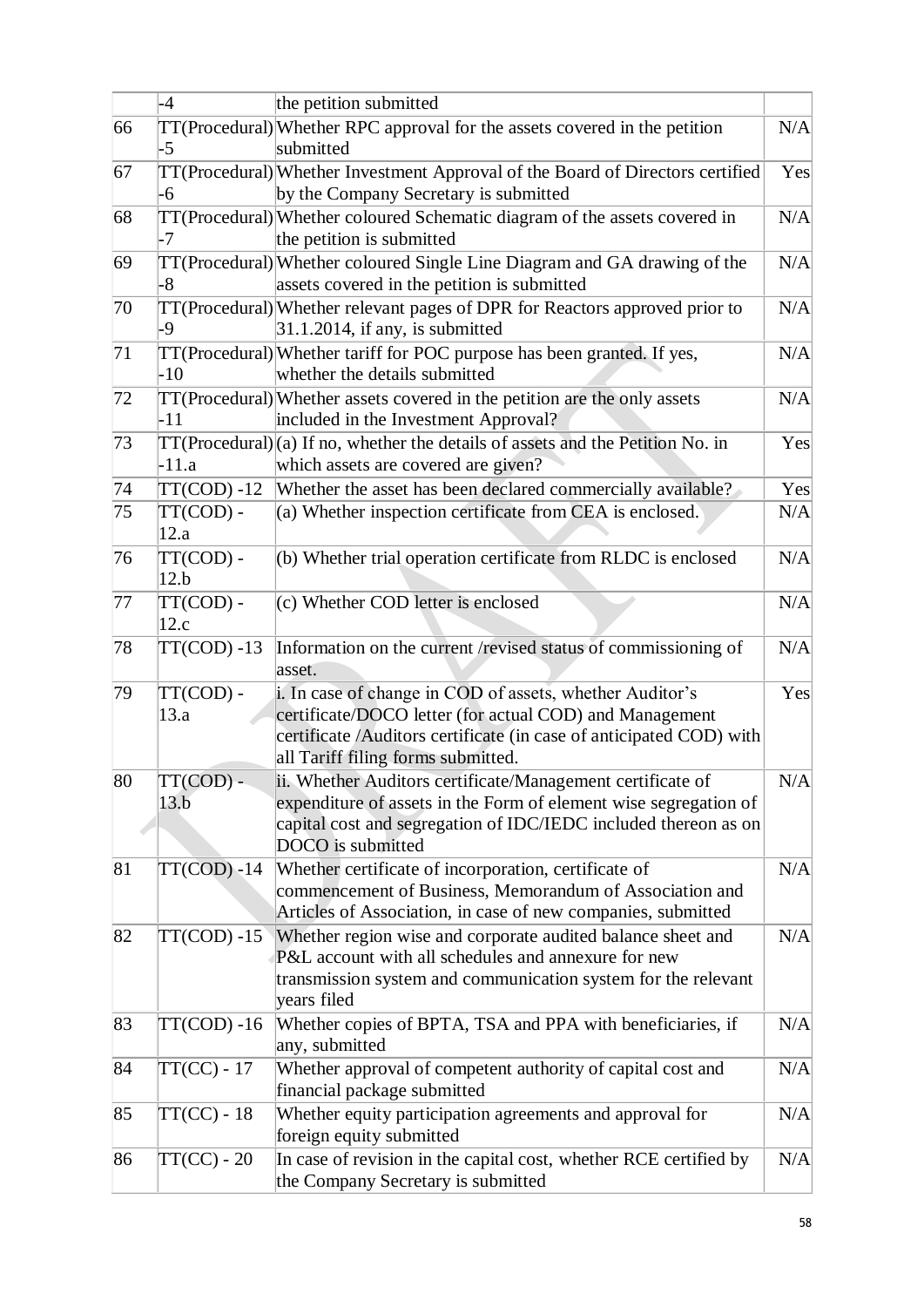| 87  | $TT(CC) - 21$            | Whether Statement of capital cost as per Books of Accounts                                               | N/A |
|-----|--------------------------|----------------------------------------------------------------------------------------------------------|-----|
|     |                          | (accrual basis) for the assets as per Form 4A and amount of                                              |     |
|     |                          | capital liabilities in gross block filed.                                                                |     |
| 88  | $TT(TO) - 22$            | Whether assets completed within the time line given in the                                               | N/A |
|     |                          | <b>Investment Approval.</b>                                                                              |     |
| 89  | TT(TO) - 22.a            | (a) If no, the reasons for time overrun given                                                            | Yes |
| 90  | $TT(TO) - 22.b$          | $(b)$ Whether documents in support of time overrun enclosed                                              | N/A |
| 91  | $TT(TO) - 22.c$          | $(c)$ Whether activity-wise delay (planned and achieved as per<br>Appendix-I) submitted                  | N/A |
| 92  | $TT(TO) - 23$            | Whether Auditor Certificate (Revised) and Management                                                     | N/A |
|     |                          | Certificate (Revised) is enclosed in case of time overrun                                                |     |
| 93  | $TT(TO) - 24$            | Whether element-wise segregation of capital cost and IDC $\&$                                            | N/A |
|     |                          | IEDC as on COD is enclosed in case of time overrun                                                       |     |
| 94  | $TT(CO) - 26$            | Whether the estimated completion cost is higher than the                                                 | Yes |
|     |                          | apportioned approved cost?                                                                               |     |
| 95  | TT(CO) - 26.a            | (a) In case the cost is higher or lower, whether the reasons                                             | Yes |
|     |                          | thereof is submitted                                                                                     |     |
| 96  | $TT(CO) - 26.b$          | $(b)$ Whether high negative cost variation with reference to                                             | N/A |
|     |                          | apportioned approved cost has been justified                                                             |     |
| 97  | $TT(CO) - 27$            | Whether details of cost overrun given in Form-5 submitted                                                | N/A |
| 98  | $TT(CO) - 28$            | Whether reasons for cost variation for each item along with<br>justification is given as per Appendix-II | N/A |
| 99  | $TT(CO) - 29$            | Whether there is any change in the scope like increase/decrease                                          | N/A |
|     |                          | in line length, increase in no. of multi-circuit towers, increase in                                     |     |
|     |                          | no. of special towers, etc. and if details submitted                                                     |     |
| 100 | $TT(CO) - 30$            | Whether change in scope is reflected in Form-2                                                           | N/A |
| 101 | $TT(CO) - 31$            | Whether reasonableness of cost of individual item is given in                                            | N/A |
|     |                          | Form-5                                                                                                   |     |
| 102 | $TT(CO) - 32$            | Whether Comparison of hard cost with the benchmarking capital                                            | N/A |
|     |                          | cost submitted                                                                                           |     |
| 103 | TT(IDC &                 | Whether entire amount of IDC discharged as on COD                                                        | N/A |
|     | $IEDC - 33$              |                                                                                                          |     |
| 104 | TT(IDC &                 | Whether un-discharged liability portion of IDC is included in                                            | Yes |
|     | $IEDC) - 34$             | additional capital expenditure. If so, the details thereof submitted                                     |     |
| 105 | TT(IDC &                 | Whether computation of IDC along with editable soft copy, in                                             | Yes |
|     | $IEDC - 35$              | excel format is submitted for the period                                                                 |     |
| 106 | TT(IDC &<br>IEDC) - 35.a | (a) from date of infusion of debt fund to scheduled COD/actual<br><b>COD</b>                             | N/A |
| 107 | TT(IDC &                 | (b) from scheduled COD to actual COD (in case of delay)                                                  | N/A |
|     | $ IEDC - 35.b $          |                                                                                                          |     |
| 108 | TT(IDC &                 | Whether entire amount of IEDC discharged as on COD                                                       | Yes |
|     | <b>IEDC</b> ) - 36       | submitted                                                                                                |     |
| 109 | TT(IDC &                 | Whether un-discharged liability portion of IEDC is included in                                           | N/A |
|     | $ EDC - 37$              | additional capital expenditure. If so, the details thereof submitted                                     |     |
| 110 | TT(IDC &                 | Details of IEDC during the period of delay (i.e from scheduled                                           | N/A |
|     | $IEDC - 38$              | COD to actual COD) submitted                                                                             |     |
| 111 | TT(IDC &                 | Whether details of the Liquidated Damages, if any,                                                       | N/A |
|     | IEDC) - 39               | recovered/adjusted or recoverable is submitted                                                           |     |
| 112 | TT(Additional            | Whether the Additional ROE of 0.5% claimed assets covered in                                             | N/A |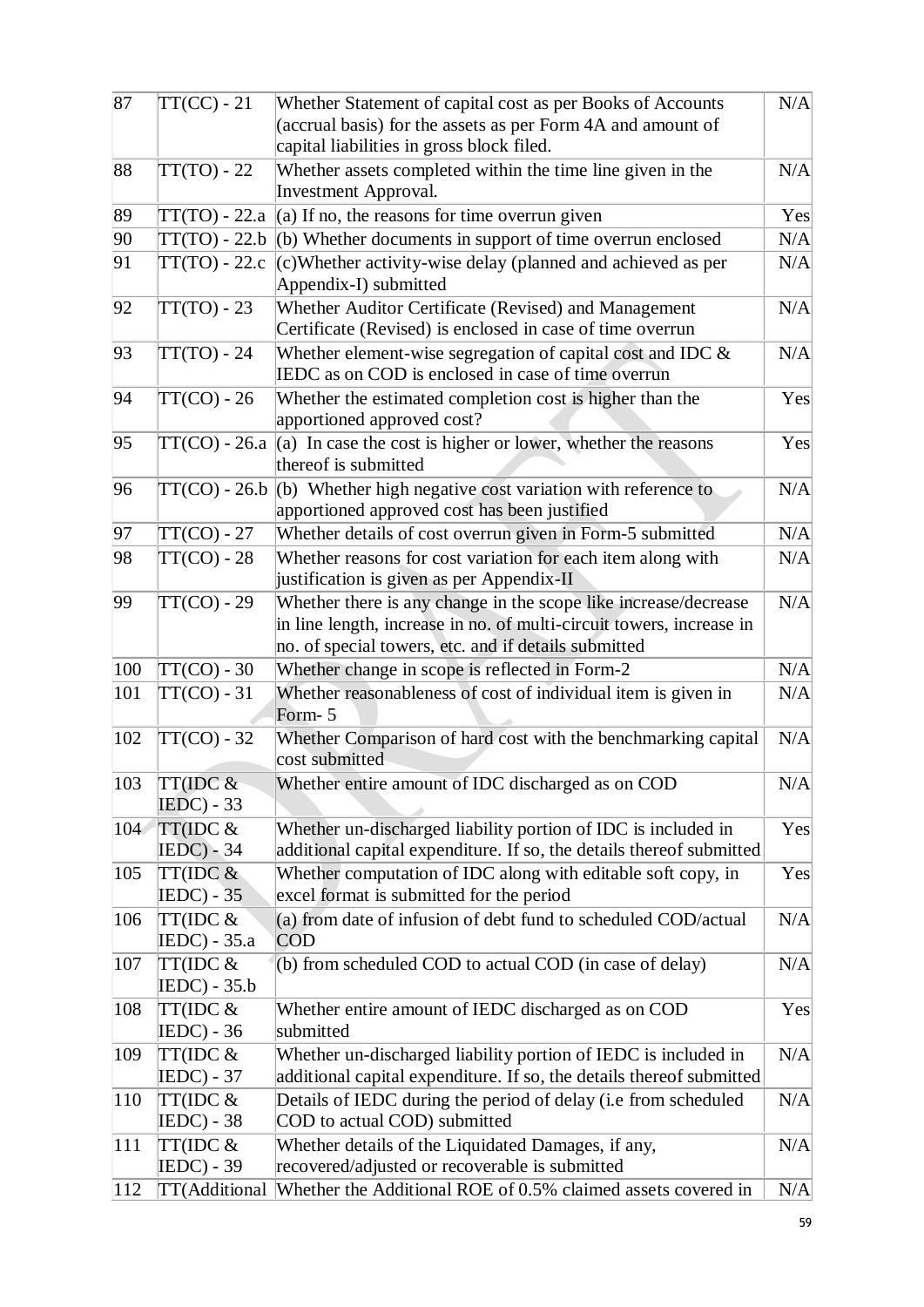|     | $ROE - 40$                                      | the petition are commissioned within the time line specified<br>under the 2009 or 2014 Tariff Regulations                                                                                                                           |     |
|-----|-------------------------------------------------|-------------------------------------------------------------------------------------------------------------------------------------------------------------------------------------------------------------------------------------|-----|
| 113 | ROE) - 40.a                                     | TT(Additional If no, whether details submitted                                                                                                                                                                                      | N/A |
| 114 | TT(Additional<br><b>ROE</b> ) - 41              | Whether the works are part of a new sub-station                                                                                                                                                                                     | N/A |
| 115 | TT(Additional<br>$ROE - 42$                     | Whether certificate from NPC/RPC in terms of Regulation<br>$24(2)$ (iii) is enclosed                                                                                                                                                | N/A |
| 116 | TT(Additional<br>$ROE) - 43$                    | Whether the scheme/project is an ATS?                                                                                                                                                                                               | N/A |
| 117 | TT(Additional<br>Capital<br>Expenditure)-<br>44 | Whether additional capital expenditure is within the original<br>scope of work                                                                                                                                                      | Yes |
| 118 | TT(Additional<br>Capital<br>Expenditure)-<br>45 | Whether project completed within the cut-off date as specified in<br>Regulation $3(13)$                                                                                                                                             | N/A |
| 119 | TT(Additional<br>Capital<br>Expenditure)-<br>46 | Whether detailed justification submitted in respect of the<br>additional capital expenditure claimed before and after the cut-<br>off date                                                                                          | N/A |
| 120 | Capital<br>Expenditure)-<br>47                  | TT(Additional Whether the work is ratified in RPC or recommended by CEA or<br>any other agency including Enquiry Committee. If yes, whether<br>details given with documentary evidence $14(3)(IX)$ of 2014<br>tariff regulation     | N/A |
| 121 | TT(Additional<br>Capital<br>Expenditure)-<br>48 | In case of additional capital expenditure claimed under<br>Regulation $14(3)(IX)$ of 2014 tariff regulation, whether<br>justification that the work was essential for successful and<br>efficient operation of the system furnished | N/A |
| 122 | Capital<br>Expenditure)-<br>50                  | TT(Additional Whether documents in support of Interest rate and repayment<br>schedule of existing/proposed loans (as per Form-9C) is filed                                                                                          | N/A |
| 123 | TT(Additional<br>Capital<br>Expenditure)-<br>51 | Whether details regarding default in interest payment of loan<br>submitted                                                                                                                                                          | N/A |
| 124 | TT(Additional<br>Capital<br>Expenditure)-<br>53 | Whether details of allocation of corporate loans to various<br>transmission assets in Form-9 and actual cash expenditure in<br>Form-15 submitted                                                                                    | N/A |
| 125 | Capital<br>Expenditure)-<br>54                  | TT(Additional Whether details of Foreign loans, if any, in Form-9B submitted                                                                                                                                                        | N/A |
| 126 | Capital<br>Expenditure)-<br>55                  | TT(Additional  Whether Income Tax liability and deferred tax liability is<br>computed as per amended Regulation 2014-19                                                                                                             | N/A |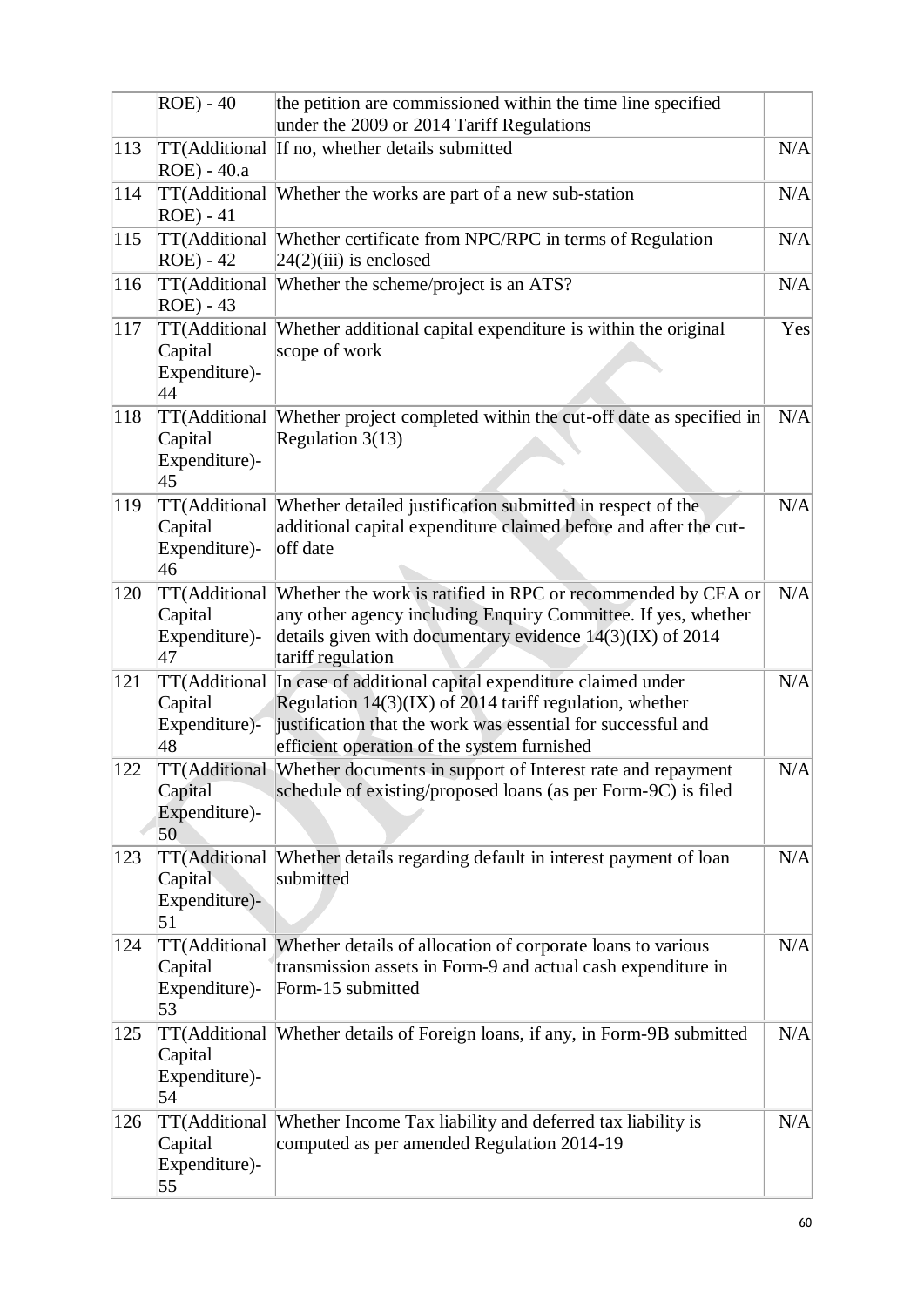| 127 | Capital<br>Expenditure)-<br>56 | TT(Additional Whether details of the weighted average rate of Interest on loan<br>Foreign currency in Form-9D along with the effective<br>repayment date is submitted | N/A |
|-----|--------------------------------|-----------------------------------------------------------------------------------------------------------------------------------------------------------------------|-----|
| 128 | Capital<br>Expenditure)-<br>57 | TT(Additional Whether the loan agreement documents along with amortisation<br>scheduled submitted                                                                     | N/A |
| 129 | TT(O&M<br>expenses)-58         | Whether the details have been filed in Form-2                                                                                                                         | Yes |
| 130 | TT(O&M<br>expenses)-59         | Whether elements match with scope mentioned in Investment<br>Approval and the assets for which tariff is claimed                                                      | N/A |
| 131 | TT(O&M<br>expenses)-60         | Whether higher O&M expenses has been claimed. If so, whether<br>details/justification submitted                                                                       | N/A |
| 132 | TT(O&M<br>expenses)-61         | Whether the basis for O&M expenses for special cases like<br><b>HVDC</b> terminal submitted                                                                           | N/A |
| 133 | TT(O&M<br>expenses)-62         | Shifting of Bays, if any and related details, whether filed                                                                                                           | N/A |
| 134 | TT(O&M<br>expenses)-63         | In case of use of line reactors as Bus reactors-the Voltage profile<br>prior to and after installation of Bus reactors and agreement in<br>RPC, whether submitted     | N/A |
| 135 | TT(Spares)-64                  | Whether year-wise details of liability discharged corresponding<br>to spares of transmission line/SCD and HVDC station/GIS and<br>Communication system is submitted   | N/A |
| 136 | $TT(Sparses) - 65$             | Details of Initial spares claimed and allowed in respect of<br>existing assets if submitted                                                                           | Yes |
| 137 | TT(Spares)-<br>Note            | Petitions in WS format and detailed calculations in Excel format<br>is uploaded on CERC e-filing portal                                                               | Yes |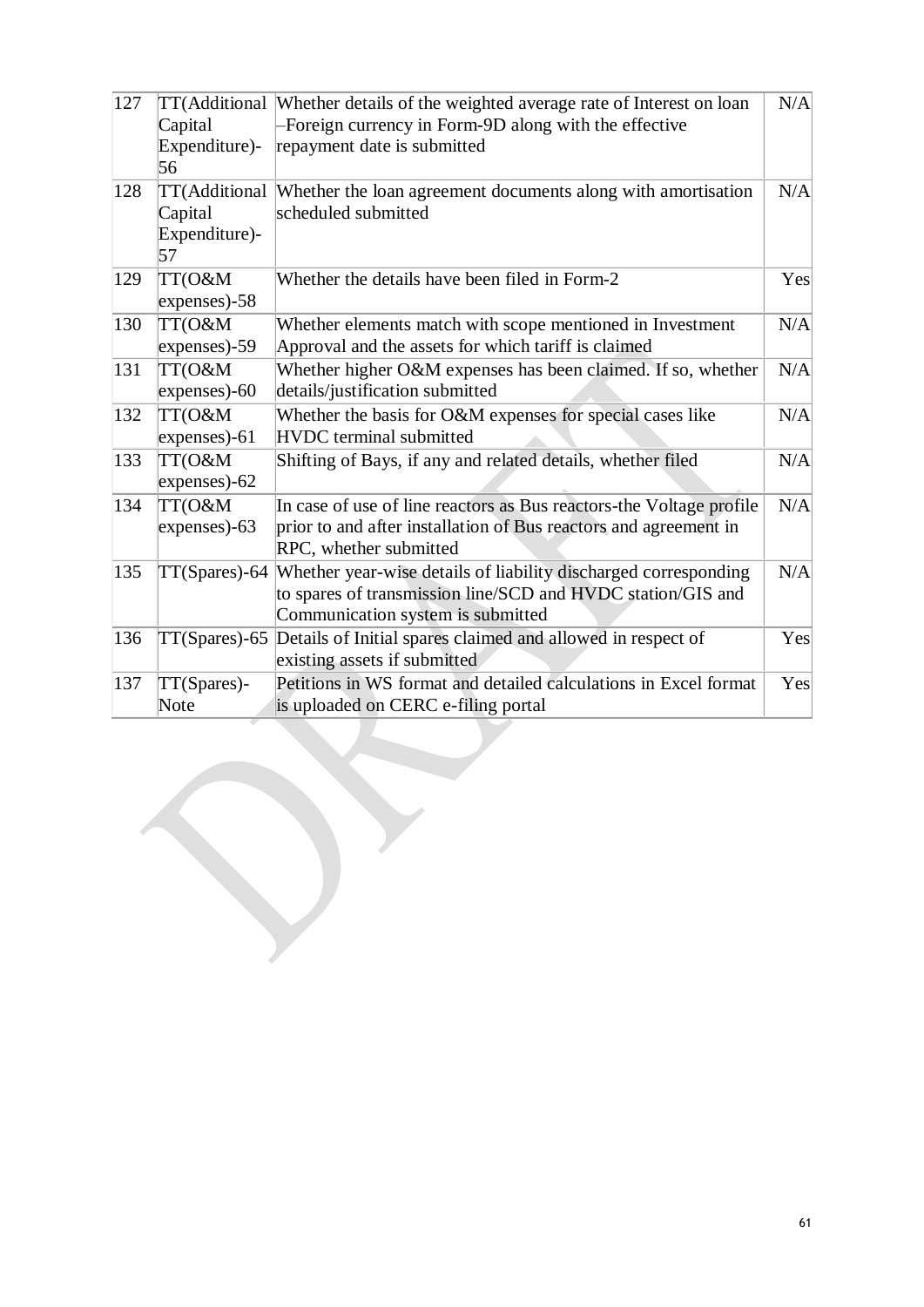# **Checklist for Transmission Licence Petitions**

|                 | S.No.Name                         | Particulars                                                                                                                                    | Status |
|-----------------|-----------------------------------|------------------------------------------------------------------------------------------------------------------------------------------------|--------|
| $\vert$         |                                   | Whether subject matter of the petition / application furnished?                                                                                | Yes    |
| $\overline{2}$  |                                   | Whether provision of Act / regulation under which the Petition /                                                                               | Yes    |
|                 |                                   | Application is filed has been furnished?                                                                                                       |        |
| $\vert 3 \vert$ |                                   | Whether any interim relief has been prayed for?                                                                                                | N/A    |
| $\frac{4}{5}$   |                                   | Whether prescribed fees have been paid?                                                                                                        | Yes    |
|                 |                                   | Number and content of pages in both the formats of a Petition are same.                                                                        | Yes    |
| $\overline{6}$  |                                   | Whether all documents filed are legible / clear?                                                                                               | Yes    |
| 7               |                                   | Whether petition has been supported by affidavit signed / notarized /<br>attested?                                                             | Yes    |
| $\vert 8$       |                                   | Whether all annexure referred to in petition has been filed?                                                                                   | Yes    |
| 9               |                                   | Whether Vakalatnama / Memo of appearance / any other cocument<br>authorizing the representative has been filed along with the petition?        | Yes    |
| 10              |                                   | Details of Order / Judgments, if any, passed by SC or High Court on any<br>of the issues raised in the petition. If so, whether copy enclosed? | N/A    |
| 11              |                                   | Whether index of documents has been filled and the petition paginated<br>and serially numbered?                                                | Yes    |
| 12              |                                   | Whether sufficient copies of petition / application filed?                                                                                     | Yes    |
| 13              |                                   | Whether all necessary parties have been impleaded as Respondents?                                                                              | N/A    |
| 14              |                                   | Whether copies of petition have been served on Respondents?                                                                                    | N/A    |
| 15              |                                   | Whether petition has been posted in web-site as specified in the<br>regulations?                                                               | Yes    |
| 16              |                                   | FORM Application form for grant of Licence for Inter-State Trading                                                                             | N/A    |
| 17              | <b>FORM</b><br>$\rm II$           |                                                                                                                                                | N/A    |
| 18              | <b>FORM</b><br>$\mathop{\rm III}$ |                                                                                                                                                | N/A    |
| 19              | <b>IV-A</b>                       | FORM Short-term Inter-State Transactions of Electricity by Trading Licensees<br>$(RTC^*)$                                                      | N/A    |
| 20              | IV-B                              | FORM Short-term Inter-State Transactions of Electricity by Trading Licensees<br>$(Peak^*)$                                                     | N/A    |
| 21              | $IV-C$                            | FORM Short-term Inter-State Transactions of Electricity by Trading Licensees<br>(Other than Peak & RTC)                                        | N/A    |
| 22              | IV-D                              | FORM Long-term Inter-State Transactions of Electricity by Trading Licensees                                                                    | N/A    |
| 23              | IV-E                              | FORM Intra-State Transactions of Electricity by Trading Licensees                                                                              | N/A    |
| 24              | IV-F                              | FORM Day Ahead Power Exchange Transactions of Electricity by Trading<br>Licensees                                                              | N/A    |
| 25              | IV-G                              | FORM Term Ahead Power Exchange Transactions of Electricity by Trading<br>Licensees                                                             | N/A    |
| 26              | IV-H                              | FORM Renewable Energy Certificates (REC) Trading on Power Exchange by<br><b>Trading Licensees</b>                                              | N/A    |
| 27              | IV-I                              | FORM Open Position of Inter-State Electricity Contracts by Trading Licensees                                                                   | N/A    |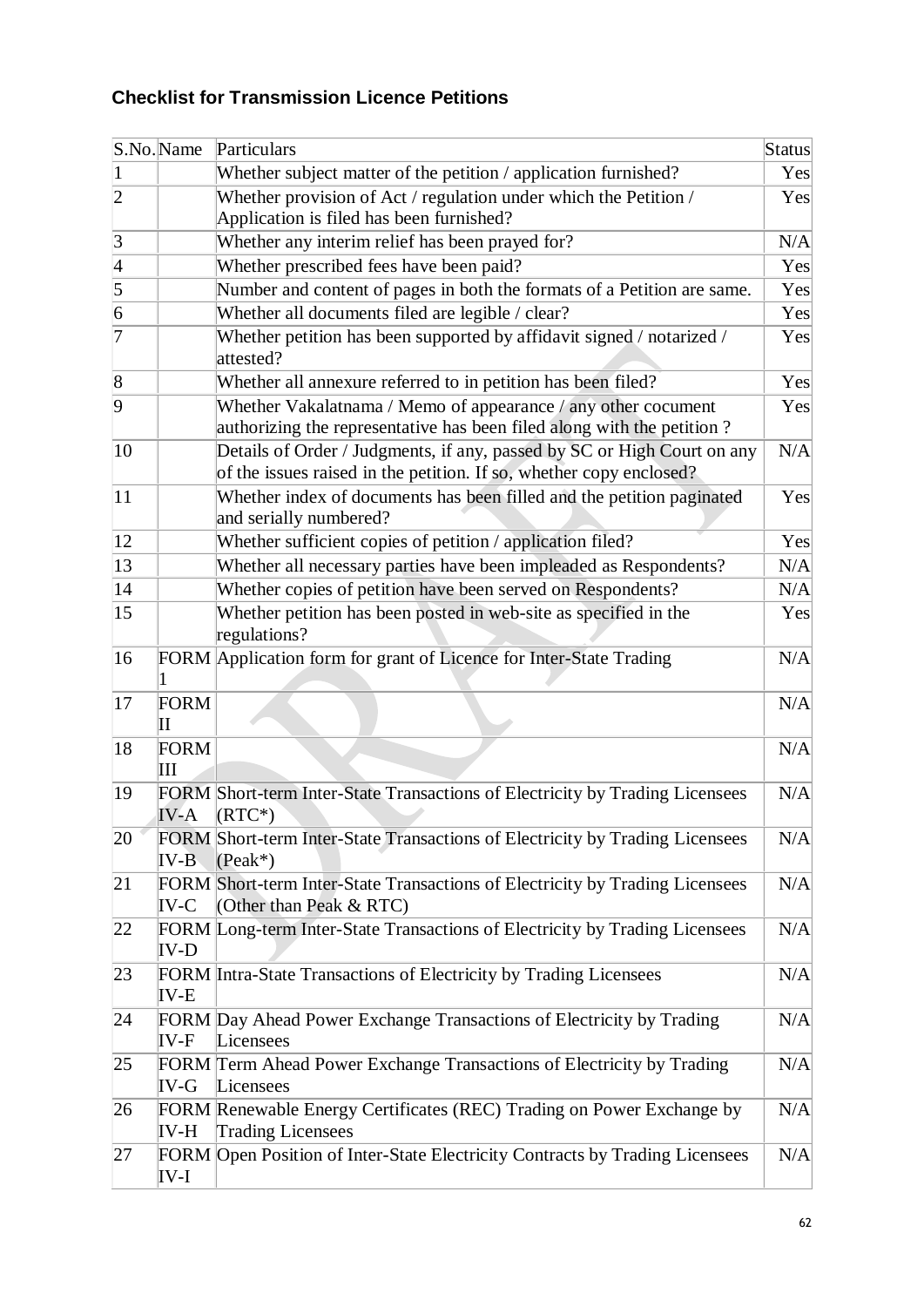| 28           | Form   | Details of Over the Counter (OTC) Contracts Executed by Electricity     | N/A |
|--------------|--------|-------------------------------------------------------------------------|-----|
|              | $IV-J$ | Traders in Inter-State Market                                           |     |
| 29           | Form   | Annual Return of Bilateral and Power Exchange Transactions by           | N/A |
|              | $IV-K$ | <b>Trading Licensee</b>                                                 |     |
| $ 30\rangle$ |        | FORM Proforma for submission of Standards of Performance by Electricity | N/A |
|              | ⊦ V    | Trader for the year ending 31st March 20                                |     |
| 31           | FORM   |                                                                         | N/A |
|              | VI     |                                                                         |     |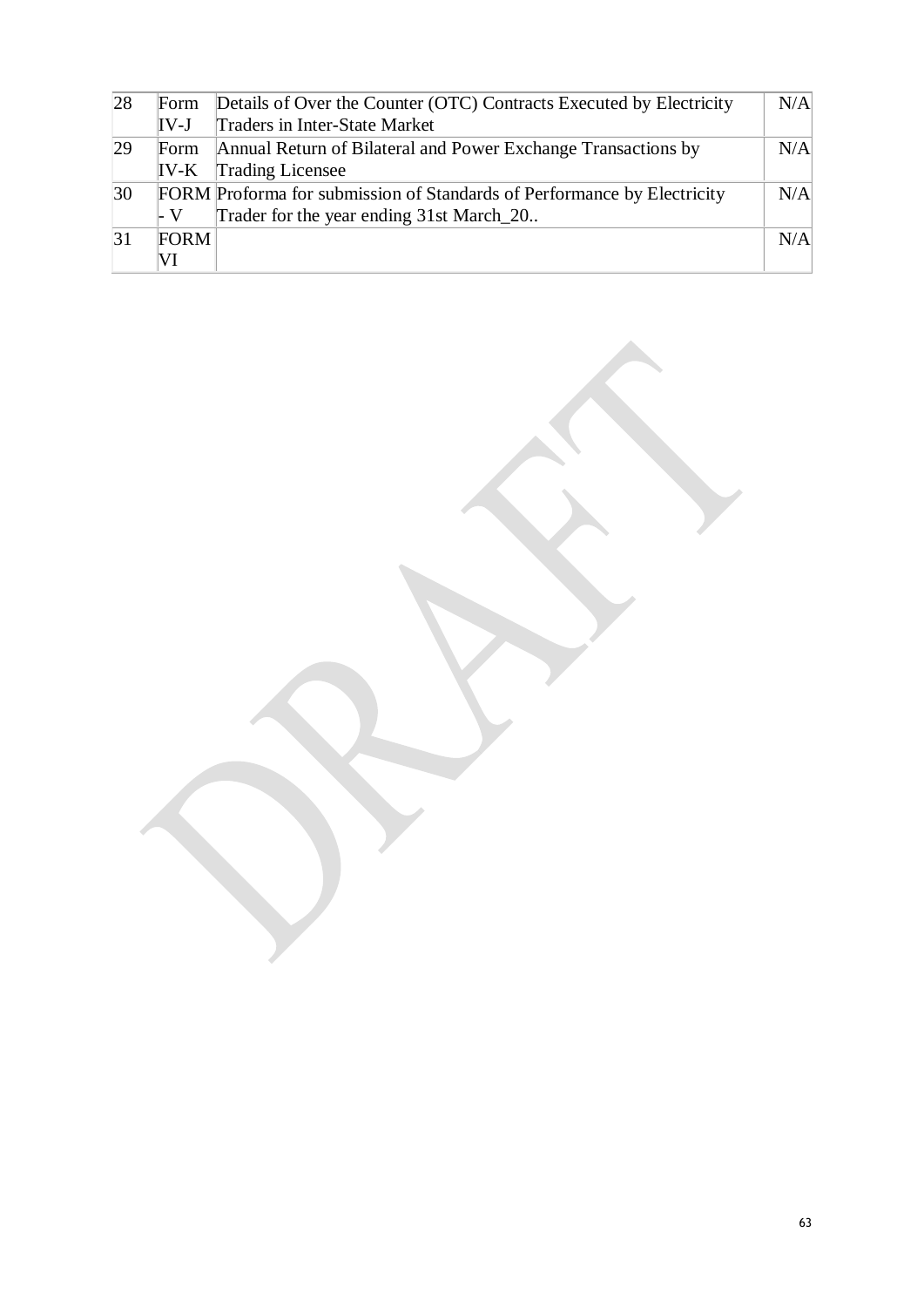# Checklist for Adoption of Tariff Petitions

| S.No. Name     | Particulars                                                                                                                                    | Status |
|----------------|------------------------------------------------------------------------------------------------------------------------------------------------|--------|
|                | Whether subject matter of the petition / application furnished?                                                                                | Yes    |
| $\overline{2}$ | Whether provision of Act / regulation under which the Petition /<br>Application is filed has been furnished?                                   | Yes    |
| $\vert$ 3      | Whether any interim relief has been prayed for?                                                                                                | N/A    |
| $\vert 4$      | Whether prescribed fees have been paid?                                                                                                        | Yes    |
| $\overline{5}$ | Number and content of pages in both the formats of a Petition are same.                                                                        | Yes    |
| $\overline{6}$ | Whether all documents filed are legible / clear?                                                                                               | Yes    |
| 7              | Whether petition has been supported by affidavit signed / notarized /<br>attested?                                                             | Yes    |
| $\overline{8}$ | Whether all annexure referred to in petition has been filed?                                                                                   | Yes    |
| $\overline{9}$ | Whether Vakalatnama / Memo of appearance / any other cocument<br>authorizing the representative has been filed along with the petition?        | Yes    |
| 10             | Details of Order / Judgments, if any, passed by SC or High Court on any<br>of the issues raised in the petition. If so, whether copy enclosed? | N/A    |
| 11             | Whether index of documents has been filled and the petition paginated<br>and serially numbered?                                                | Yes    |
| 12             | Whether sufficient copies of petition / application filed?                                                                                     | Yes    |
| 13             | Whether all necessary parties have been impleaded as Respondents?                                                                              | Yes    |
| 14             | Whether copies of petition have been served on Respondents?                                                                                    | Yes    |
| 15             | Whether petition has been posted in web-site as specified in the<br>regulations?                                                               | Yes    |
| 16             | Filing of Application for Adoption of Tariff (within 10 days from LoI)                                                                         | Yes    |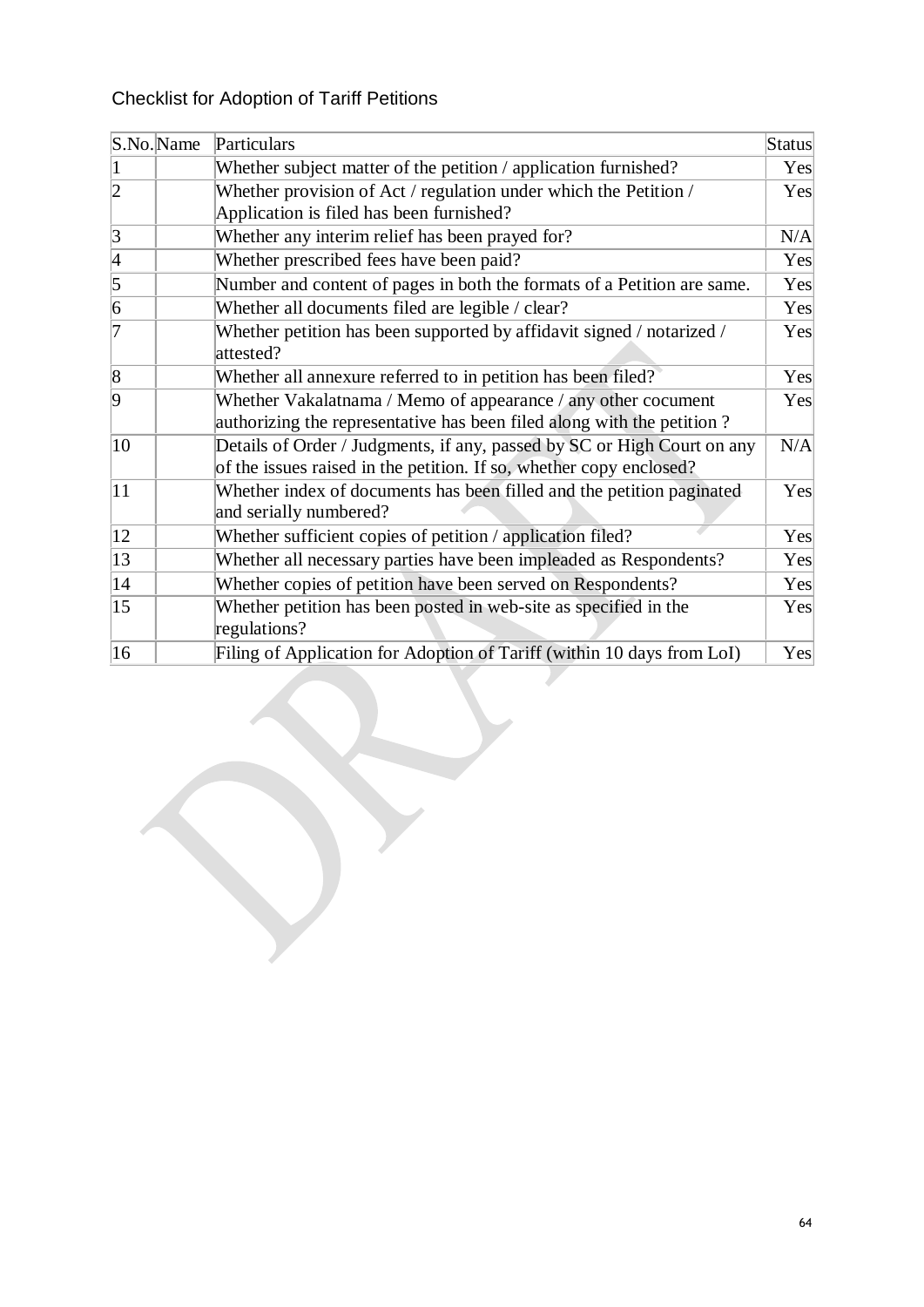# Checklist for Miscellaneous Petitions

| S.No.Name       | Particulars                                                                                                                                    | Status |
|-----------------|------------------------------------------------------------------------------------------------------------------------------------------------|--------|
|                 | Whether subject matter of the petition / application furnished?                                                                                | Yes    |
| $\overline{2}$  | Whether provision of Act / regulation under which the Petition /<br>Application is filed has been furnished?                                   | Yes    |
| $\vert 3 \vert$ | Whether any interim relief has been prayed for?                                                                                                | N/A    |
| $\vert 4$       | Whether prescribed fees have been paid?                                                                                                        | Yes    |
| $\overline{5}$  | Number and content of pages in both the formats of a Petition are same.                                                                        | Yes    |
| $\overline{6}$  | Whether all documents filed are legible / clear?                                                                                               | Yes    |
| 7               | Whether petition has been supported by affidavit signed / notarized /<br>attested?                                                             | N/A    |
| $\overline{8}$  | Whether all annexure referred to in petition has been filed?                                                                                   | N/A    |
| $\overline{9}$  | Whether Vakalatnama / Memo of appearance / any other cocument<br>authorizing the representative has been filed along with the petition?        | N/A    |
| 10              | Details of Order / Judgments, if any, passed by SC or High Court on any<br>of the issues raised in the petition. If so, whether copy enclosed? | N/A    |
| 11              | Whether index of documents has been filled and the petition paginated<br>and serially numbered?                                                | Yes    |
| 12              | Whether sufficient copies of petition / application filed?                                                                                     | Yes    |
| 13              | Whether all necessary parties have been impleaded as Respondents?                                                                              | Yes    |
| 14              | Whether copies of petition have been served on Respondents?                                                                                    | N/A    |
| 15              | Whether petition has been posted in web-site as specified in the<br>regulations?                                                               | N/A    |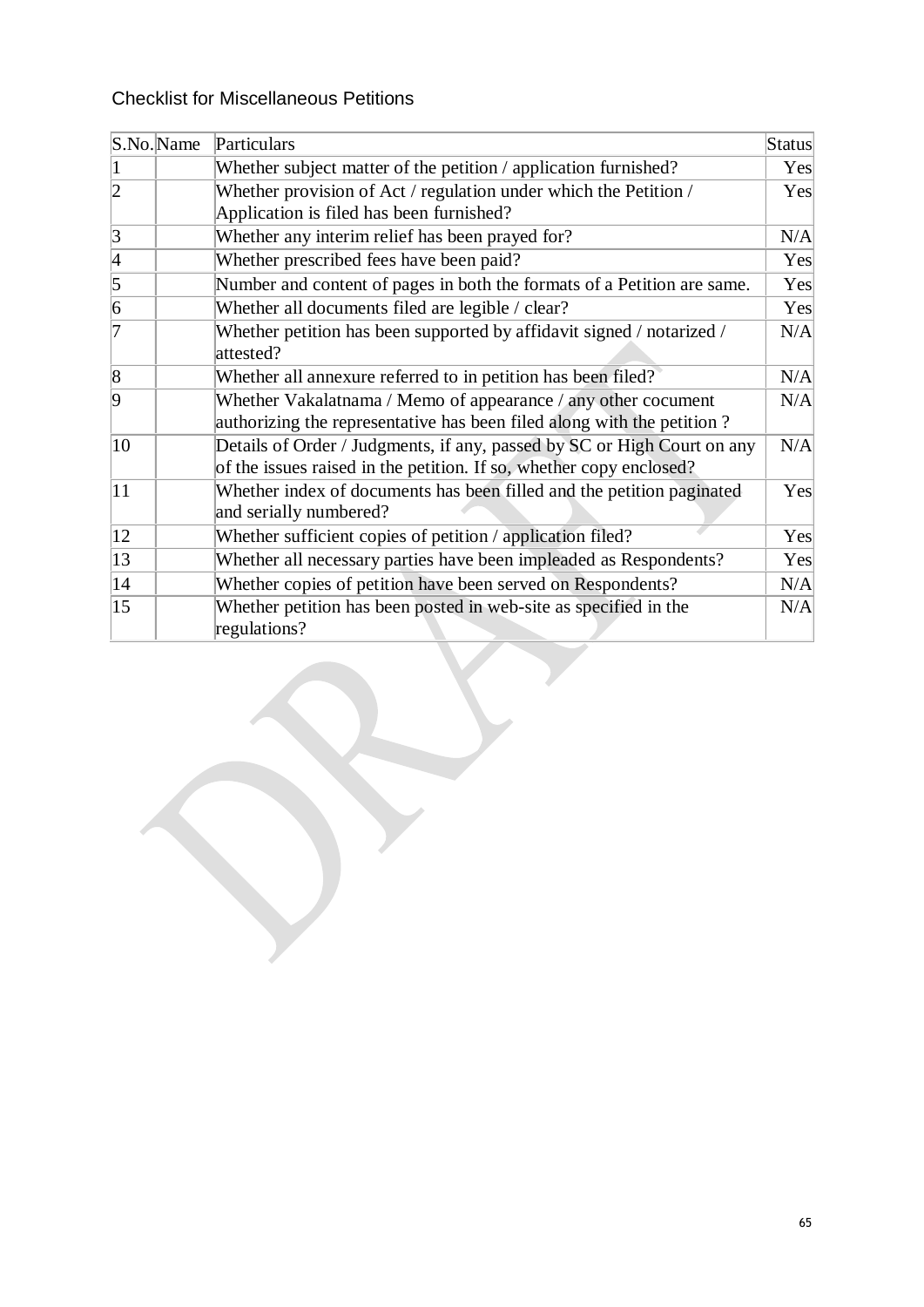# Checklist for Generation Tariff Petitions

|                 | S.No.Name      | Particulars                                                                                                                                       | Status |
|-----------------|----------------|---------------------------------------------------------------------------------------------------------------------------------------------------|--------|
| $\mathbf{1}$    |                | Whether subject matter of the petition / application furnished?                                                                                   | Yes    |
| $\overline{2}$  |                | Whether provision of Act / regulation under which the                                                                                             | Yes    |
|                 |                | Petition / Application is filed has been furnished?                                                                                               |        |
| $\vert 3 \vert$ |                | Whether any interim relief has been prayed for?                                                                                                   | N/A    |
| $\frac{4}{5}$   |                | Whether prescribed fees have been paid?                                                                                                           | Yes    |
|                 |                | Number and content of pages in both the formats of a Petition<br>are same.                                                                        | Yes    |
| 6               |                | Whether all documents filed are legible / clear?                                                                                                  | Yes    |
| 7               |                | Whether petition has been supported by affidavit signed /<br>notarized / attested?                                                                | Yes    |
| $\sqrt{8}$      |                | Whether all annexure referred to in petition has been filed?                                                                                      | Yes    |
| $\overline{9}$  |                | Whether Vakalatnama / Memo of appearance / any other<br>cocument authorizing the representative has been filed along<br>with the petition?        | N/A    |
| 10              |                | Details of Order / Judgments, if any, passed by SC or High<br>Court on any of the issues raised in the petition. If so, whether<br>copy enclosed? | Yes    |
| 11              |                | Whether index of documents has been filled and the petition<br>paginated and serially numbered?                                                   | Yes    |
| 12              |                | Whether sufficient copies of petition / application filed?                                                                                        | Yes    |
| 13              |                | Whether all necessary parties have been impleaded as<br>Respondents?                                                                              | Yes    |
| 14              |                | Whether copies of petition have been served on Respondents?                                                                                       | Yes    |
| 15              |                | Whether petition has been posted in web-site as specified in<br>the regulations?                                                                  | Yes    |
| 16              | FORM-1         | <b>Summary Sheet</b>                                                                                                                              | Yes    |
| 17              | Form- $1(I)$   | Statement showing claimed capital cost                                                                                                            | Yes    |
| 18              | Form- $1$ (II) | <b>Statement showing Return on Equity</b>                                                                                                         | Yes    |
| 19              | FORM-2         | <b>Plant Characteristics</b>                                                                                                                      | Yes    |
| 20              | FORM-3         | Normative parameters considered for tariff computations                                                                                           | Yes    |
| 21              | FORM-4         | Details of Foreign loans                                                                                                                          | Yes    |
| 22              | FORM-4A        | Details of Foreign Equity                                                                                                                         | N/A    |
| 23              | FORM-5         | Abstract of Admitted Capital Cost for the existing Projects                                                                                       | N/A    |
| 24              | FORM-5A        | Abstract of Capital Cost Estimates and Schedule of<br>Commissioning for the New projects                                                          | Yes    |
| 25              | FORM-5B        | Break-up of Capital Cost for Coal/Lignite based projects                                                                                          | Yes    |
| 26              | FORM-5C        | Break-up of Capital Cost for Gas/Liquid fuel based Projects                                                                                       | N/A    |
| 27              | FORM-5D        | Break-up of Construction/Supply/Service packages                                                                                                  | Yes    |
| 28              | FORM-5E        | Details of variables, parameters, optional package etc. for<br>New Project                                                                        | Yes    |
| 29              | FORM-5Ei       | In case there is cost over run                                                                                                                    | Yes    |
| 30              | FORM-5Eii      | In case there is time over run                                                                                                                    | Yes    |
| 31              | FORM-5F        | In case there is claim of additional RoE                                                                                                          | N/A    |
| 32              | FORM-6         | Financial Package upto COD                                                                                                                        | Yes    |
| 33              | FORM-7         | Details of Project Specific Loans                                                                                                                 | Yes    |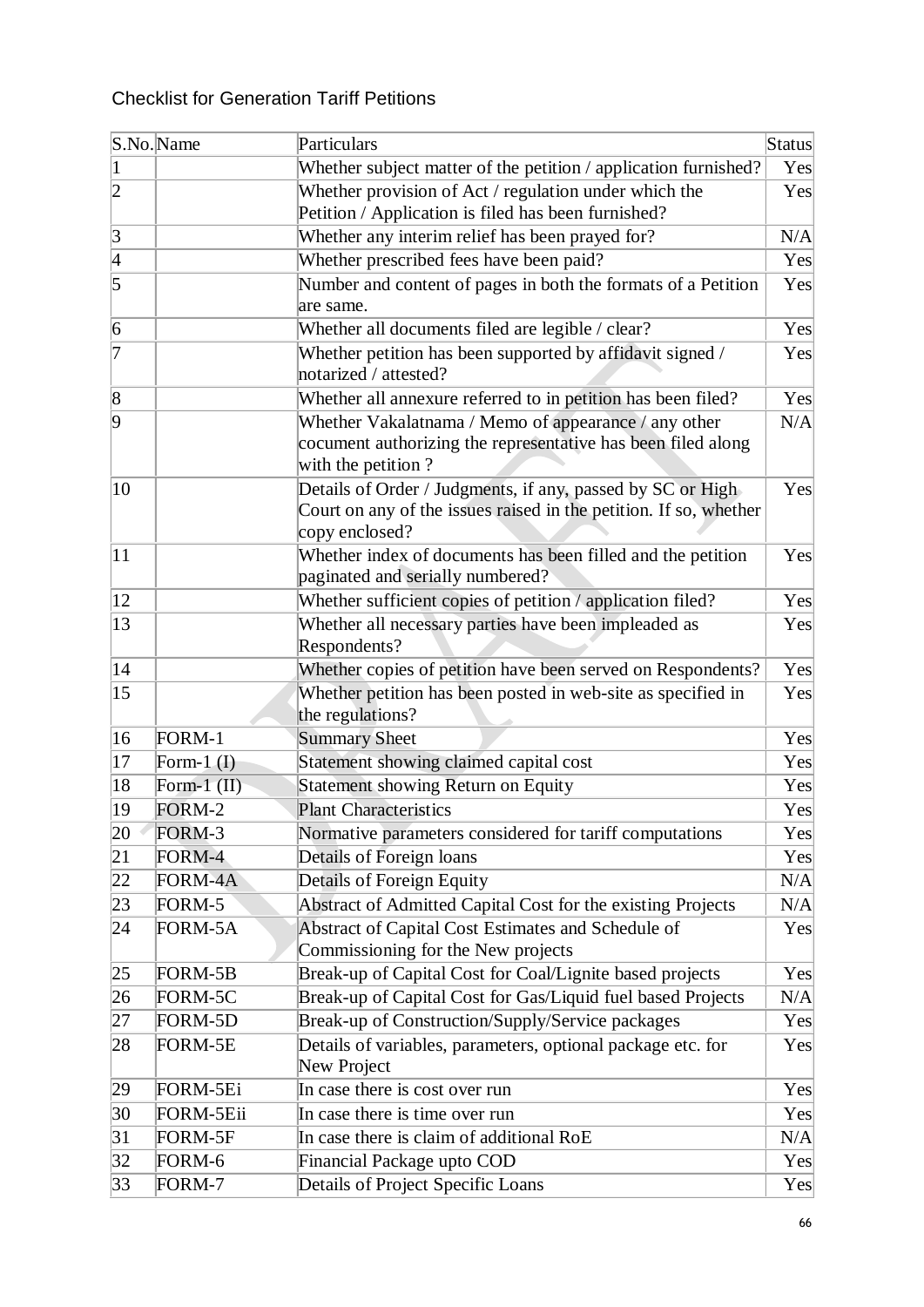| 34 | FORM-8         | Details of Allocation of corporate loans to various projects                                                                                                                                                                   | N/A |
|----|----------------|--------------------------------------------------------------------------------------------------------------------------------------------------------------------------------------------------------------------------------|-----|
| 35 | FORM-9A        | Statement of Additional Capitalisation after COD                                                                                                                                                                               | Yes |
| 36 | FORM-9B        | Statement of Additional Capitalisation during fag end of the<br>useful life of Project                                                                                                                                         | N/A |
| 37 | FORM-9Bi       | Details of Assets De-capitalised during the period                                                                                                                                                                             | N/A |
| 38 | FORM-9C        | Statement showing reconciliation of ACE claimed with the<br>capital additions as per books                                                                                                                                     | Yes |
| 39 | FORM-9D        | Statement showing items/assets/works claimed under<br><b>Exclusions</b>                                                                                                                                                        | Yes |
| 40 | FORM-9E        | <b>Statement of Capital cost</b>                                                                                                                                                                                               | Yes |
| 41 | FORM-9F        | <b>Statement of Capital Works in Progress</b>                                                                                                                                                                                  | Yes |
| 42 | FORM-10        | Financing of Additional Capitalisation                                                                                                                                                                                         | Yes |
| 43 | <b>FORM-11</b> | Calculation of Depreciation                                                                                                                                                                                                    | Yes |
| 44 | FORM-12        | <b>Statement of Depreciation</b>                                                                                                                                                                                               | Yes |
| 45 | FORM-13        | Calculation of Weighted Average Rate of Interest on Actual<br>Loans                                                                                                                                                            | Yes |
| 46 | FORM-13A       | Calculation of Interest on Normative Loan                                                                                                                                                                                      | Yes |
| 47 | FORM-13B       | <b>Calculation of Interest on Working Capital</b>                                                                                                                                                                              | Yes |
| 48 | FORM-13C       | Other Income as on COD                                                                                                                                                                                                         | Yes |
| 49 | FORM-13D       | Incidental Expenditure during Construction up to Scheduled<br>COD and up to Actual COD                                                                                                                                         | Yes |
| 50 | FORM-13E       | Expenditure under different packages up to Scheduled COD<br>and up to Actual COD                                                                                                                                               | Yes |
| 51 | FORM-14        | Draw Down Schedule for Calculation of IDC & Financing<br>Charges                                                                                                                                                               | Yes |
| 52 | FORM-14A       | Actual cash expenditure                                                                                                                                                                                                        | Yes |
| 53 | <b>FORM-15</b> | Details/Information to be Submitted in respect of Fuel for<br>Computation of Energy Charges1                                                                                                                                   | Yes |
| 54 | FORM-16        | Details/Information to be Submitted in respect of Limestone<br>for Computation of Energy Charge Rate                                                                                                                           | N/A |
| 55 | FORM-17        | Details/Information to be Submitted in respect of Capital<br><b>Spares</b>                                                                                                                                                     | N/A |
| 56 | <b>FORM-18</b> | <b>Liability Flow Statement</b>                                                                                                                                                                                                | Yes |
| 57 | <b>FORM-19</b> | <b>Station wise Cost Audit Report</b>                                                                                                                                                                                          | N/A |
| 58 |                | Certificate of incorporation, Certificate for Commencement of<br>Business, Memorandum of Association & Articles of<br>Association (For New Station setup by a company making<br>tariff application for the first time to CERC) | Yes |
| 59 | 2A             | Station wise and Corporate audited Balance Sheet and Profit<br>& Loss Accounts with all the Schedules & annexures on COD<br>of the Station for the new station & for the relevant years.                                       | Yes |
| 60 | 2B             | Station wise and Corporate audited Balance Sheet and Profit<br>$\&$ Loss Accounts with all the Schedules $\&$ annexures for the<br>existing station for relevant years.                                                        | N/A |
| 61 | 3              | Copies of relevant loan Agreements                                                                                                                                                                                             | N/A |
| 62 | 4              | Copies of the approval of Competent Authority for the Capital<br>Cost and Financial package                                                                                                                                    | Yes |
| 63 | 5              | Copies of the Equity participation agreements and necessary<br>approval for the foreign equity.                                                                                                                                | N/A |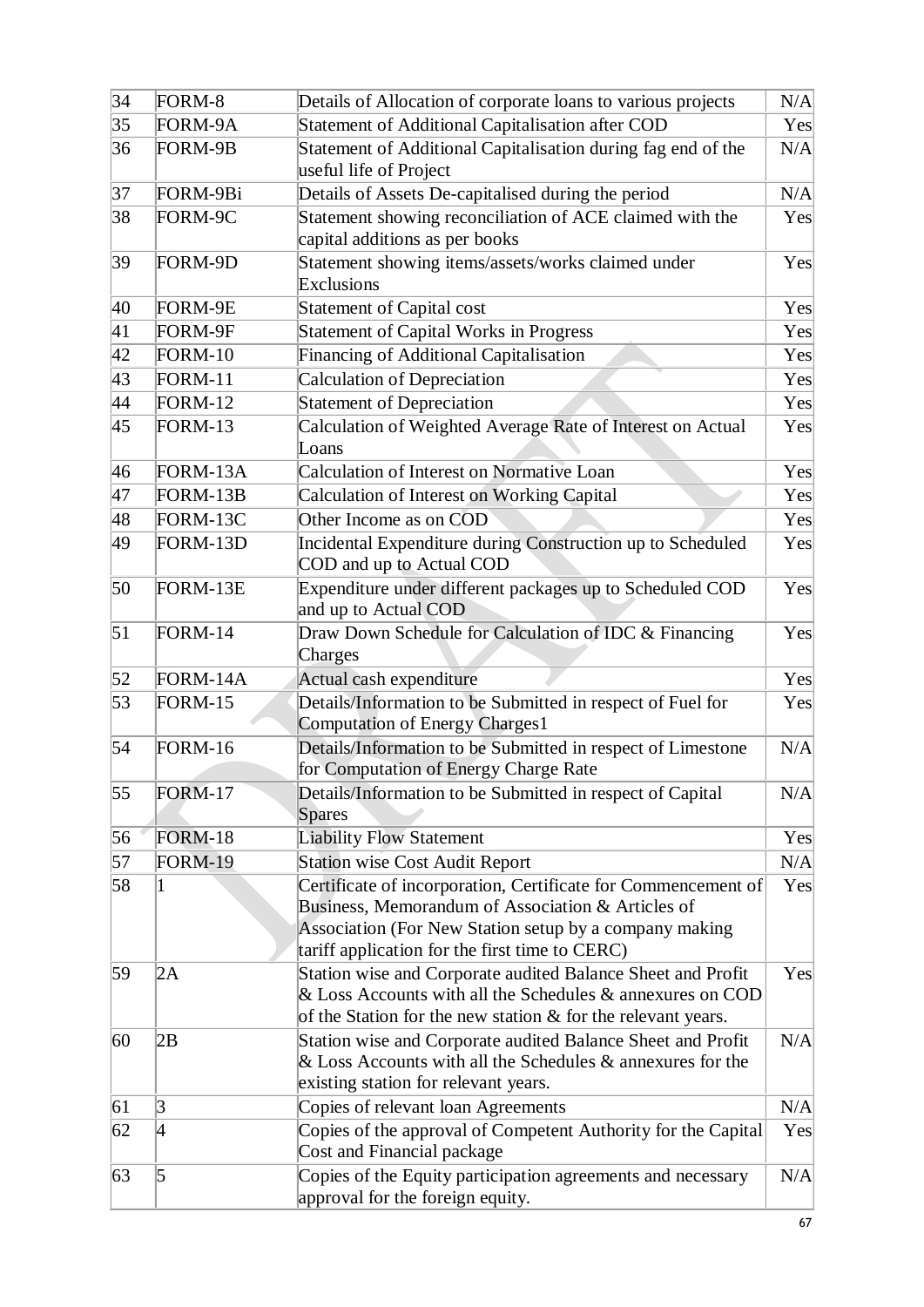| 64 | $\vert 6 \vert$        | Copies of the BPSA/PPA with the beneficiaries, if any                                                                                                                                                                                                                                                                                                                                                                                                                                                                                                                                            | N/A |
|----|------------------------|--------------------------------------------------------------------------------------------------------------------------------------------------------------------------------------------------------------------------------------------------------------------------------------------------------------------------------------------------------------------------------------------------------------------------------------------------------------------------------------------------------------------------------------------------------------------------------------------------|-----|
| 65 | 7                      | Detailed note giving reasons of cost and time over run, if                                                                                                                                                                                                                                                                                                                                                                                                                                                                                                                                       | Yes |
|    |                        | applicable. List of supporting documents to be submitted:                                                                                                                                                                                                                                                                                                                                                                                                                                                                                                                                        |     |
| 66 | 7a                     | <b>Detailed Project Report</b>                                                                                                                                                                                                                                                                                                                                                                                                                                                                                                                                                                   | N/A |
| 67 | 7b                     | <b>CPM</b> Analysis                                                                                                                                                                                                                                                                                                                                                                                                                                                                                                                                                                              | N/A |
| 68 | 7c                     | PERT Chart and Bar Chart                                                                                                                                                                                                                                                                                                                                                                                                                                                                                                                                                                         | Yes |
| 69 | 7d                     | Justification for cost and time Overrun                                                                                                                                                                                                                                                                                                                                                                                                                                                                                                                                                          | Yes |
| 70 | 8                      | Generating Company shall submit copy of Cost Audit Report<br>along with cost accounting records, cost details, statements,<br>schedules etc. for the Generating Unit wise / stage wise /<br>Station wise / and subsequently consolidated at Company<br>level as submitted to the Govt. of India for first two years i.e.<br>$2014-15$ and $2015-16$ at the time of mid-term true-up in $2016-$<br>17 and for balance period of tariff period 2014-19 at the time<br>of final true-up in 2019-20. In case of initial tariff filing the<br>latest available Cost Audit Report should be furnished. | N/A |
| 71 | 9                      | Any other relevant information (Please specify) Compendium<br>of CERC Regulations, Feb-2015 95 Tariff Regulations 2014-<br>19 Form No. Title of Tariff Filing Forms (Thermal)                                                                                                                                                                                                                                                                                                                                                                                                                    | N/A |
| 72 | 10                     | Reconciliation with Balance sheet of any actual additional<br>capitalization and amongst stages of a generating station                                                                                                                                                                                                                                                                                                                                                                                                                                                                          | Yes |
| 73 | GT(Procedural)-1       | Whether the petition is posted on website?                                                                                                                                                                                                                                                                                                                                                                                                                                                                                                                                                       | N/A |
| 74 | GT(Procedural)-<br>1.a | (a) If yes, details submitted                                                                                                                                                                                                                                                                                                                                                                                                                                                                                                                                                                    | N/A |
| 75 |                        | GT(Procedural)-2 Whether a copy of the petition is served on all the<br>beneficiaries / respondents                                                                                                                                                                                                                                                                                                                                                                                                                                                                                              | Yes |
| 76 | GT(Procedural)-<br>2.a | (a) If yes, whether proof of service has been filed                                                                                                                                                                                                                                                                                                                                                                                                                                                                                                                                              | N/A |
| 77 |                        | GT(Procedural)-3 Whether notice of tariff petition published in newspapers in<br>terms of the CERC Regulations.                                                                                                                                                                                                                                                                                                                                                                                                                                                                                  | N/A |
| 78 | GT(Procedural)-<br>3.a | If yes, whether the details of the publication has been<br>submitted                                                                                                                                                                                                                                                                                                                                                                                                                                                                                                                             | N/A |
| 79 |                        | Whether copy of Minutes of Investment Approval submitted                                                                                                                                                                                                                                                                                                                                                                                                                                                                                                                                         | N/A |
| 80 |                        | Whether Auditor certified statement of capital cost claimed<br>for the tariff period                                                                                                                                                                                                                                                                                                                                                                                                                                                                                                             | Yes |
| 81 | 4                      | GT(Capital Cost)- Whether unit-wise break-up of the capital cost submitted                                                                                                                                                                                                                                                                                                                                                                                                                                                                                                                       | Yes |
| 82 |                        | Whether Auditor certificate of capital cost claimed submitted                                                                                                                                                                                                                                                                                                                                                                                                                                                                                                                                    | N/A |
| 83 |                        | Whether Auditor certificate of Infirm Power adjusted till<br>COD of each unit submitted                                                                                                                                                                                                                                                                                                                                                                                                                                                                                                          | N/A |
| 84 |                        | Whether Auditor certificate for initial spares capitalised of<br>each unit submitted                                                                                                                                                                                                                                                                                                                                                                                                                                                                                                             | N/A |
| 85 |                        | Whether Auditor certificate in respect of un-discharged<br>liabilities, FERV, IDC and FC as on COD of each unit<br>submitted                                                                                                                                                                                                                                                                                                                                                                                                                                                                     | N/A |
| 86 |                        | Whether reconciliation of un-discharged liabilities, IDC FC<br>and FERV separately as per Form 9A/9B with that of Books<br>of Accounts submitted                                                                                                                                                                                                                                                                                                                                                                                                                                                 | N/A |
| 87 |                        | Whether Form 5B/5C showing complete details as on COD of                                                                                                                                                                                                                                                                                                                                                                                                                                                                                                                                         | N/A |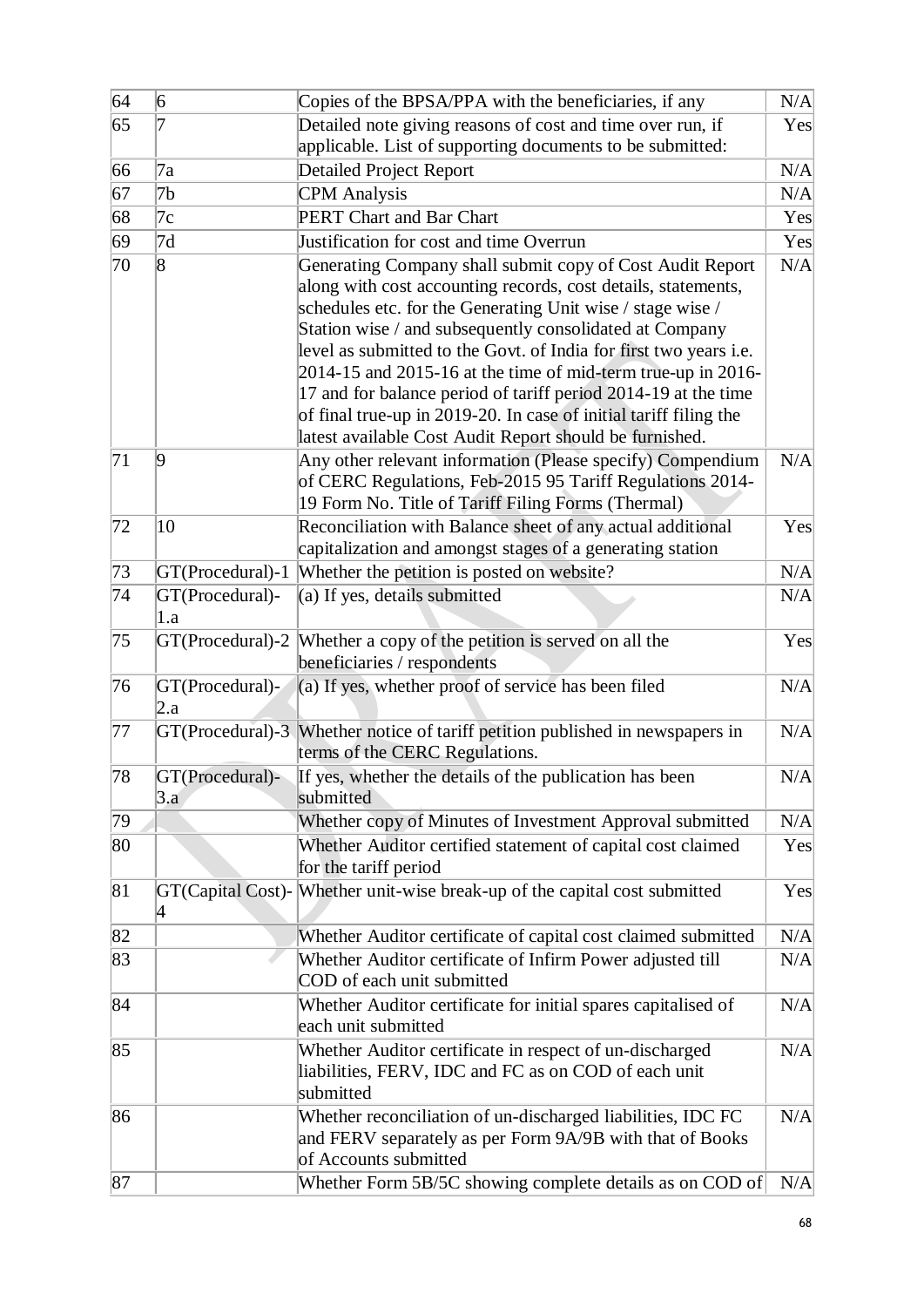|                                                    | each unit submitted                                                                                                                                            |                                                                                                                                                                                                     |
|----------------------------------------------------|----------------------------------------------------------------------------------------------------------------------------------------------------------------|-----------------------------------------------------------------------------------------------------------------------------------------------------------------------------------------------------|
|                                                    |                                                                                                                                                                | N/A                                                                                                                                                                                                 |
|                                                    | beginning of each year submitted                                                                                                                               |                                                                                                                                                                                                     |
|                                                    | Whether statement showing quarter-wise position of actual<br>interest (including FC) till COD of each unit in Form 14<br>submitted                             | N/A                                                                                                                                                                                                 |
|                                                    | Whether statement showing quarter-wise position of<br>cumulative cash expenditure till COD of each unit in Form<br>14A submitted                               | N/A                                                                                                                                                                                                 |
|                                                    | Whether audited financial statement (with all notes/schedules)<br>as on COD of each unit or as on 31st March each year<br>submitted                            | N/A                                                                                                                                                                                                 |
|                                                    | Whether audited financial statement from the date of<br>inception till COD of station is submitted                                                             | N/A                                                                                                                                                                                                 |
| $GT(TO)-16$                                        | Whether time overrun is involved in the commercial operation<br>of the generating station.                                                                     | N/A                                                                                                                                                                                                 |
| $GT(TO)-16.a$                                      | (a) If yes, the reasons for time overrun submitted                                                                                                             | N/A                                                                                                                                                                                                 |
| $GT(TO)-16.b$                                      | (b) Whether documents in support of time overrun enclosed                                                                                                      | N/A                                                                                                                                                                                                 |
| $GT(TO)-16.c$                                      | (c) Whether chronology of events for time overrun submitted                                                                                                    | N/A                                                                                                                                                                                                 |
| $GT(IDC)-19$                                       | Whether editable soft copy of IDC and FERV calculations<br>submitted                                                                                           | N/A                                                                                                                                                                                                 |
| $GT(IDC)-20$                                       | Whether the component wise statement in respect of IEDC as                                                                                                     | N/A                                                                                                                                                                                                 |
| $GT(IDC)-21$                                       | Whether statement showing computation of effective tax rate<br>from the books of accounts of respective years submitted                                        | N/A                                                                                                                                                                                                 |
| $GT(IDC)-22$                                       | Whether tax audit report for respective years submitted                                                                                                        | N/A                                                                                                                                                                                                 |
| $GT(IDC)-23$                                       | Whether the certificate for moving from MAT to Normal Tax                                                                                                      | N/A                                                                                                                                                                                                 |
| GT(Additional<br>Capital<br>Expenditure)-24        | Whether additional capital expenditure claimed is within the<br>original scope of work                                                                         | N/A                                                                                                                                                                                                 |
| GT(Additional<br>Capital                           | Whether additional capital expenditure claimed is within or<br>beyond the cut-off date. If so, whether relevant provisions of                                  | N/A                                                                                                                                                                                                 |
| <b>GT(Additional</b><br>Capital<br>Expenditure)-26 | Whether relaxation in cut-off date claimed. If so, whether<br>detailed reasons/justifications submitted                                                        | N/A                                                                                                                                                                                                 |
| GT(Additional<br>Capital<br>Expenditure)-27        | Whether Audited statement showing (stage/unit-wise)<br>reconciliation of ACE with Books of Accounts submitted                                                  | N/A                                                                                                                                                                                                 |
| GT(Additional<br>Capital<br>Expenditure)-28        | Whether liability flow statement showing asset/work-wise and<br>party-wise details as shown in Appendix IV along with<br>editable soft copy links is submitted | N/A                                                                                                                                                                                                 |
| GT(Additional<br>Capital<br>Expenditure)-29        | Whether statement in respect of interest, FC and FERV (for<br>each component) as per Appendix V submitted                                                      | N/A                                                                                                                                                                                                 |
| GT(Additional<br>Capital                           | Whether details in respect of inter-unit transfer in the<br>following heads submitted                                                                          | N/A                                                                                                                                                                                                 |
| GT(Additional                                      | $(a)$ Name of the asset                                                                                                                                        | N/A                                                                                                                                                                                                 |
|                                                    | Expenditure)-25<br>Expenditure)-30                                                                                                                             | Whether Form 11 showing gross block of each unit and at the<br>per Appendix III submitted<br>Rate or vice-versa during any year is submitted<br>the Regulations mentioned with proper justification |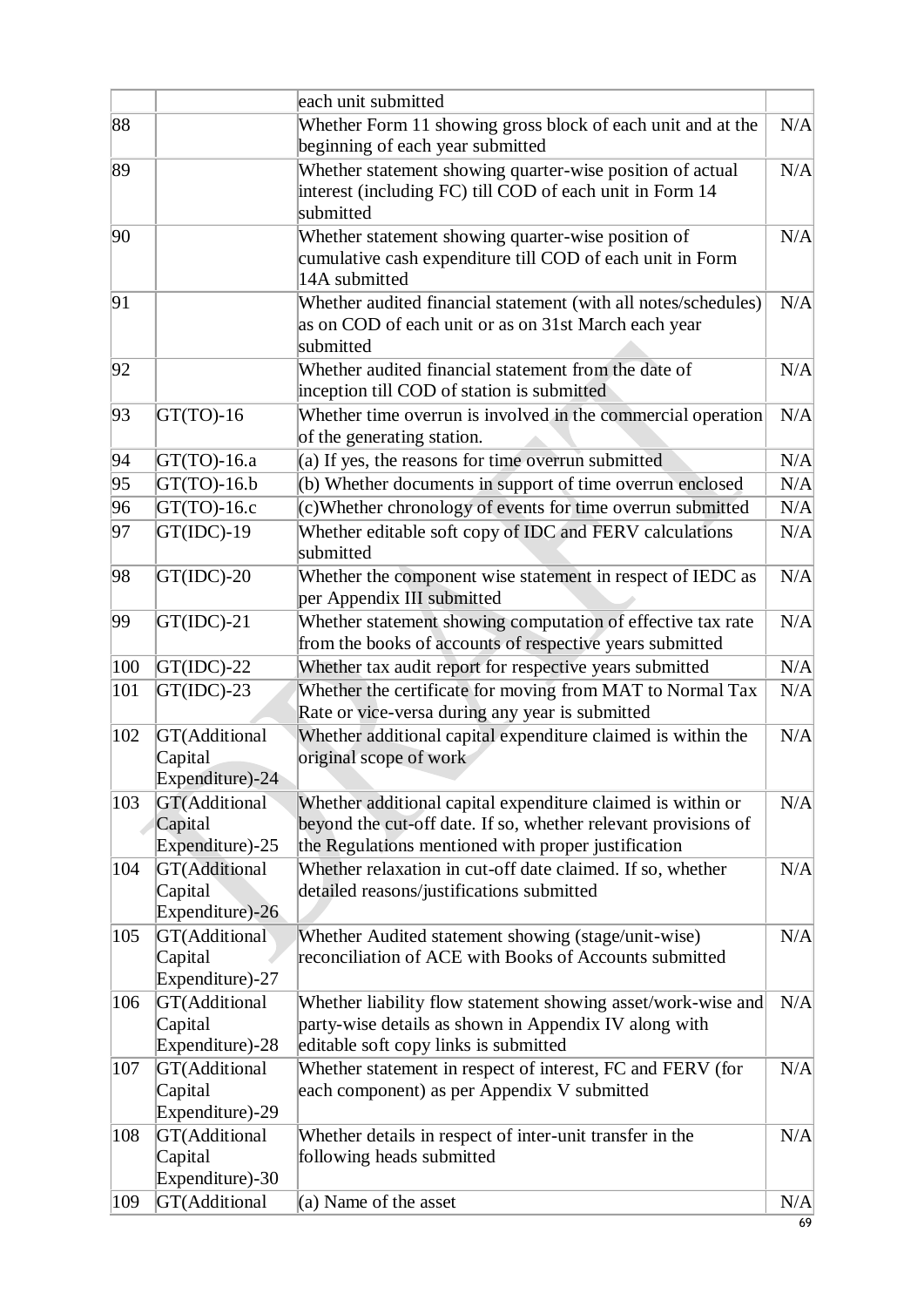|     | Capital                                               |                                                                                                                                                                                                                                                                                                 |     |
|-----|-------------------------------------------------------|-------------------------------------------------------------------------------------------------------------------------------------------------------------------------------------------------------------------------------------------------------------------------------------------------|-----|
|     | Expenditure)-30.a                                     |                                                                                                                                                                                                                                                                                                 |     |
| 110 | GT(Additional<br>Capital                              | (b) Original value of asset capitalised                                                                                                                                                                                                                                                         | N/A |
|     | Expenditure)-30.b                                     |                                                                                                                                                                                                                                                                                                 |     |
| 111 | GT(Additional<br>Capital<br>Expenditure)-30.c         | $(c)$ Year when the asset was put to use                                                                                                                                                                                                                                                        | N/A |
| 112 | GT(Additional                                         | (d) Year of transfer                                                                                                                                                                                                                                                                            | N/A |
|     | Capital<br>Expenditure)-30.d                          |                                                                                                                                                                                                                                                                                                 |     |
| 113 | GT(Additional<br>Capital<br>Expenditure)-30.e         | (e) Name of transferring/receiving station and                                                                                                                                                                                                                                                  | N/A |
| 114 | GT(Additional<br>Capital<br>Expenditure)-30.f         | (f) Gross value at the time of transfer                                                                                                                                                                                                                                                         | N/A |
| 115 | GT(Additional<br>Capital<br>Expenditure)-31           | Whether inter-unit transfer claimed in the petition is at<br>variance with the Books of Accounts and a reconciliation<br>statement for the same has been furnished                                                                                                                              | N/A |
| 116 | GT(Additional<br>Capital<br>Expenditure)-32           | Whether separate details for additions and de-capitalisation<br>have been furnished in case any asset has been claimed on net<br>basis (after adjusting de-capitalised value with positive<br>additions) either under additions and exclusions                                                  | N/A |
| 117 | GT(Additional<br>Capital<br>Expenditure)-33           | Whether additional details in respect of all de-capitalised<br>stations (claimed under additions or exclusions) have been<br>submitted under the following heads                                                                                                                                | N/A |
| 118 | GT(Additional<br>Capital<br>Expenditure)-33.a         | (a) Name of the asset                                                                                                                                                                                                                                                                           | N/A |
| 119 | <b>GT</b> (Additional<br>Capital<br>Expenditure)-33.b | (b) Original value of asset capitalised                                                                                                                                                                                                                                                         | N/A |
| 120 | GT(Additional<br>Capital<br>Expenditure)-33.c         | (c) Amount of depreciation recovered till date (as per books)                                                                                                                                                                                                                                   | N/A |
| 121 | <b>GT(Additional</b><br>Capital<br>Expenditure)-33.d  | (d) Year of put to use                                                                                                                                                                                                                                                                          | N/A |
| 122 | GT(Additional<br>Capital<br>Expenditure)-34           | In respect of de-capitalisation of assets claimed under<br>exclusion and earlier capitalised by way of interim transfer<br>and claimed under exclusion for the purpose of tariff, whether<br>a certificate that the same is claimed as de-capitalisation of<br>original transferor is submitted | N/A |
| 123 | GT(Additional<br>Capital<br>Expenditure)-35           | Whether details of the amount of IDC and un-discharged<br>included in the additional capital expenditure as per the Books<br>of Accounts for respective years submitted                                                                                                                         | N/A |
| 124 | GT(Interest on<br>$loan$ -28<br>(THERMAL)             | Whether loan agreement submitted                                                                                                                                                                                                                                                                | N/A |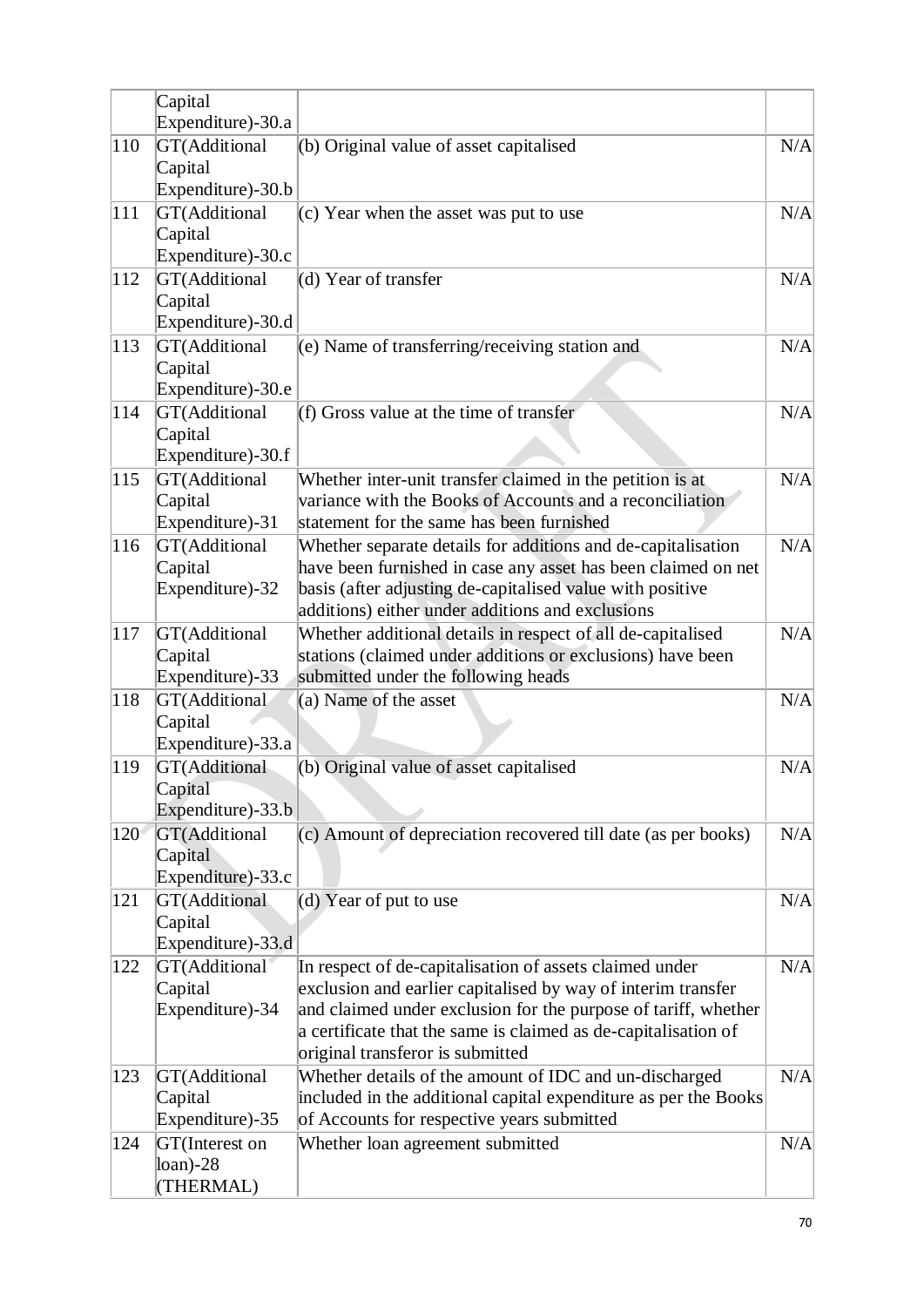| 125         | GT(Interest on<br>$loan$ -29<br>(THERMAL)         | Whether documents relating to interest rate reset from the first<br>drawl submitted                                                                 | N/A |
|-------------|---------------------------------------------------|-----------------------------------------------------------------------------------------------------------------------------------------------------|-----|
| 126         | GT(Interest on<br>$loan$ -30<br>(THERMAL)         | Whether any penalty for shortfall amount of loan paid, if so,<br>details thereof                                                                    | N/A |
| 127         | GT(Interest on<br>$loan$ -31<br>(THERMAL)         | Details of prepayment of loan, if any, submitted                                                                                                    | N/A |
| 128         | GT(Interest on<br>$loan$ -32<br>(THERMAL)         | Whether calculation of IOL as per Form 13 for each year<br>submitted                                                                                | N/A |
| 129         | GT(Interest on<br>loan) $-33$<br>(THERMAL)        | Whether quarter-wise schedule with regard to loan and<br>revision thereof submitted                                                                 | N/A |
| 130         | GT(Interest on<br>$\lambda$ loan)-34<br>(THERMAL) | Whether there are any commitment charges? If so, reasons<br>thereof                                                                                 | N/A |
| 131         | GT(Interest on<br>loan) $-35$<br>(THERMAL)        | Whether any penal rate of interest for default in repayment of<br>loan is made. If yes, reasons thereof                                             | N/A |
| 132         | GT(Interest on<br>$\lambda$ loan)-36<br>(THERMAL) | Whether details of calculation of normative loan submitted                                                                                          | N/A |
| 133         | GT(Interest on<br>$\alpha$ n $)$ -45              | Whether Form 8 showing actual drawl date and drawl amount<br>in respect of each loan submitted                                                      | N/A |
| 134         | GT(Interest on<br>$\lambda$ loan)-46              | Whether statement showing rate of interest and foreign<br>exchange rate applicable during the tariff period<br>corresponding to each loan submitted | N/A |
| 135         | 47                                                | GT(Depreciation)-Whether justification for claiming the working capital margin<br>as per Form 5A submitted                                          | N/A |
| 136         | 37 (THERMAL)                                      | GT(Depreciation)-Whether calculation of rate of depreciation for each year as<br>per Form 11 submitted                                              | N/A |
| $137^\circ$ | 38 (THERMAL)                                      | GT(Depreciation)-Whether calculation of depreciation for each year as per Form<br>12 submitted                                                      | N/A |
| 138         | 39 (THERMAL)                                      | GT(Depreciation)-Whether the amount of depreciation capitalised to gross block<br>during the respective years by way of IDC submitted               | N/A |
| 139         | GT(Interest on<br>$WC$ -40<br>(THERMAL)           | Whether details of component- wise IWC as per Form 13B<br>submitted                                                                                 | N/A |
| 140         | GT(General)-41<br>(THERMAL)                       | Whether editable soft copy of all Forms and calculations<br>submitted                                                                               | N/A |
| 141         | GT(General)-42<br>(THERMAL)                       | Whether cost audit report for the last three financial years<br>submitted                                                                           | N/A |
| 142         | GT(General)-43<br>(THERMAL)                       | Whether DPR submitted                                                                                                                               | N/A |
| 143         | GT(General)-44<br>(THERMAL)                       | Whether liability flow statement as per Form 16 submitted                                                                                           | N/A |
| 144         | GT(General)-45<br>(THERMAL)                       | Whether relaxation for NAPAF and Design Energy claimed.<br>If so, whether reasons/justification along with documentary                              | N/A |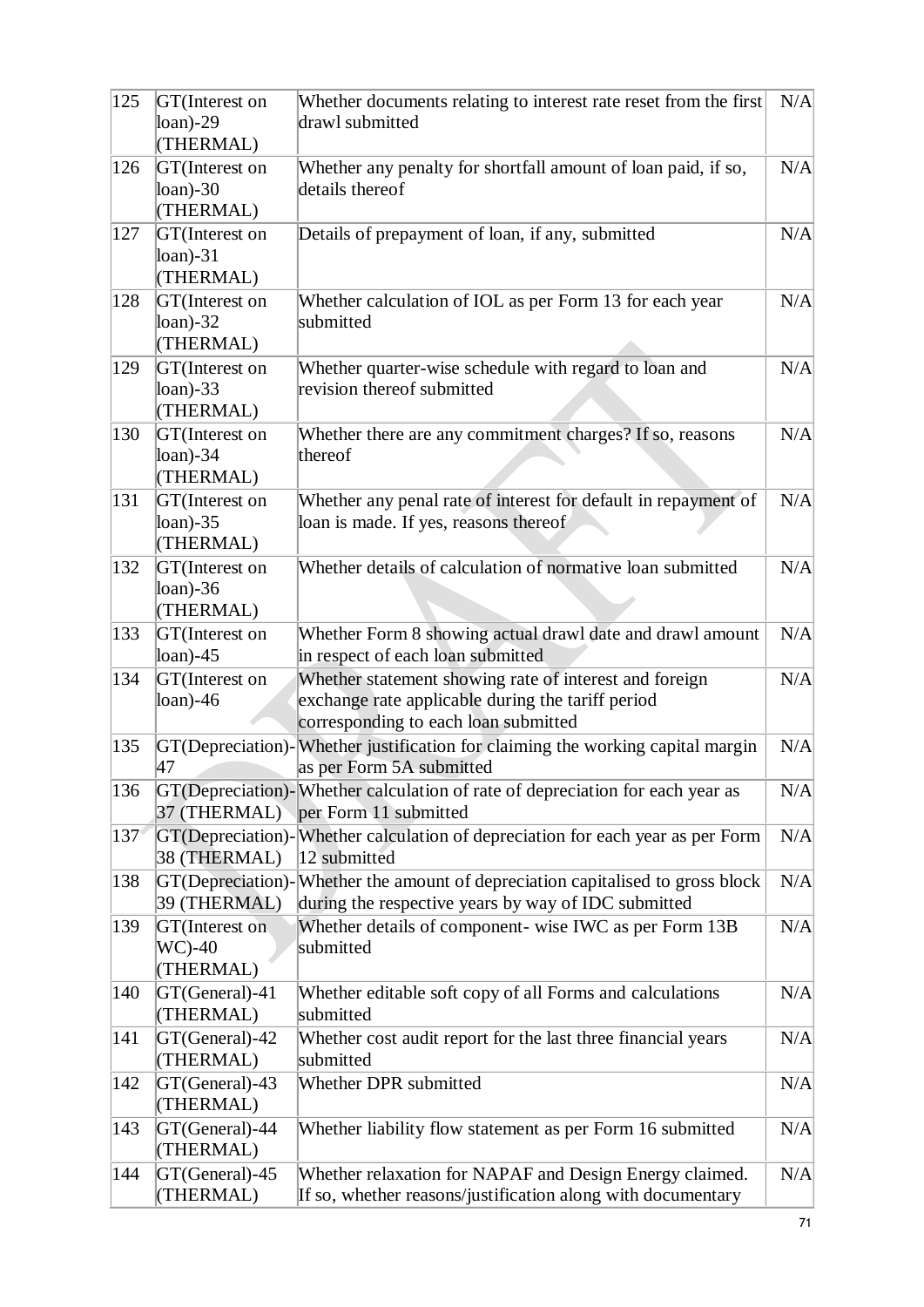|     |                       | submitted                                                  |     |
|-----|-----------------------|------------------------------------------------------------|-----|
| 145 | $ GT(General) - 46 $  | Whether Income Tax liability and deferred tax liability is | N/A |
|     | (THERMAL)             | computed as per amended Regulation 2014-19                 |     |
| 146 | $GT(O\&M)$            | Whether O&M Expenses claimed as per Regulations, If not,   | N/A |
|     | $\alpha$ expenses)-47 | whether relaxation claimed                                 |     |
|     | (THERMAL)             |                                                            |     |
| 147 | $GT(O\&M)$            | In case relaxation claimed, whether details submitted      | N/A |
|     | $expenses) - 48$      |                                                            |     |
|     | (THERMAL)             |                                                            |     |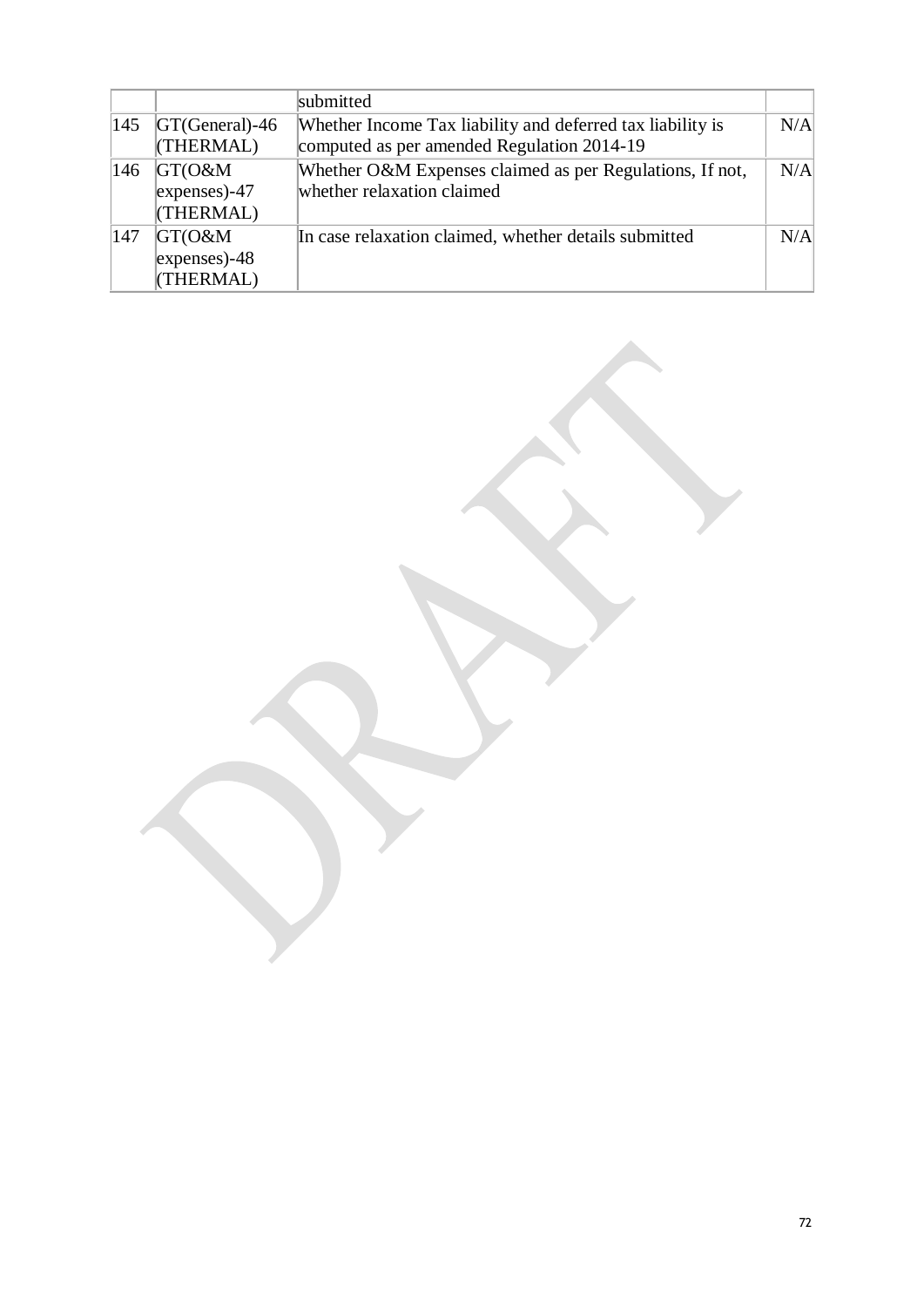## **Standard Operating Procedure for Virtual Court Room Platform**

Preface : These Rules will apply for Virtual Hearings in the Commission.

1. All notifications/ guidelines including the cause-list of the Petitions to be heard through Video Conferencing will be published on the website of the Commission ([https://cercind.gov.in](https://cercind.gov.in/)).

2. The e-hearing of the petitions shall commence at 10.30 am on the day of the hearing. The final cause list would be posted on the Commission's website by 4.00 pm on the previous day of the hearing, indicating the details of the Petitions listed.

3. The parties whose petitions have been listed for e-hearing shall inform in advance**,** the names of the Party Representatives and/or the Advocates, who have been authorised to appear/ present the case, along with contact address, phone number and e-mail id.

4. The parties to a petition shall be permitted to e-file the documents/ pleadings till 4.00 pm, two days prior to the date of e-hearing or as per directions of the Commission.

5. Adjournments will not be permitted in respect of the petitions listed for hearing through Video Conferencing on the day of the hearing. Any request for adjournment of their petitions, shall be made well in advance through email to the undersigned or to the designated officer of the Commission.

6. No mentioning of matters for admission or for consideration of IAs (Interlocutory Applications) shall be permitted during the virtual courtroom proceedings. However, the Advocates/ Party Representatives will be permitted to submit a mentioning-application well in advance, by e-mail to the undersigned, requesting that the matter may be taken up through Video Conferencing mode indicating the urgency. The mentioning-application must *inter-alia* clearly contain the case-details, the urgency involved along with the contact details of the Advocates/ Party Representatives like e-mail ID, mobile number with alternate number(s) if any, camp/ office address stating the Pin Code and the Police station. The request will be examined by the Commission and if considered necessary, the concerned party will be informed of the date of hearing of the matter.

7. The parties shall ensure that the documents filed by them only through e-filing portal are relied upon during the e-hearing. In case any party relies upon a document which does not form part of the records of the Commission, they may be permitted to do so, subject to the said document being e-filed after the e-hearing and also being shared with the other party(ies) for their response. In case the documents relied upon during e-hearing are not e-filed or shared by the parties as aforesaid, the same shall not form part of the records of the Commission at the time of disposal of the petition.

8. For Case laws to be referred during the hearing, the Parties may file such case laws (only relevant extract) well in advance along with their Pleadings or may file the same along with the written submissions, as permitted.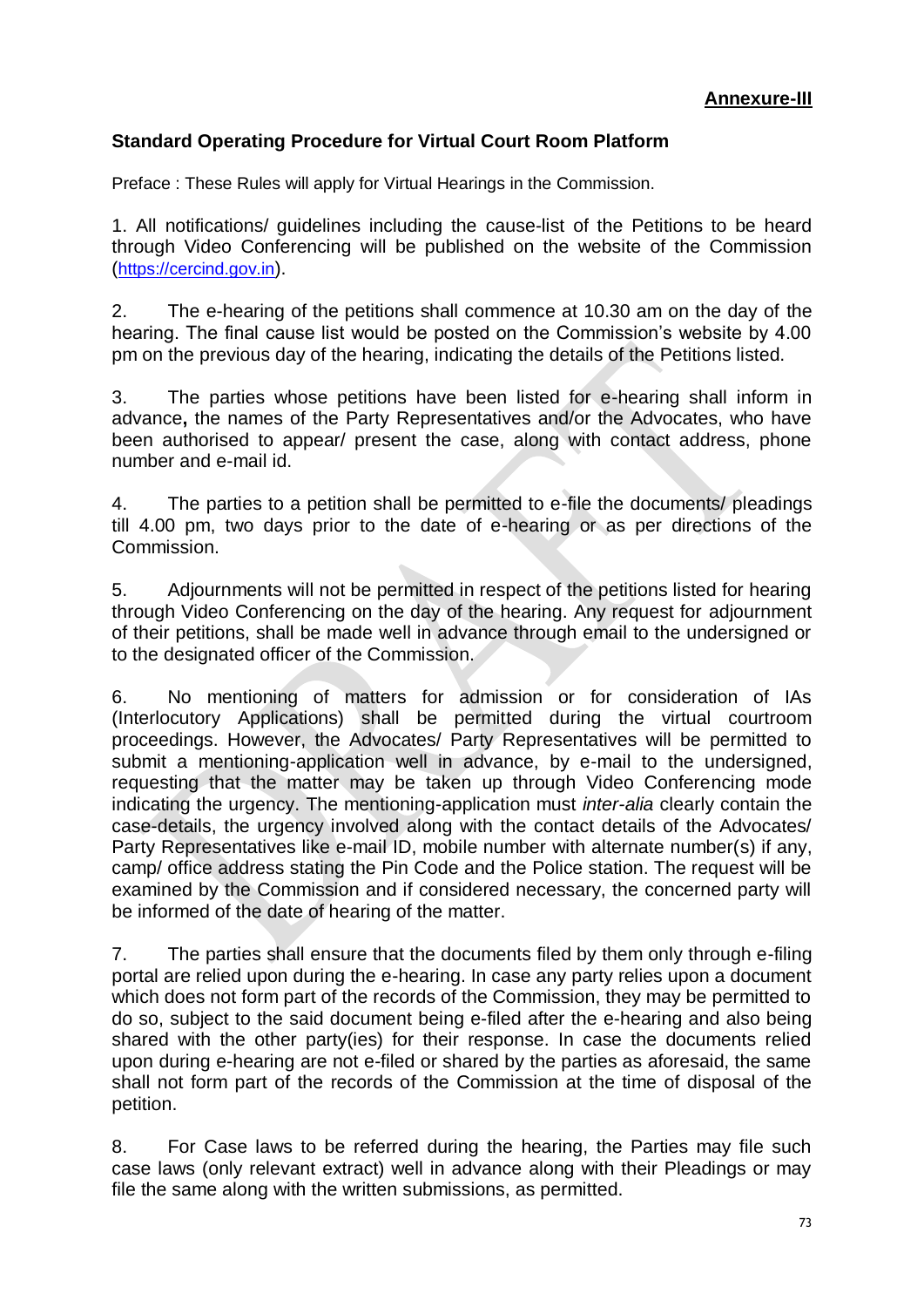## **Virtual Courtroom**

9. The virtual courtroom will commence with the use of **'Vidyo'/Teams/Cisco Webex** software as the primary video conferencing platform. Advocates/ Party Representatives are requested to familiarize themselves with the video conferencing platform and the guidelines published on the website of the Commission from time to time.

10. The Advocates appearing and presenting their cases via the virtual courtroom platform must observe the dress code and etiquette prescribed under the Advocates Act, 1961.

11. The Advocates/ Party Representative shall be seated in appropriately ambient surroundings ensuring that there is no background noise or disturbance (like ringing of mobile phones, background chatter, etc.).

12. The Advocates/ Party Representative should use earphones/ headsets. It will be the responsibility of the Advocates/ Party Representatives to ensure that discipline is maintained at their respective ends, and no inconvenience or disturbance is caused during the proceedings.

13. The Advocate/ Party Representative have to keep their respective devices/ microphones on mute at all times and un-mute the same only when their respective turn to present their case or to interject arises. The Advocates/ Party Representatives are requested to avoid interjections altogether and may do so only when absolutely essential, with the leave of the Commission.

14. Recording of the virtual courtroom, whether in part or full is prohibited. No virtual courtroom proceedings, or part thereof, shall be disseminated or otherwise presented by the counsel, advocates, litigants, general public and journalists, etc., for publication or reproduction to the media or any other person. Any infraction of this proscription will be dealt with strictly in accordance with law.

15. The overall control and administrative privileges over the virtual courtroom and video conferencing platform, subject to the instructions of the Commission, will be exercised by the undersigned/ designated official of the Commission.

16. Any complaint in regard to the quality or audibility of feed shall be communicated by the parties to the undersigned/ designated official of the Commission during the proceedings or immediately after its conclusion, failing which no grievance in this regard shall be entertained thereafter.

17. On the conclusion of e-hearing, or in accordance with the directions of the Commission, the contesting parties shall file their respective final written submissions on the SAUDAMINI portal.

18. The above requirements are in addition to the e-filing guidelines already in place governing the filing of petitions, replies, rejoinders, applications and communication of Record of Proceedings, Orders etc.